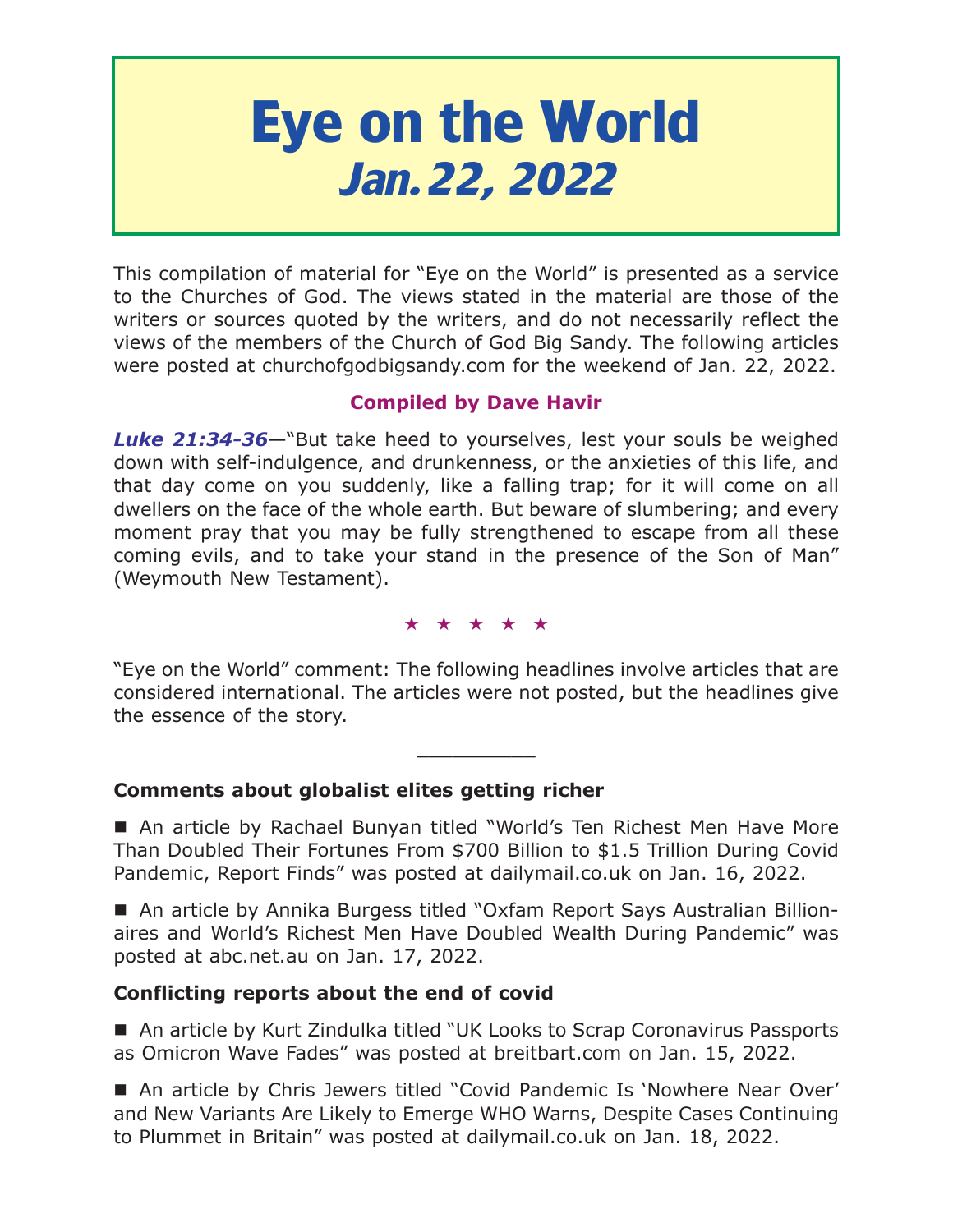An article by Megan Brenan titled "Pandemic Pessimism Grows Amid Omicron Surge" was posted news.gallup.com on Jan. 20, 2022.

#### **Questions about effectiveness of vaccines**

■ An article by Frank Chung titled "Pfizer Boss Says Two Doses Provide 'Limited Protection, If Any' Against Omicron" was posted at news.com.au on Jan. 12, 2022.

■ An article by Natalie Brown titled "Pfizer Creating 'Omicron' Covid Vaccine to Be Ready by March" was posted at news.com.au on Jan. 11, 2022.

■ An article by Tim Meads titled "Belgium No Longer Recommending Moderna Vaccine for Those Under 31 Due to Risk of Heart Inflammation" was posted at dailywire.com on Jan. 18, 2022.

#### **Massive undersea volcano eruption**

 An article by Padraig Collins titled "Massive Undersea Volcanic Eruption [That Triggered a 7.4 Magnitude Earthquake] Near Tonga Sends Destructive Tsunami Waves and Forces Mass Evacuations in Coastal Areas Up to 10,000 KM Away" was posted at dailymail.co.uk on Jan. 15, 2022.

■ An article by Peter Vincent titled "Tsunami Warning Issued for Australia and New Zealand After Huge Undersea Volcano Eruption Visible From Space Sends 4-Foot Waves Smashing Into Tonga and Forces Hundreds to Flee to High Ground" was posted at dailymail.co.uk on Jan. 15, 2022.

■ An article by Chris Matthews, Jack Wright and Chris Jewers titled " 'Once in a Thousand Years Explosion': Death Toll Is Unknown on Ash-Choked Tonga After Underwater Volcano Sparked Deadly Tsunami Wiping Out Internet on Island Paradise—Two Die in Peru as Waves Smash Latin America and U.S. West Coast" was posted at dailymail.co.uk on Jan. 16, 2022.

 An article by Eliza McPhee and Chris Jewers titled "Harrowing First Pictures From Tsunami Hit Village in Tonga After Deadly Volcanic Eruption 'As Powerful as 500 Nuclear Bombs and Heard 6,200 Miles Away in Alaska' Devastated the Pacific Island" was posted at dailymail.co.uk on Jan. 18, 2022.

#### **Comments about Israel**

■ An article by Staff titled "Israel World #1 in Daily Covid Cases Per Capita; Exposed School Kids Won't Quarantine" was posted at timesofisrael.com on Jan. 20, 2022.

■ An article by Lahav Harkov titled "Israeli, Turkish Foreign Ministers Talk for First Time in 13 Years" was posted at jpost.com on Jan. 20, 2022.

■ An article by Asaf Zagrizak titled "Israel's Transportation Ministry Plans Cutting Car Use in Half [by Promoting 'Sustainable Transport' Which Is Walking, Cycling, Scooters and Public Transport]" was posted at jpost.com on Jan. 20, 2022.

■ An article by Ben Zion Gad titled "Holocaust Survivors Call for An End to Covid-Holocaust Comparisons" was posted at jpost.com on Jan. 21, 2022.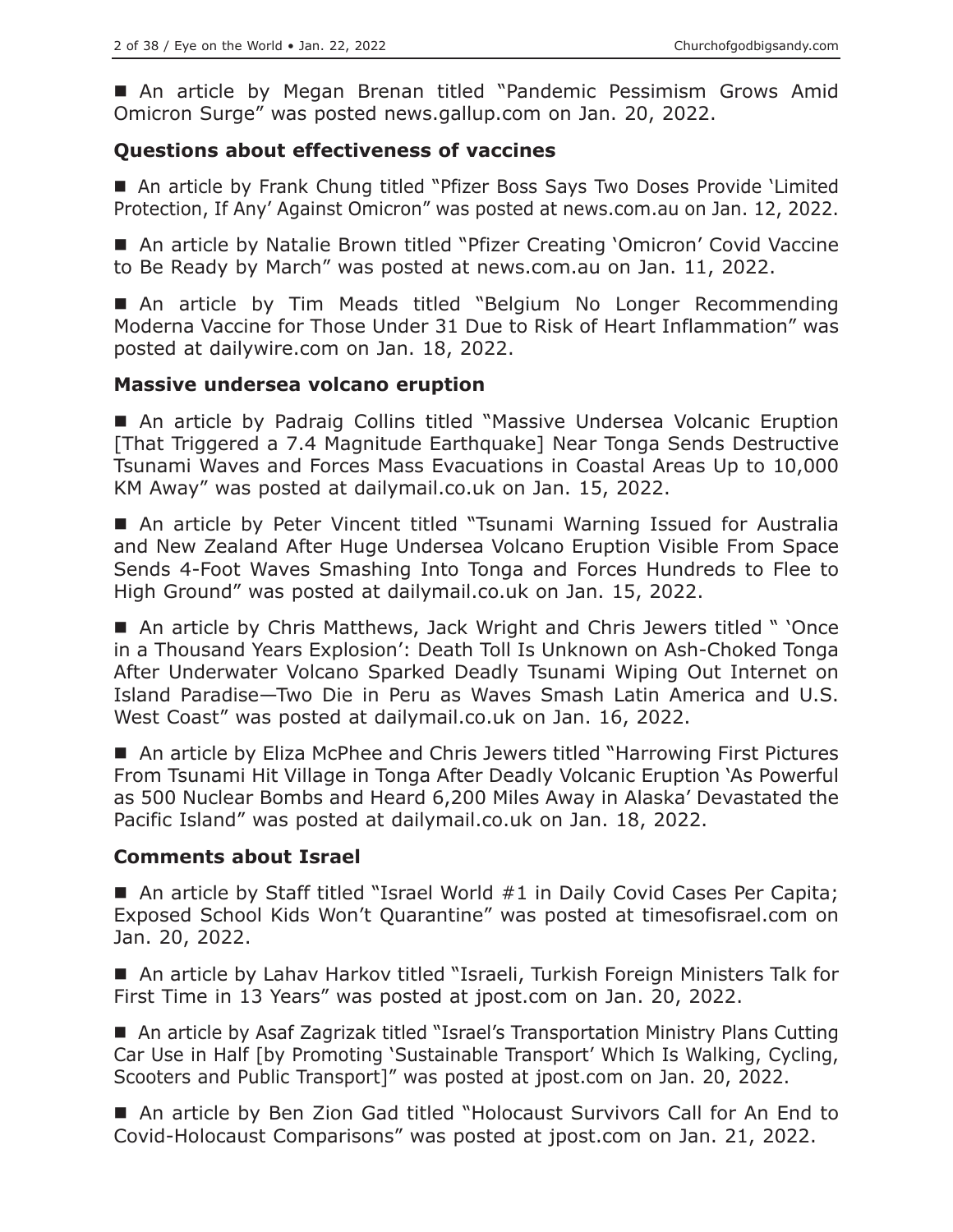# **Comments about Iran**

■ A Reuters article by Andrew Galbraith titled "China Slams U.S. Sanctions on Iran as Cooperation Agreement [With Iran] Launched" was posted at reuters.com on Jan. 15, 2022.

■ An article by Zach Jewell titled "Iranian-American Arrested for Alleged Conspiracy to Send U.S. Tech to Iranian Government" was posted at dailywire. com on Jan. 18, 2022.

#### **Comments about Saudi Arabia**

■ An article by Stephen Kalin and Justin Scheck titled "U.S. Businesses Sour on Saudi Arabia in Blow to Crown Prince's Growth Plans" was posted at wsj.com on Jan. 15, 2022.

# **Comments about China and Russia**

■ An article by John Hayward titled "Vladimir Putin to Hold Summit With China's Xi Jinping as Beijing Olympics Begin" was posted at breitbart.com on Jan. 19, 2022.

# **Comments about Olympics in China**

 An article by Staff titled "Beijing Winter Olympics: Dutch Athletes Warned to Keep Phones and Laptops Out of China—Report" was posted at hindustantimes.com on Jan. 11, 2022.

■ An article by Tom Schad titled "Olympic Burner Phones? Athletes Warned About Bringing Personal Devices to China for 2022 Beijing Games" was posted at usatoday.com on Jan. 13, 2022.

 An article by Nathaniel Charles titled "The Genocide Games: Team GB [Great Britain] Told to Ditch Phones for Beijing Olympics Due to Spying Fears" was posted at breitbart.com on Jan. 14, 2022.

■ An article by John Hayward titled "China Claims Raging Coronavirus Outbreak Will Magically End Before Olympics" was posted at breitbart.com on Jan. 19, 2022.

■ An article by Warner Todd Huston titled "Beijing Genocide Games Official [Yang Shu] Says Athletes Will Be Punished for Criticizing China" was posted at breitbart.com on Jan. 19, 2022.

■ An article by Catherine Wong titled "China 'Will Issue [46] Visas' for U.S. Olympic Delegation Despite [Announced U.S.] Diplomatic Boycott" was posted at scmp.com on Jan. 19, 2022.

■ An article by Rachael Bunyan titled "China Brings Back Anal Swab Testing for Covid Two Weeks Before Winter Olympics Begin" was posted at dailymail. co.uk on Jan. 21, 2022.

# **Comments about China**

 A video and an article by Warner Todd Huston titled "Video: NBA Co-Owner [of Golden State Warriors Chamath Palihapitiya] Says 'Nobody Cares' About China's Uyghur Genocide" were posted at breitbart.com on Jan. 17, 2022.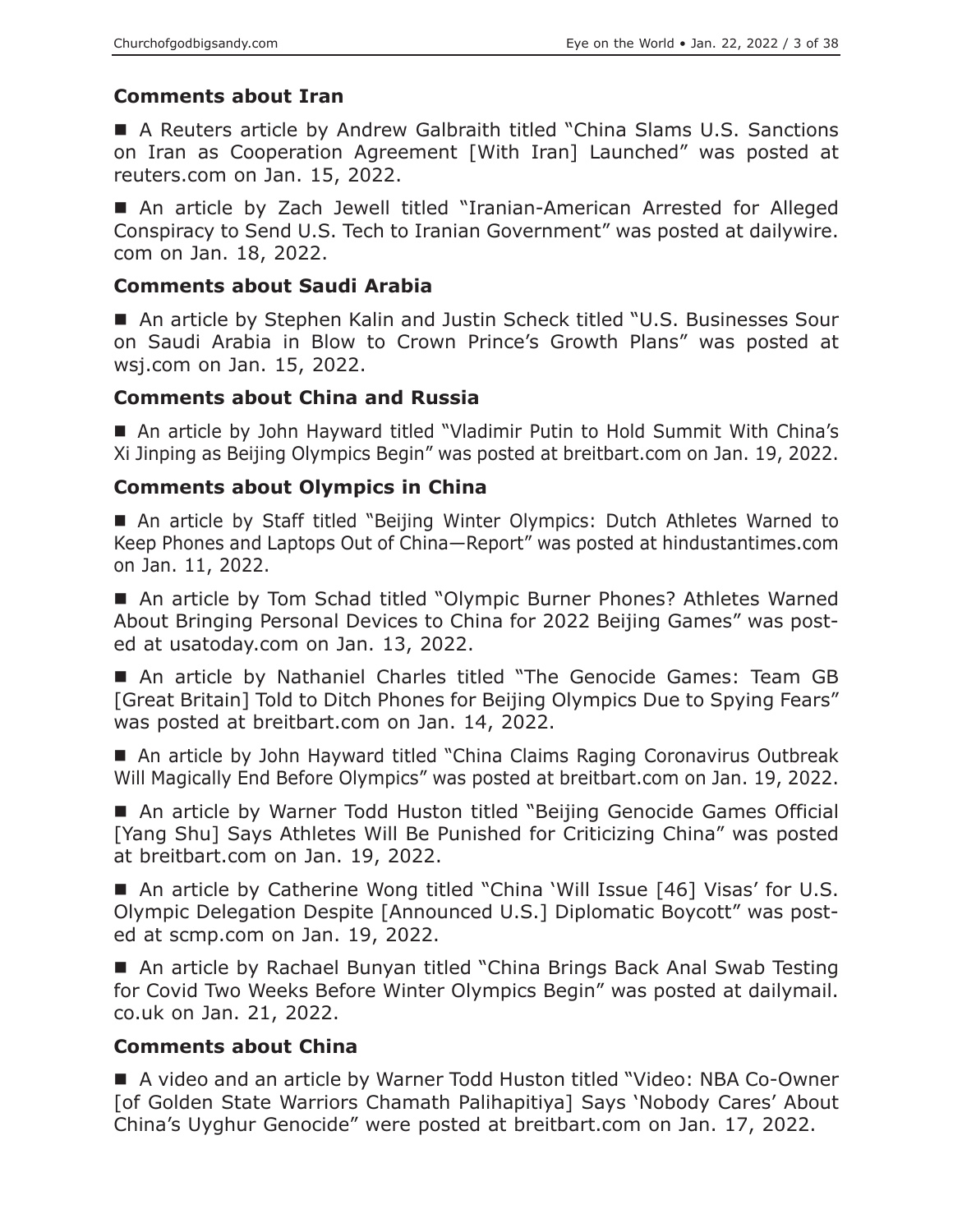# **Comments about Russia and Ukraine**

■ An article by George Will titled "As Putin Bullies Ukraine, Signs Rise of European Unity in Opposition" was posted at washingtonpost.com on Jan. 10, 2022.

■ An article by Chris Pleasance titled "German Chancellor Appeases Putin and Obstructs Western Efforts to Defend Ukraine as He Refuses to Send Weapons to Kiev's Forces and Takes Soft Stance Towards Russia" was posted at dailymail.co.uk on Jan. 18, 2022.

 An article by Will Stewart and Jack Newman titled "Russia Sends Troops and Military Vehicles to Belarus in Move Likely to Increase Fears of Ukraine Invasion Ahead of Putin's 'War Games' With Ally Lukashenko" was posted at dailymail.co.uk on Jan. 18, 2022.

■ An article by Elizabeth Elkind, Rachael Bunyan, Sam Baker and Rob Crilly titled "Blinken Warns Russia Attack on Ukraine Could Come at 'Very Short Notice' and Says Putin Has Plans to Further Increase Military Forces on the Border as He Meets With President Volodymry Zelensky" was posted at dailymail.co.uk on Jan. 19, 2022.

■ An article by Will Stewart and Lauren Lewis titled "Six Russian Landing Ships Sail Past Britain Sparking Speculation They Are Bound for Impending 'Full-Scale Invasion' of Ukraine as Kiev Warns Putin Has 'Nearly Completed' Troop Build-Up" was posted at dailymail.co.uk on Jan. 19, 2022.

■ An article by Ryan Saavedra titled "White House Has to Issue Statement Cleaning Up Biden's Disastrous Remarks on Russia, Ukraine" was posted at dailywire.com on Jan. 19, 2022.

■ An article by Geoff Earle titled " 'It Gives Putin the Green Light': Furious Ukraine Officials Slam Biden After He Said Russia Could Get Away With a 'Minor Incursion', Sparking White House to Furiously Backpedal" was posted at dailymail.co.uk on Jan. 19, 2022.

■ An article by Natasha Anderson titled "Now International Press Lash Biden for Giving Putin 'Green-Light' to Invade Ukraine: [Ukraine] Kyiv Post Accuses Him of 'Fraying Raw Nerves', [French Newspaper] Le Figaro Calls Him 'Clumsy' and Moscow Media Brand Him 'Sick' " was posted at dailymail.co.uk on Jan. 21, 2022.

■ An article by Chris Pleasance titled "Russia Must Choose Between 'Path of Diplomacy' and Path of 'Conflict and Condemnation' in Ukraine; U.S. Says Following Talks in Geneva, After Moscow Accused NATO of Stirring Up Invasion 'Hysteria' " was posted at dailymail.co.uk on Jan. 21, 2022.

 An article by Rachael Bunyan titled "Iran, China and Russia Hold Joint Naval Drills in Indian Ocean as Putin Prepares to Face Off Against the West in Ukraine" was posted at dailymail.co.uk on Jan. 21, 2022.

# **Comments about Novak Djokovic and covid**

■ An article by Matt Vespa titled "The Real Reason Australia Deported Tennis Star Novak Djokovic—and It Had Nothing to Do With Covid [But Australia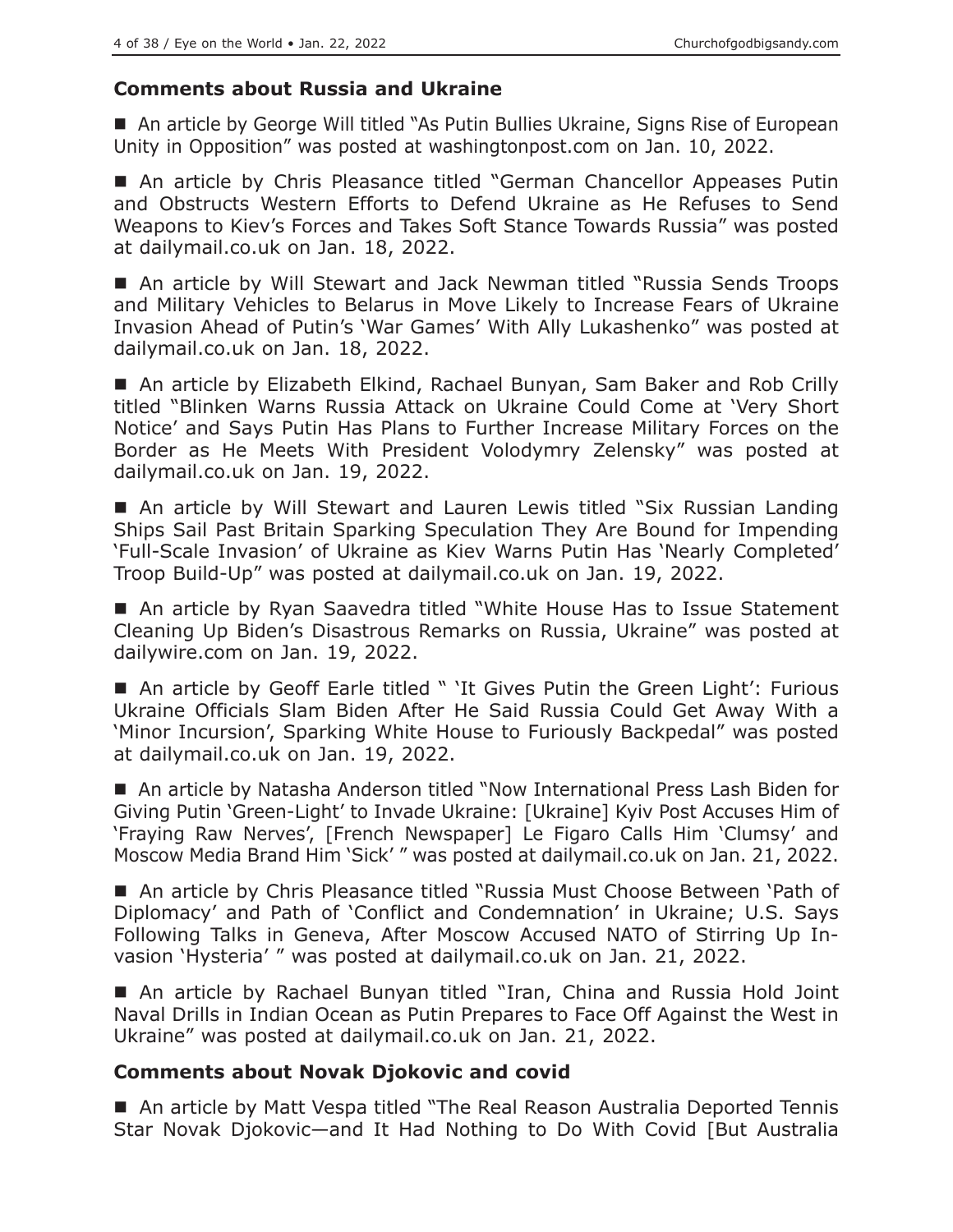Didn't Want Djokovic to Be an 'Icon of Free Choice']" was posted at townhall. com on Jan. 17, 2022.

■ An article by Lauren Lewis, Brett Lackey and Kevin Airs titled "Humiliated Novak Djokovic Lands Back in Serbia to a Hero's Welcome After Being Deported From Australia as He Now Faces Being Ousted From the French Open After Politicians Voted in Law Banning All Unvaccinated People From Entering Sports Arenas" was posted at dailymail.co.uk on Jan. 17, 2022.

■ An article by Kylie Stevens titled "Novak Djokovic 'Is Preparing to Sue Australia for \$6 Million Over Ill Treatment' After Being Booted Out of the Country—As Tennis Australia Denies Paying His Legal Bills" was posted at dailymail.co.uk on Jan. 19, 2022.

 An article by Laurence Dollimore titled "Revealed: Novak Djokovic Has Bought Majority Stake in Danish Biotech Firm Aiming to Develop a Non-Vaccine Treatment for Covid" was posted at dailymail.co.uk on Jan. 19, 2022.

#### **Other international covid news**

■ An article by Konrad Krasuski titled "Gene That Increases Risk of Dying From Covid Now Identified [by the Health Ministry in Warsaw Poland]" was posted at ndtv.com (New Delhi, India) on Jan. 14, 2022.

■ An article by Jack Wright and Connor Boyd titled "England 'Will Scrap Covid Passes and WFH [Working From Home] at the End of the Month' Because They Are 'Hard to Justify' Now That Omicron Is Subsiding—With Masks on Trains and in Shops the Only Curb Left" was posted at dailymail.co.uk on Jan. 14, 2022.

■ An article by Jim Fox titled "Canada Report: Quebec Getting Backlash Over Plan to Fine the Unvaccinated" was posted at theledger.com on Jan. 15, 2022.

■ An article by Nathaniel Charles titled "560,000 [French People] May Lose Covid Pass After Booster Shot Requirement" was posted at breitbart.com on Jan. 17, 2022.

 An article by Hannah Sparks titled "Joe Rogan Is a 'Menace to Public Health,' 270 Doctors and Experts Tell Spotify [Swedish Audio Streaming and Media Services]" was posted at nypost.com on Jan. 14, 2022.

 An article by Hannah Nightingale titled "Only 100 of the '270 Doctors' Demanding Censorship of Joe Rogan Are Medical Doctors" was posted at thepostmillennial.com on Jan. 16, 2022.

# **International immigration news**

■ An article by Kurt Zindulka titled "English Channel: 400 More Illegal Boat Migrants Land as People Smuggling Trade Claims First Death of Year" was posted at breitbart.com on Jan. 15, 2022.

★★★★★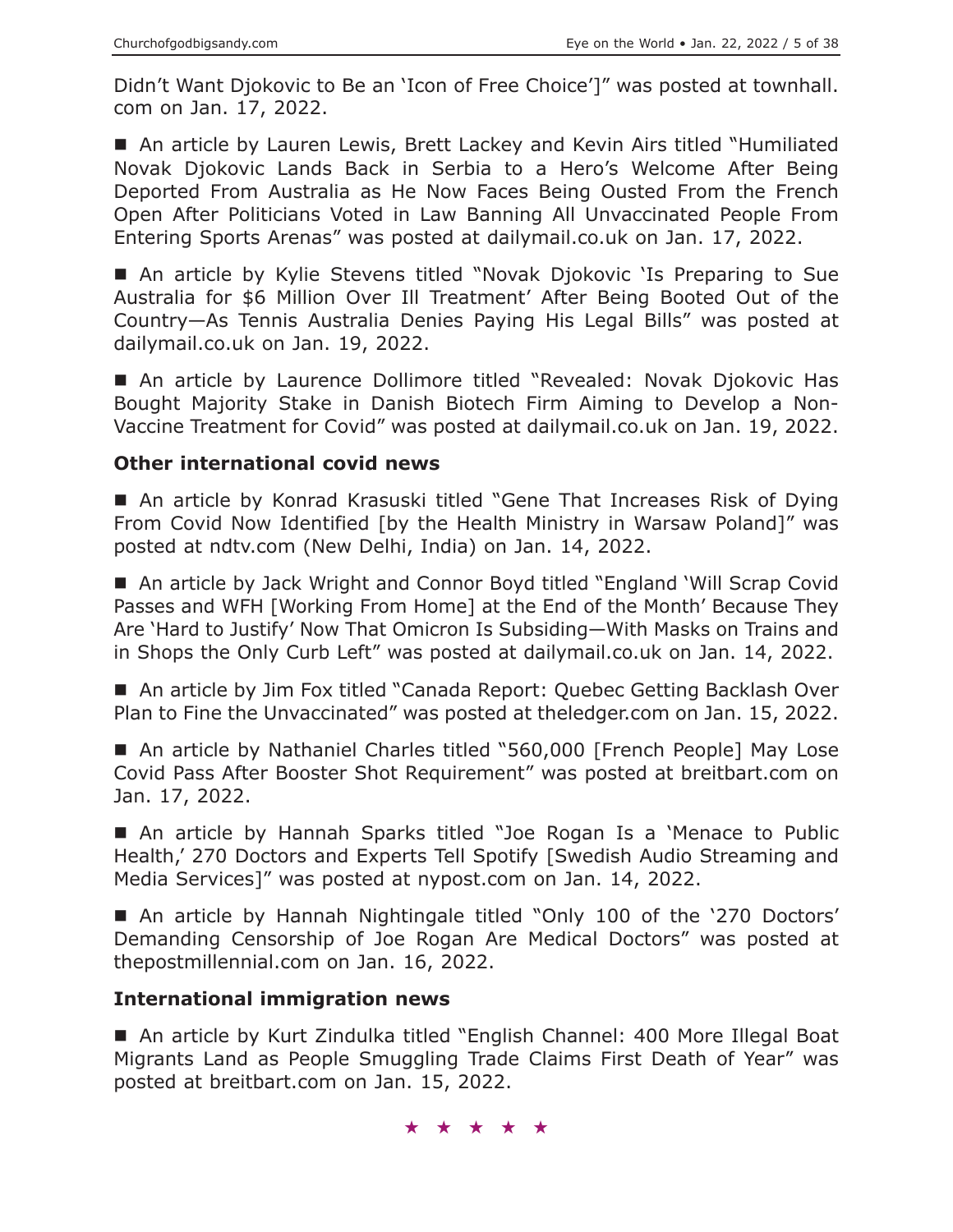An article by Oliver L. North and David L. Goetsch titled "How the Left Uses Fear to Control Your Life" was posted at creators.com on Jan. 18, 2022. Following is the article.

 $\overline{\phantom{a}}$  , where  $\overline{\phantom{a}}$ 

In our book "We Didn't Fight for Socialism," we warn of the left's overriding goal to control every aspect of our lives. The constitutional freedoms guaranteed all Americans are anathema to leftists. They want to control the government and use the government to control us. Their favorite tactic is fearmongering, creating panic and using it to convince Americans to give up their freedoms for the sake of security.

Rahm Emanuel, the quintessential leftist and chief of staff for President Barack Obama, made no secret of the socialist's nefarious methods when he said: "You never want a serious crisis to go to waste. And what I mean by that is an opportunity to do things that you think you could not do before." The kinds of things Emanuel refers to include convincing naive citizens to surrender control of their lives to the government.

Emanuel was honest about the left's methods if not their intentions. What he should have said but didn't was: "If there is no crisis, invent one." This is precisely what President Joe Biden and his leftist puppet masters did with the covid-19 pandemic. The previous administration left the country in such good shape, Biden and the Democrats found themselves with no crisis to use for their scheming purposes. Lacking a legitimate crisis, Biden and "progressive" Democrats manufactured one.

The covid-19 pandemic gave the ideologues who control Biden the supposed "crisis" they needed to institute unconstitutional mask and vaccine mandates. Thankfully, the mandates are being challenged in court by Americans who value freedom more than a false sense of security offered by the government. Dissatisfied by creating unwarranted fear of the virus, the president and his cronies added losing one's job for refusing vaccinations and being attacked as an "anti-vaccination neanderthal" to their list of threats.

Psychiatrist Mark McDonald, author of "United States of Fear: How America Fell Victim to Mass Delusional Psychosis," makes the following points about the vaccine mandates and the left's ongoing efforts to gain complete control over individual Americans:

■ The government and large corporations have for decades engaged in a systematic process of "grooming" Americans to be susceptible to irrational fears.

 Without fear, the government cannot rob individuals of their constitutionally guaranteed freedoms.

■ The underlying intention of the left's fearmongering is to create and nurture a sense of dependency on government.

If the Biden administration and far-left Democrats were interested in public health instead of government control, they would use encouragement, incentives, leadership and trustworthy data rather than fearmongering to increase the percentage of Americans who accept the vaccinations.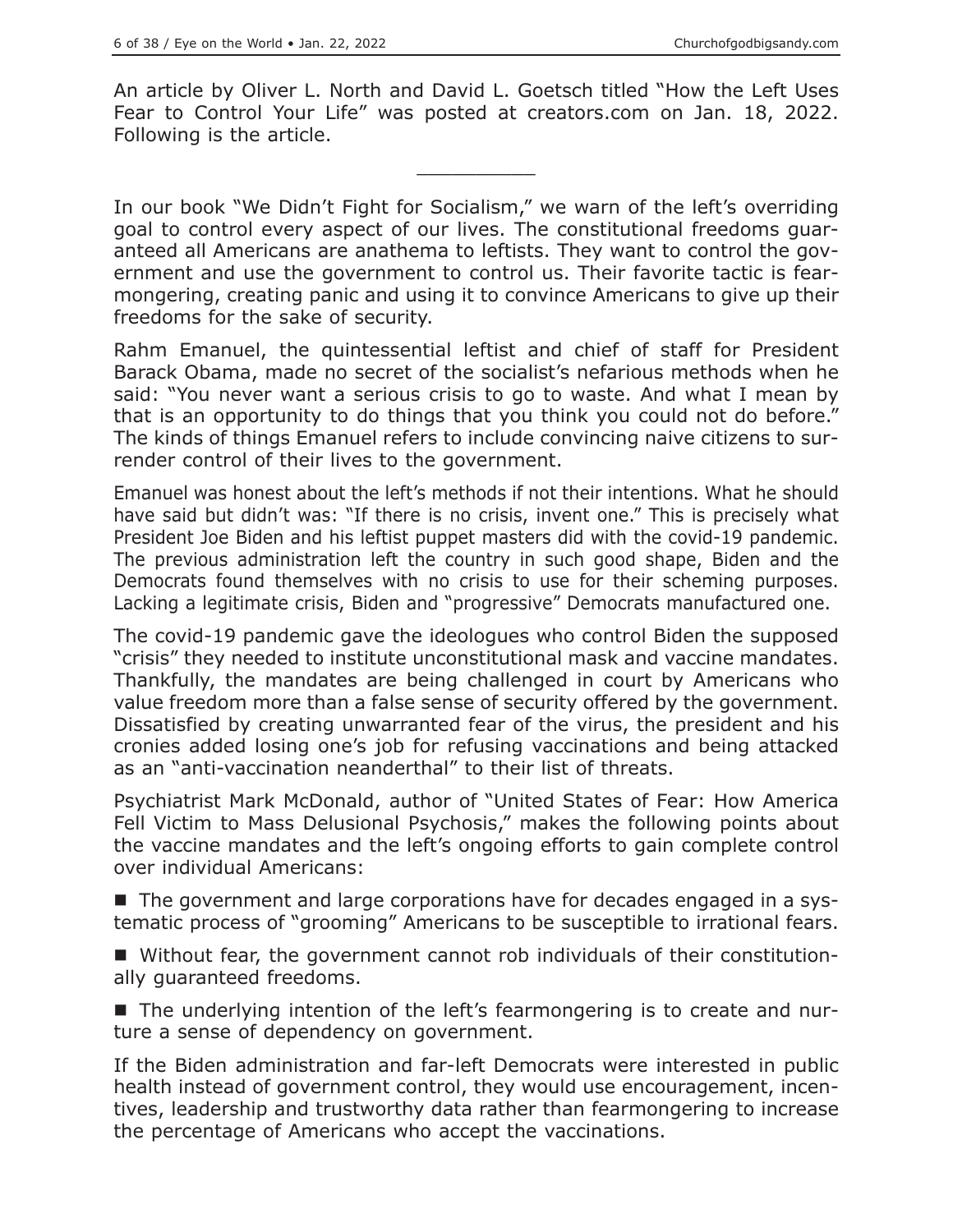When Franklin Delano Roosevelt became president in 1933, he inherited a nation gripped in fear because of the Great Depression. Banks were failing, tens of thousands of unemployed Americans stood daily in bread lines and the nation's top investors faced financial ruin. In the middle of this real crisis, FDR uttered the most famous line of his four-term presidency: "The only thing we have to fear is fear itself."

Had Biden quoted his fellow Democrat president in responding to the covid-19 pandemic, his words would have been prophetic. Instead, he copied FDR's actual response. In reacting to the depression, FDR ignored his own words and set the country on a course continuing to this day: respond to crises, real and imagined, by instituting new government programs and controls.

We give Benjamin Franklin the final word on surrendering freedom for the sake of security. In 1755, he and his colleagues in the Pennsylvania Assembly challenged the colony's Biden-like, royal governor with these words: "Those who would give up essential liberty, to purchase a little temporary safety, deserve neither liberty nor safety." We agree.

★★★★★

An article by Ken Blackwell titled "Biden: It's Not Who Can Vote, But Who Gets to Count the Vote" was posted at townhall.com on Jan. 20, 2022. Following is the article.

 $\overline{\phantom{a}}$  , where  $\overline{\phantom{a}}$ 

It is a shocking statement that could easily be attributed to a third world dictator. When asked about election legislation this week, the president of the United States of America stated, "It's not who can vote, but who gets to count the vote. Who counts the vote–that's what this is about."

The definition of a political gaffe is when a politician accidentally tells you what they really think. And what President Biden really thinks is that the Feds should take over elections, stripping states of their election responsibilities as designated by the U.S. Constitution. The Dems want to control who counts the votes.

The Democrats' latest attempt to take over elections was the John Lewis Voting Rights Act–also called the "Freedom to Vote Act." It was aptly renamed the "Freedom to Cheat Act" by many. While they may not get it through the Senate, they will likely try to sneak language into other bills that will continue to steal power from the states and give it to unelected federal bureaucrats.

Democrats want the federal government to have complete control over the election process and many haven't tried to hide the fact that they think this is the only way they can win in 2022 and beyond. They plan to irrevocably change the very fundamental principles, practices, and ideals upon which this country was founded and under which it has successfully stayed free for nearly 250 years…for one reason: power.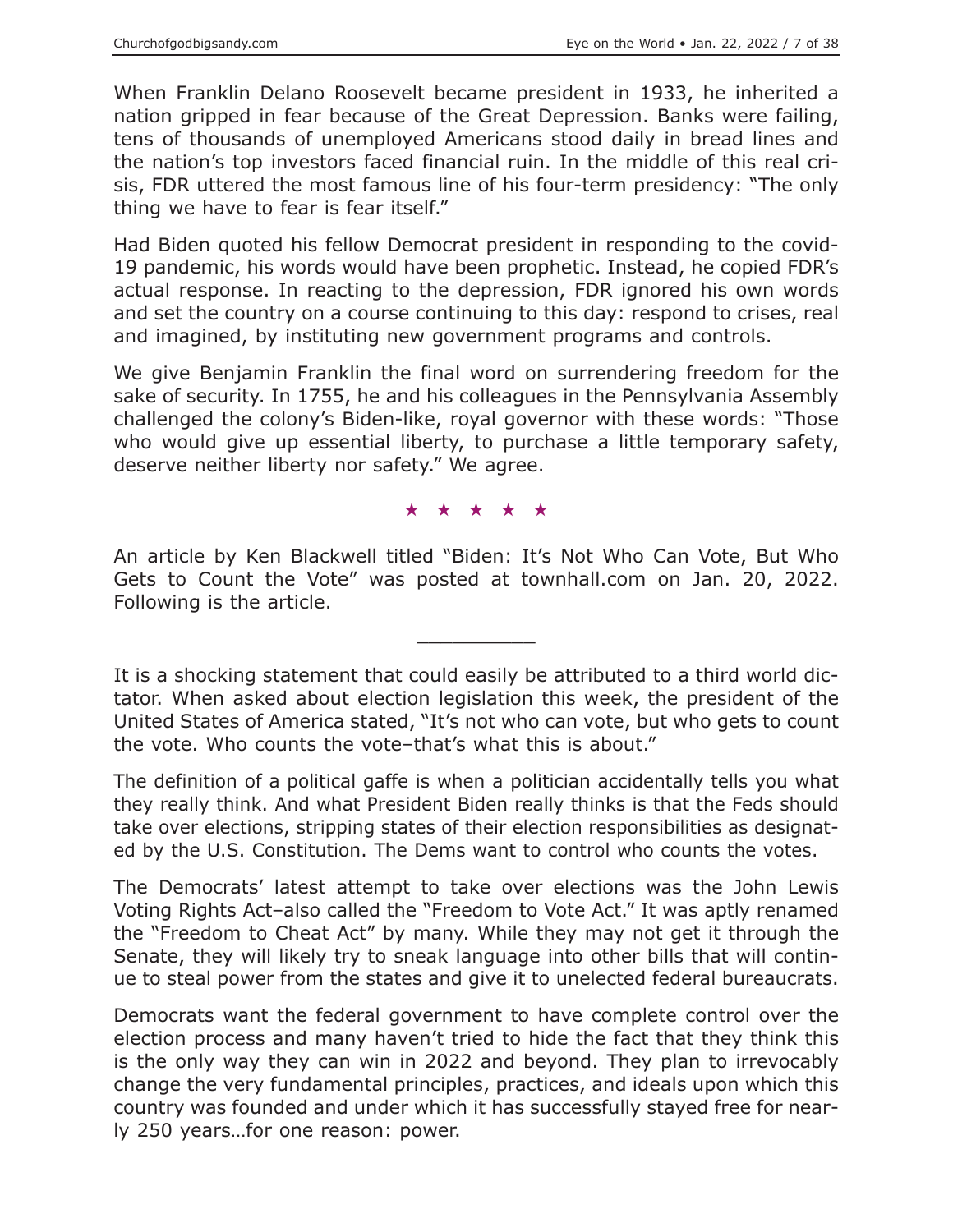Why the urgent call to give the power of elections to unelected federal bureaucrats? Where are these civil rights violations that the Democrats now reference?

These are the same Democrats who have forcefully told us that there were no patterns of irregularities or unconstitutional actions in the last election. They have told us for over a year, that to question the results of an election is an act of subversion. They have told us that to protest possible voting irregularities and potential fraud could be construed as an attempt to overthrow the government. If you question any election practices, they will label you a conspiracy theorist.

The Dems are seeking to institutionalize and nationalize every change they made to elections under the guise of protecting people from covid. Eradicating voter identification. Weakening absentee ballot protections. Making it easier for fraudsters to steal ballots from vulnerable voters.

Do not be fooled. If they don't get this done through the John Lewis bill, they will not give up.

The American Constitutional Rights Union (ACRU) has been working on election integrity for more than a dozen years. We have a vote fraud hotline that was fully operational and advertised in all demographic areas–red and blue. We received hundreds of tips during the 2020 election and 2021 Georgia runoff and almost every complaint we received was related to an incident that was made WORSE by Leftists changes to election laws.

Mass absentee ballot mailing, advocated by the Left, created conditions for fraud, with unrequested ballots being sent to out to the last known address of those who had died, or moved. Voter identification laws, weakened by Democrats, made it easier for bad actors to impersonate legal voters. We received complaints by people who went to vote on Election Day only to find that someone had already voted on their behalf during early voting.

The ACRU hotline received tips that leftist activist organizations were taking completed ballots from nursing homes with a promise that they would make it to the election office. This completely insecure process was a prescription for fraud.

Most disturbing of all were allegations that nursing home workers, many unionized, were filling out ballots for residents and sometimes threatening residents that if they did not fill out the ballot "right" (meaning for Biden) that they would not get their food or meds.

Our Protect Vulnerable Voters Project works to protect the real victims of leftist efforts to subvert election integrity measures, such as those being investigated in Wisconsin.

The Left has broadcast their plans to: eradicate voter identification, end signature matching on absentee ballots, allow strangers to collect and turn in ballots, place ballot boxes in unsecure locations, and mass mail ballots to people who did not request them. And if all of that doesn't get them the win, they are ready to make sure that unelected federal bureaucrats upend state election integrity laws and determine who counts the ballots where you live.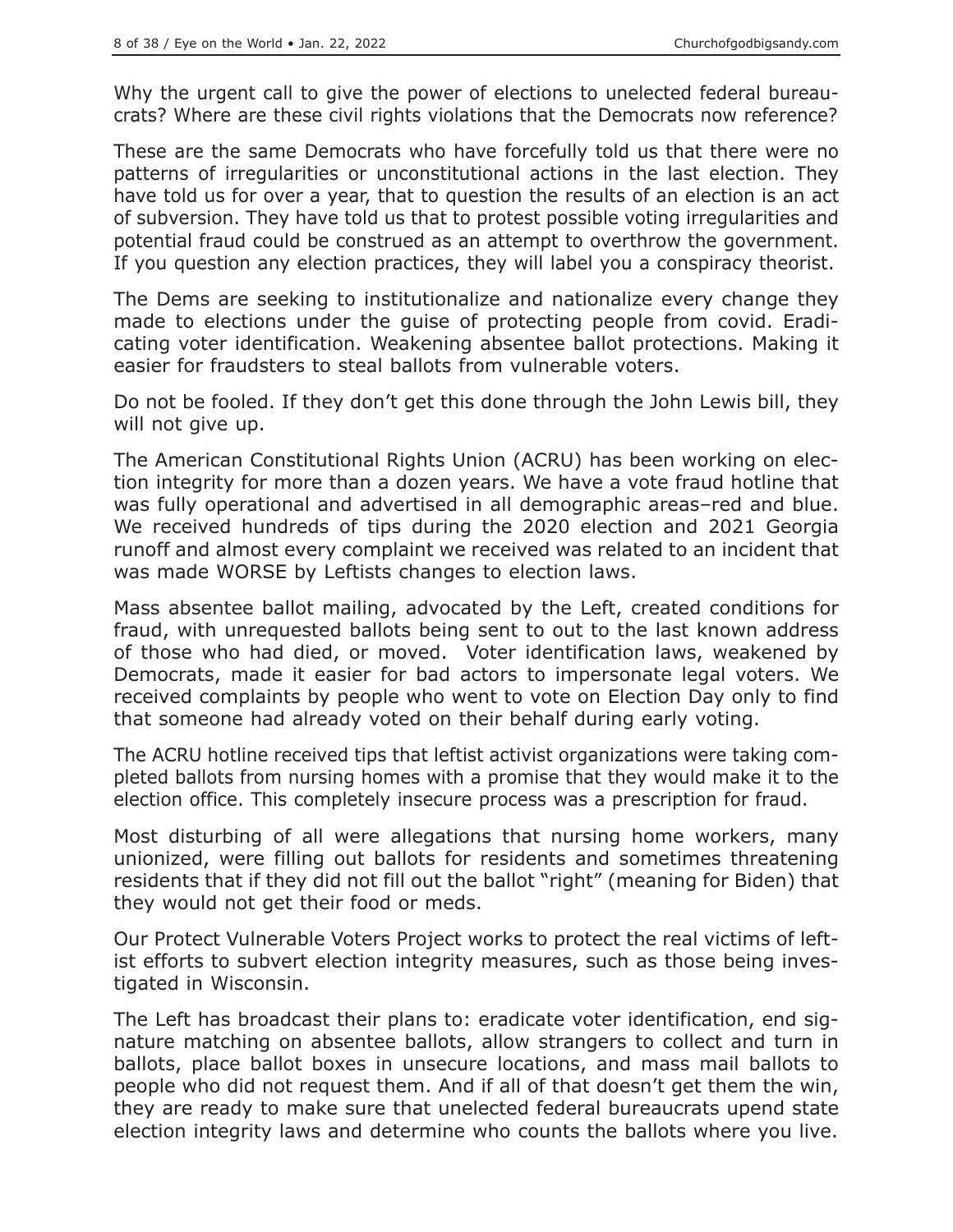Americans care about election integrity and a large majority agree with common sense measures like requiring voter identification. It is time to unite to protect the vote against leftist power grabs…before our election system looks like that of a third world country.

At the moment, it already looks like a country in which the Babylon Bee's satire seems more honest than any mainstream media news–Democrats warn that republicans may steal the election by blocking democrat efforts to steal the election.

★★★★★

"Eye on the World" comment: On Jan. 13, the House of Representatives voted to combine two voting bills (the Freedom to Vote Act and the John Lewis Voting Rights Advancement Act) into one voting bill (the "Freedom to Vote: John R. Lewis Act"). On Jan. 19, the Senate voted against the bill (52-48). Leftists have made many claims about how conservatives and moderates were seeking to recreate the "Jim Crow" voting era. The following three articles provide some history concerning the "Jim Crow" voting label. The articles will be listed in chronological order. The first and third articles are written by Kay C. James (a black woman who served as the President of the Heritage Foundation from 2018 to December 2021). The second article was written by David Wickert (a white journalist at the Atlanta Journal-Constitution).

★★★★★

Looking back to April 2021, an article by Kay C. James titled "Left Labeling Election Integrity Reforms As 'Jim Crow' Is a Lie and Insulting to Black People" was posted at heritage.org on April 21, 2021. Following is the article.

 $\overline{\phantom{a}}$  , where  $\overline{\phantom{a}}$ 

# **Key Takeaways**

■ It's insulting that politicians are trying to manipulate Black folks like me into thinking that voting reforms that protect our right to vote are somehow racist.

If's a scare tactic and an attempt to rally support for a voting bill currently in Congress ironically called the For the People Act, or H.R. 1.

**Figure 1** Free and fair elections are the cornerstone of our republic, and every citizen must be able to trust the voting process and its results.

As a Black woman who grew up in the segregated South, I'm shocked and appalled with the race-baiting from mostly White left-wing politicians who are throwing around the "Jim Crow" label to score political points in the debate over strengthening our voting laws.

To paraphrase Lloyd Bentsen's line from the 1988 vice presidential debate with Dan Quayle: I knew Jim Crow. Jim Crow was no friend of mine. And these common-sense voting laws that states are adopting are no Jim Crow.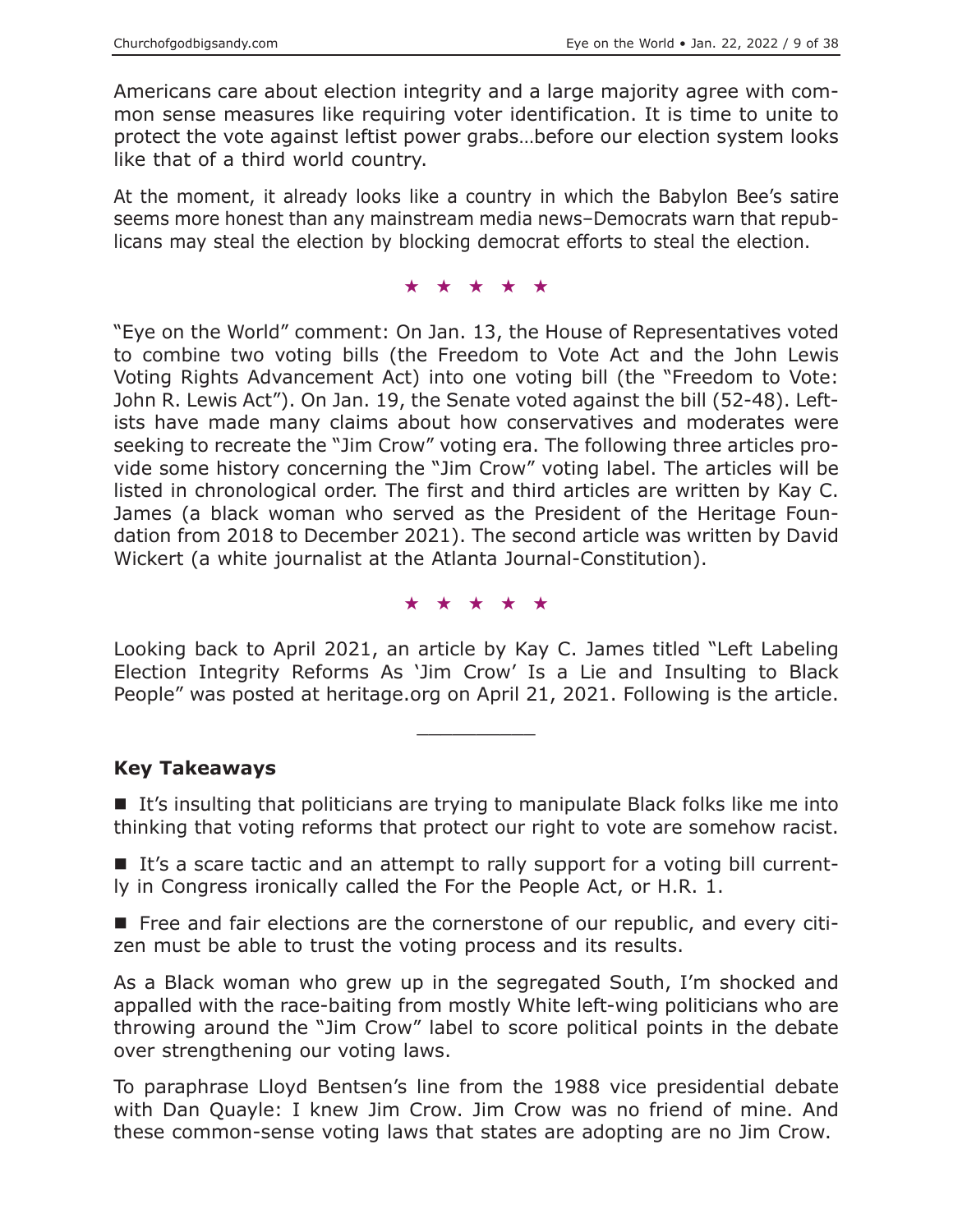Frankly, it's insulting that politicians are trying to manipulate Black folks like me into thinking that voting reforms that actually protect our right to vote are somehow racist. It's insulting to be lied to, and–yes, I'm going to say it–it seems awfully racist to be thought of as so ignorant and gullible.

These state election reforms are about one thing–making it easier for American citizens to vote, while making it harder for cheaters to cheat.

Yet everyone from President Joe Biden to The New York Times to Coca-Cola and those in Hollywood are labeling voting reforms adopted in Georgia and other states as voter suppression and the new Jim Crow. There's even a Senate hearing this week being held around this lie called, "Jim Crow 2021: The Latest Assault on the Right to Vote."

Growing up as a Black teenager during the 1960s, I knew the tremendous sacrifices and the dangers that my friends and relatives endured to secure the right to vote for Black Americans. I myself was part of the Civil Rights Movement when I was thrust into an effort to desegregate my middle school in Richmond, Va.

So let me be perfectly clear: I have zero interest in disenfranchising or suppressing the vote of any portion of the population.

But that's not what's happening in Georgia or other states pursuing election reforms. And don't let anyone tell you otherwise.

As we've heard from the few truth tellers there are in the media, the new Georgia election reform doesn't discourage voting or suppress votes. In fact, the availability of absentee ballots and early voting is a lot more robust than what it is in most "blue" states.

And Georgia provides a free voter ID to people without ID and has exceptions that mirror federal law. Turnout in the state as well as studies also show that ID requirements don't suppress votes; and polling shows that voters, including Black voters, agree that voter ID is a common-sense reform. Claims that Black people are somehow unable or unwilling to obtain identification are insulting and have no basis in fact.

"You know what's racist? Assuming because I'm black that 'I just don't have the capability of getting an I-D,'" Rep. Burgess Owens recently tweeted. I couldn't agree more.

So why is the left calling these reforms racist? It's a scare tactic and an attempt to rally support for a voting bill currently in Congress ironically called the For the People Act, or H.R. 1.

H.R. 1 would create a federal takeover of elections and force changes to election laws that would actually allow for greater fraud and election tampering. It would diminish the very voting rights that my relatives in the 1960s, the women suffragists of the early 1900s, and the men and women of the armed forces throughout our history fought so hard to gain and protect.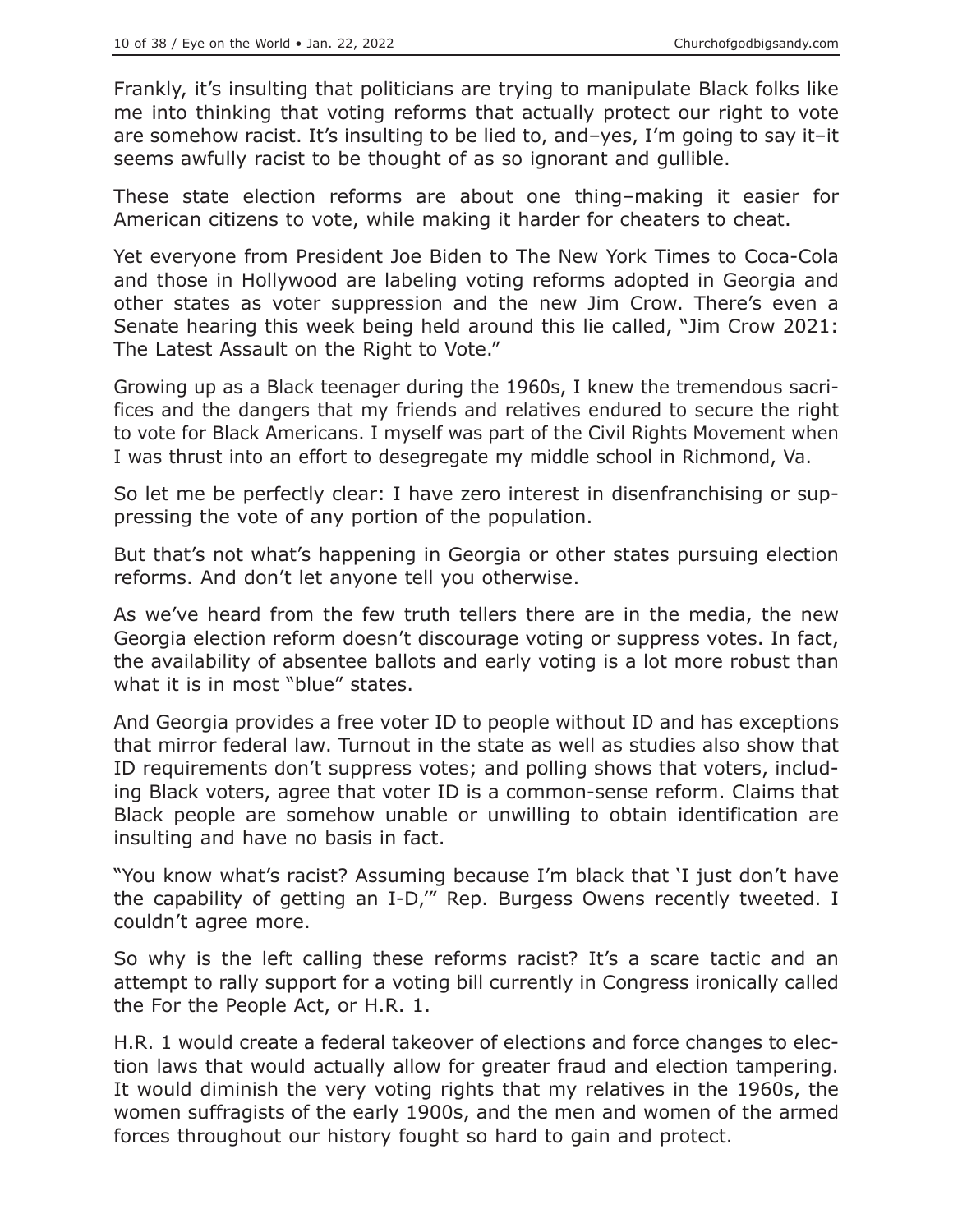Under H.R. 1, no one has to prove they are who they say they are in order to vote. It's likely to automatically add ineligible individuals like non-citizens to the voter rolls. And it outlaws or restricts safeguards that help states maintain accurate voter rolls to prevent people from voting twice. In other words, it would allow illegal votes to cancel out our legal ones.

And that's just scratching the surface of this terrible law.

H.R. 1 isn't for the people; it's about creating more power for certain politicians. The people who support this bill expect that most illegal votes will favor left-wing politicians, and they are willing to dilute our legal votes by encouraging more illegal ones.

They are lying and calling common-sense voter protections racist to make people think that there is a groundswell of voter suppression coming from the states so that they can pretend to save us all with H.R. 1. But they aren't really interested in protecting us; all they are interested in is helping themselves.

The right to vote is one of the most sacred rights that we as free citizens can exercise. That's why we must protect it and not allow politicians to get away with pushing sinister bills like H.R. 1 that would diminish that right.

Free and fair elections are the cornerstone of our republic, and every citizen–no matter their color, ethnicity, background or political persuasion–must be able to trust the voting process and its results.

The very future of a free nation depends on it.

#### ★★★★★

Looking back to May 2021, an article by David Wickert titled "Calls of 'Jim Crow' Spark Debate About Georgia Election Law" was posted at ajc.com on May 21, 2021. Following is the article.

 $\overline{\phantom{a}}$  , where  $\overline{\phantom{a}}$ 

Democrats and voting rights activists have branded Georgia's new election law "Jim Crow 2.0," the modern equivalent of voter suppression tactics that disenfranchised Black Americans for nearly a century after the Civil War.

They say new identification requirements, limits on ballot drop boxes and other provisions of the law are a deliberate attempt to suppress voters of color who helped deliver Georgia to President Joe Biden and the U.S. Senate to Democrats in recent elections.

"Republicans wrote Georgia's voting laws, and those laws were just fine until Republicans started losing elections because of high turnout of Black voters and voters of color writ large," said Seth Bringman of Fair Fight, a voting rights group. "This bill is a backlash to the expression of Black Americans' power, just like Jim Crow 1.0."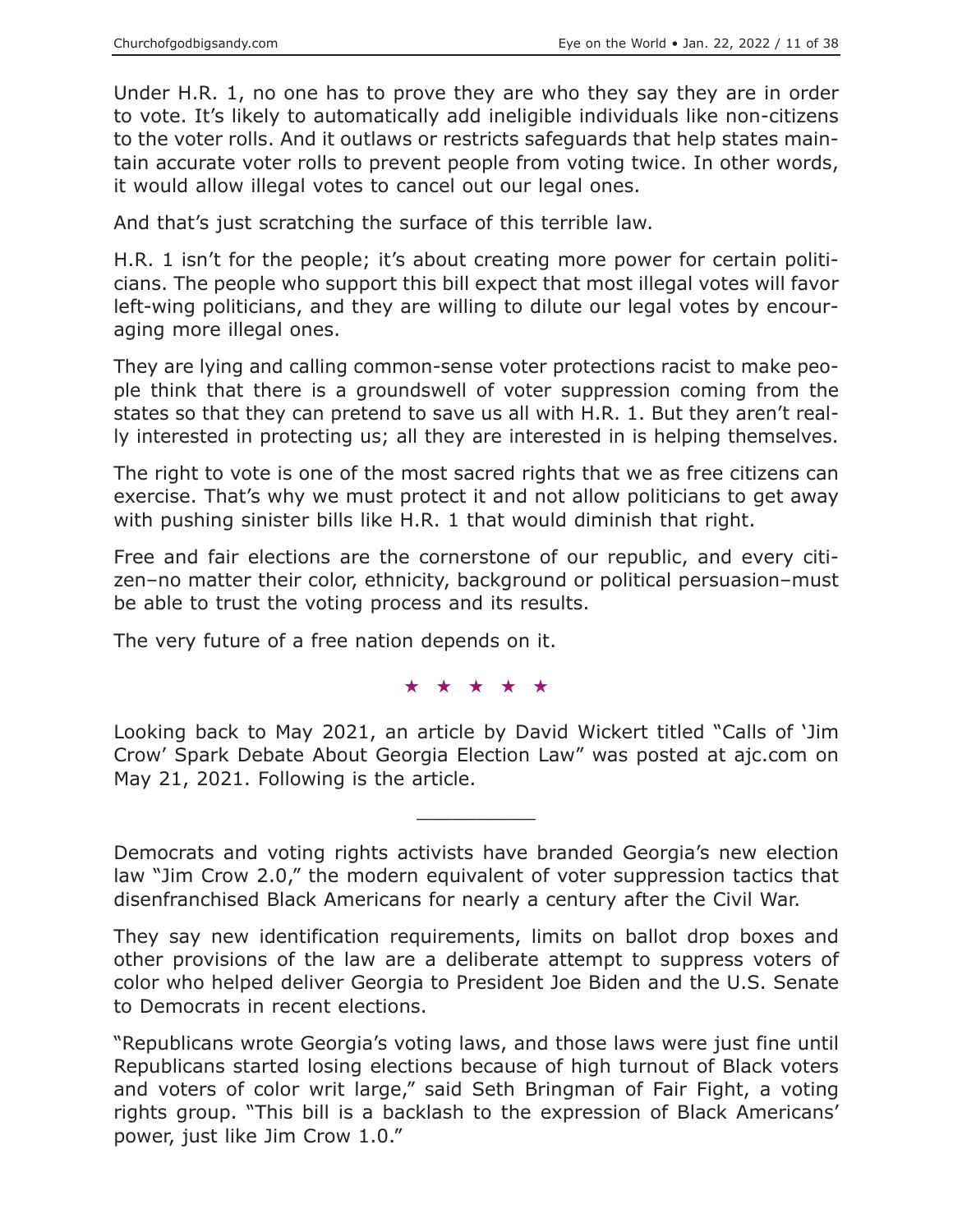Republicans and other supporters of Senate Bill 202 say such comparisons are false and offensive. They say the bill's provisions are in the mainstream of U.S. voting laws and that labeling them "Jim Crow" has led to consequences such as Major League Baseball's decision to pull this year's All-Star game out of Georgia.

"There's nothing 'racist' about (SB 202), and it's certainly not 'Jim Crow 2.0,' " the group Conservative Clergy of Color wrote in an advertisement blasting Democrats.

A look at the history of Jim Crow in Georgia and across the South shows there's evidence for both views on SB 202.

Civil rights and election experts see clear parallels in false cries of "voter fraud" used as a rationale for both Jim Crow and SB 202. They also see provisions of both that—while race-neutral on their face—seem designed to target people of color.

But there are also clear differences. The Jim Crow era was marked by lynchings and other racial violence missing from the debate over SB 202. And the law's impact won't be nearly as dramatic as Jim Crow, which prevented nearly all Black Southerners from voting. Some election experts say the new law could even backfire on Republicans, inspiring greater minority turnout.

Democrats including Biden and U.S. Sen. Raphael Warnock took up the cry of "Jim Crow" in March, and it continues to echo as other states adopt stricter voter rules. With prominent Republicans continuing to claim the November presidential election was stolen, one expert says the debate about elections in Georgia will continue to feature hyperbole and false statements.

# **Jim Crow in Georgia**

Georgia has a long history of disenfranchising Black residents. The state's first constitution in 1777 prohibited Black people from voting.

That ban continued until after the Civil War, when federal troops in the South enforced the new 15th Amendment to the U.S. Constitution, which guaranteed citizens the right to vote, regardless of "race, color or previous condition of servitude."

For a brief period, substantial numbers of Black Southerners registered, voted and won political office. By the early 1870s, Black residents accounted for nearly 40% of registered voters in Georgia, according to the U.S. Commission on Civil Rights.

But Northern efforts to protect the rights of Black Southerners waned. Federal troops withdrew in 1877, and concerted efforts by Southern states to subvert civil rights laws "resulted in a backlash limiting access to voting for African-American citizens," according to the commission.

Thus began the era of Jim Crow, which lasted until the 1960s.

Named for a Black minstrel show character, Jim Crow laws legalized racial segregation in schools and other facilities and prevented Black people from voting.

Georgia used a variety of methods to disenfranchise Black residents. According to the New Georgia Encyclopedia, the state implemented poll taxes (1877), whites-only primary elections (1900) and literacy tests (1908) to limit voting.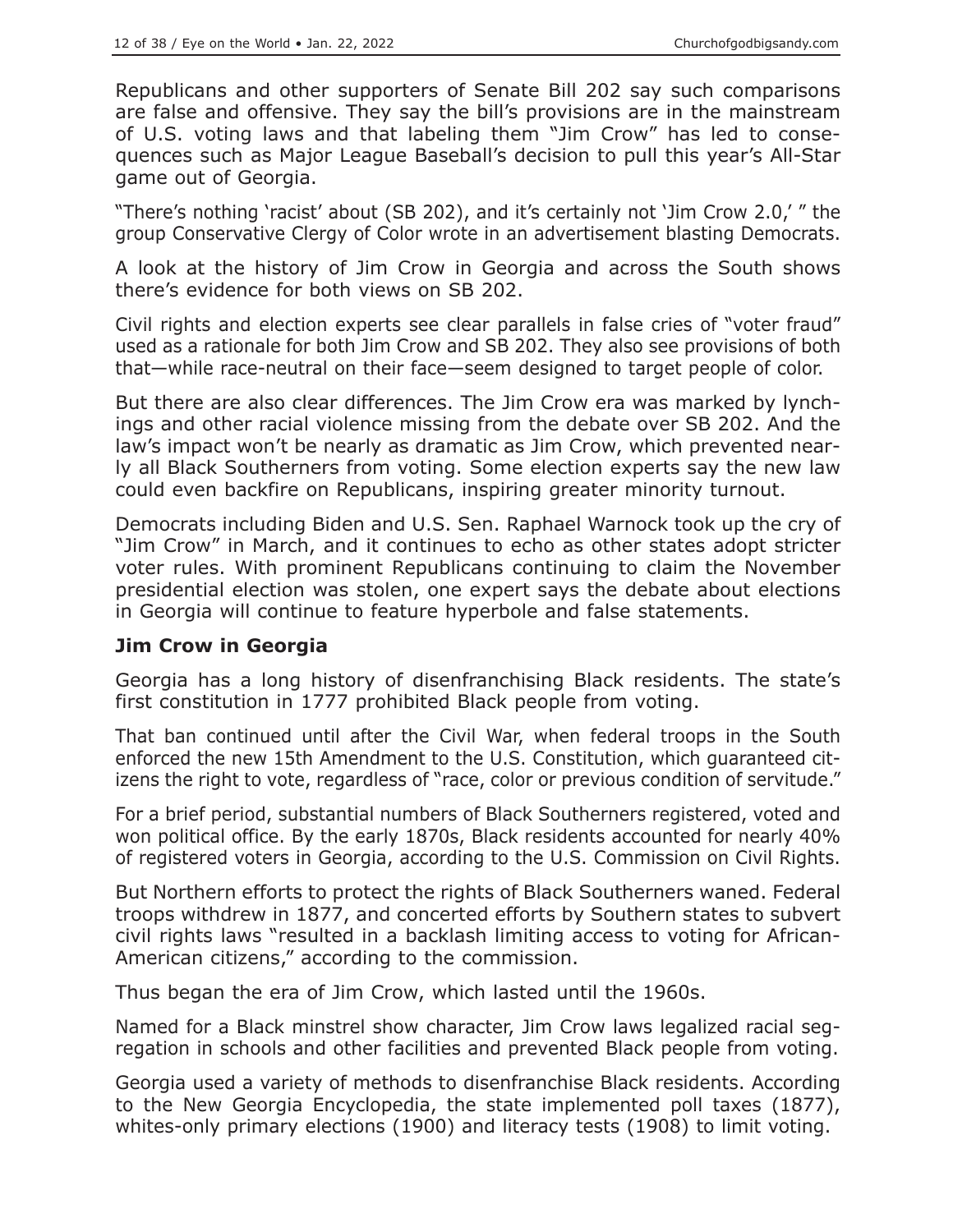Georgia also used onerous residency requirements, cumbersome registration procedures, voter challenges and purges, and discriminatory redistricting practices to disenfranchise Black residents, according to research by Adrienne Jones, a political scientist at Morehouse College.

The laws were enforced by the threat of violence. Between 1882 and 1930, at least 458 people were lynched in Georgia, second only to Mississippi's 538 people.

Court decisions eventually chipped away at Jim Crow. A federal court invalidated Georgia's white primary in 1946. The U.S. Supreme Court struck down segregated schools in 1954.

But Southern states resisted. In 1957, for example, Georgia made its literacy test even harder and doubled the number of correct answers needed to pass.

Ultimately, Jim Crow laws persisted until Congress approved the Civil Rights Act in 1964 and the Voting Rights Act in 1965.

Even then, Georgia continued to run afoul of the law. Under a provision of the Voting Rights Act, the U.S. Justice Department objected to 177 election changes in Georgia through 2013, when the U.S. Supreme Court invalidated the provision that required federal approval of such changes.

# **Jim Crow 2.0?**

Democrats say that, like Jim Crow laws, many of SB 202s provisions deliberately target Black and brown people.

The law requires voters who cast absentee ballots to provide a driver's license, state ID number or other identification. Studies have shown people of color are more likely to lack identification, and more than 200,000 Georgia voters don't have an ID.

SB 202 also limits the number and location of ballot drop boxes, used for the first time last year under emergency rules to deal with the coronavirus pandemic. In November, the four largest metro Atlanta counties deployed a combined 111 drop boxes. Under SB 202, they'll be allowed just 23. Critics say the effect will be to suppress voting by people of color in metro Atlanta.

Critics say numerous other provisions target people of color, including strict limits on voting outside your regular precinct and a ban on providing food and drink to people waiting to vote. They say the food and drink ban disproportionately affects people of color, who are more likely than white residents to face long lines for in-person voting.

"When the power of Georgia Republicans became threatened, they did not skip a beat," Bringman said. "They changed the rules—rules they wrote to benefit themselves—in very specific ways that will disproportionately harm Black voters."

Some civil rights experts see other parallels with Jim Crow.

The rationale for poll taxes and other voting restrictions in Mississippi's 1890 constitution—a model for other Southern states, including Georgia—was to restore election integrity, said Carol Anderson, chair of African American stu-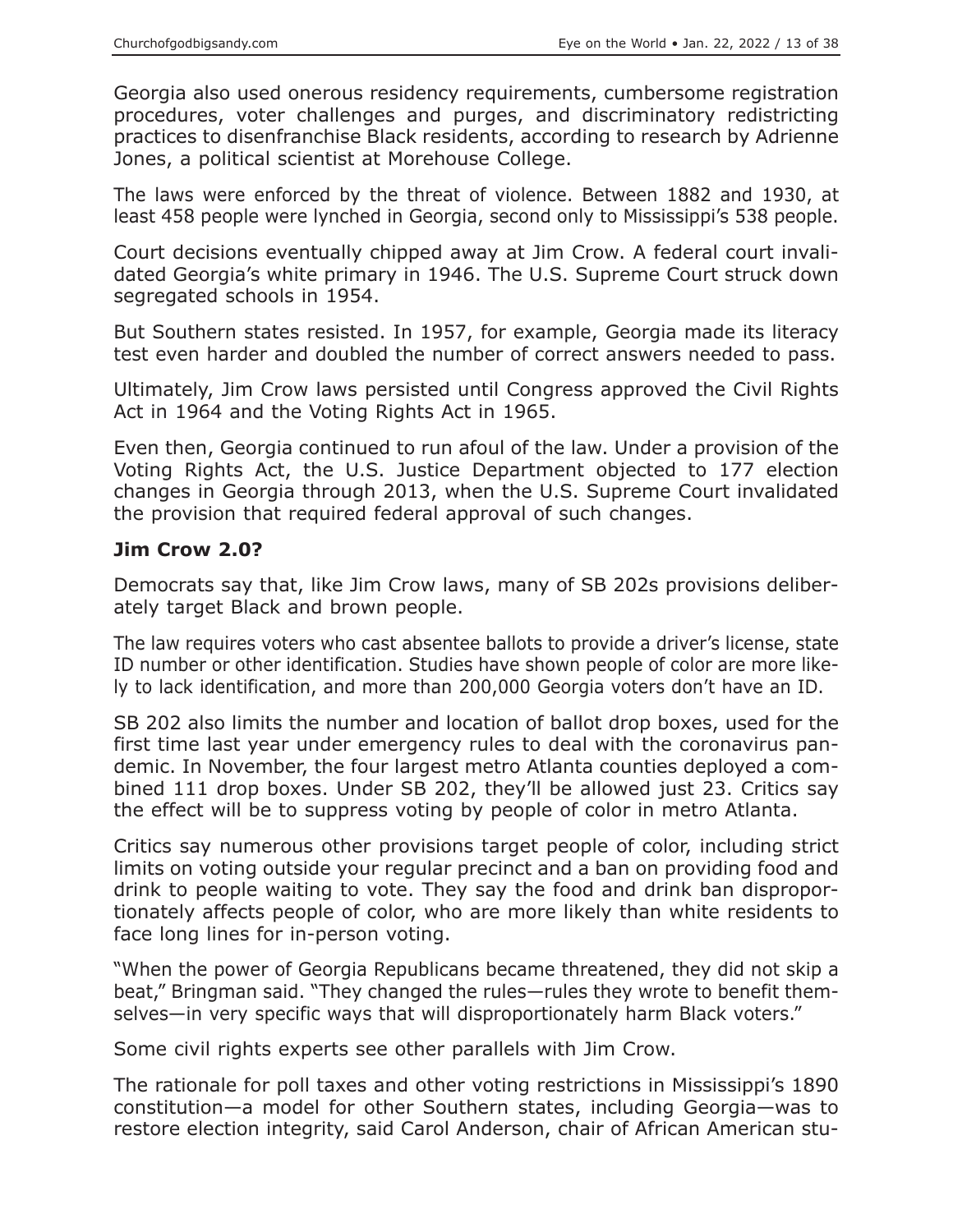dies at Emory University. But Mississippi's governor admitted the real reason was to eliminate Black people from politics, she said.

This year, Georgia lawmakers began calling for new voting laws as then-President Donald Trump repeatedly made false allegations that fraud cost him the presidential election. And SB 202 cites "allegations of rampant voter fraud" in 2020 as well as Democratic allegations of voter suppression in 2018.

Experts also cite the race-neutral language of Jim Crow laws and SB 202. As written, poll taxes and literacy tests excluded some white voters as well as Black voters, though exemptions and unequal enforcement allowed many white people to vote.

Andra Gillespie, an Emory political scientist, said the disparate impact of some SB 202 provisions is also cloaked in race-neutral language.

"Racism is dynamic," she said. "A new form of racism isn't going to adopt the old forms that were clearly outlawed by constitutional amendments and the passage of the Voting Rights Act."

# **'Lazy, biased and political'**

Republicans say comparisons between SB 202 and Jim Crow laws are politically motivated.

At a recent U.S. Senate hearing, one senator noted Fair Fight created a Stop Jim Crow 2 website before the final version of SB 202 was unveiled—suggesting the group was attempting to "smear Georgia."

Bringman, the Fair Fight representative, said the website was created as "Jim Crow 2.0 voter suppression bills were popping up across the country, including multiple bills in Georgia."

Secretary of State Brad Raffensperger—praised by Democrats for his handling of the 2020 election—is among those who say cries of "Jim Crow" are false. He likened them to Trump's false claims the election was stolen.

"(Democrat) Stacey Abrams is no doubt fundraising off her absurd—and offensive suggestion that this law is 'Jim Crow 2.0,' " said Raffensperger, a Republican. "These narratives are as lazy, biased and political as they are demonstrably wrong."

Republicans say Georgia election laws are more voter-friendly than those of many states controlled by Democrats. A recent Atlanta Journal-Constitution analysis found many of SB 202s provisions are similar or less restrictive than other states' election laws. Others, such as a ban on providing food and drink to voters in line, are unusual, though states commonly bar campaigning near polling places and giving gifts to voters.

"If Democrats honestly believed what they're saying, they would direct their outrage at other states that have far less accessibility than Georgia," Republican state House Speaker Pro Tem Jan Jones said.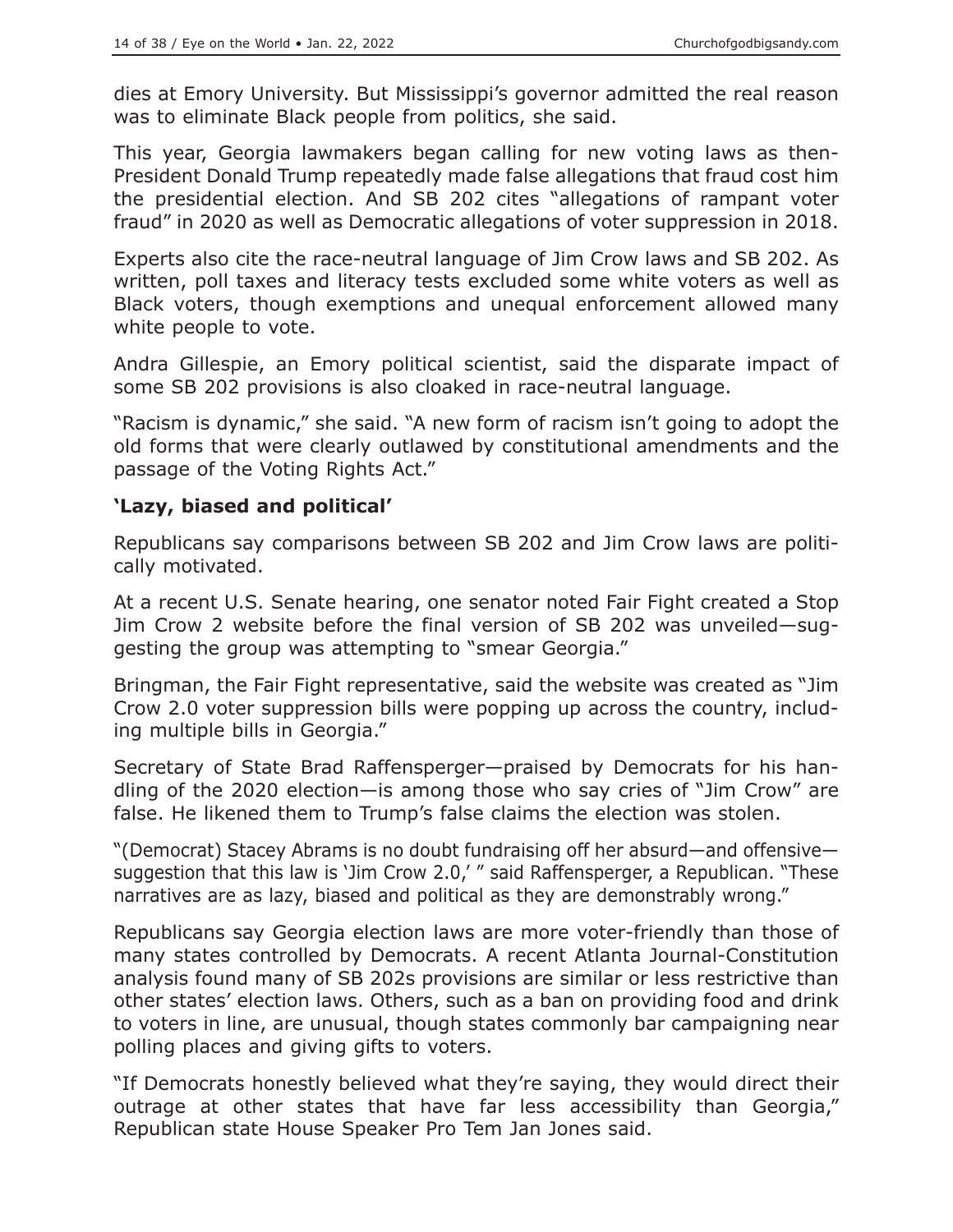Jones said the bill does not target people of color. Instead, she said it addresses Republican and Democratic concerns about the 2020 election, just as lawmakers addressed Democratic concerns after the 2018 election. She said it also addresses the extraordinary circumstances of 2020 elections.

"We held the first primary and general elections following a new statewide election system during the first modern worldwide pandemic and with record turnout," Jones said. "The three together stressed our election system like I've never seen."

Jones said requiring identification to cast an absentee ballot is "reasonable election security" that's popular with voters. She said new rules for drop boxes address security concerns and reports of ballots overflowing from unattended boxes.

She said absentee voting was popular during the pandemic, but it may subside under normal conditions. If the increased absentee voting persists, "then it certainly would be reasonable to look again at drop boxes," she said.

Jones said limits on casting provisional ballots in the wrong precinct were needed because the practice, once unusual, had spread in recent years. She said it caused long lines at some precincts and delayed final results because provisional ballots must be adjudicated.

And Jones said the ban on food and drink was needed because partisans were using it as an excuse to evade laws against campaigning near polling places. She doubts the ban will be a hardship for voters.

"No one's going to die of dehydration or starvation," Jones said. "This is Georgia, not the Sahara Desert."

# **Major differences**

Experts say SB 202 differs from Jim Crow in important respects.

The old laws were enforced by systemic violence against African Americans. Though there were concerns about widespread voter intimidation in November, it did not materialize.

Still, Anderson, the chair of African American studies at Emory, said violence wasn't the only distinguishing factor of the Jim Crow era.

"Folks often think of Jim Crow solely in terms of the incredible violence that rained down on Black folks. The lynchings, the bombing of churches,'" she said. "But what gave Jim Crow its legitimacy were the laws."

Perhaps the most important difference will be impact.

University of Georgia political scientist Charles Bullock said the new law could discourage enough voters to swing a close election. But he said Jim Crow laws prevented 99% of Black Southerners from voting, and nothing like that can be expected from SB 202.

"To call this Jim Crow 2.0 is hyperbole and diminishes the impact of the real Jim Crow laws," Bullock said.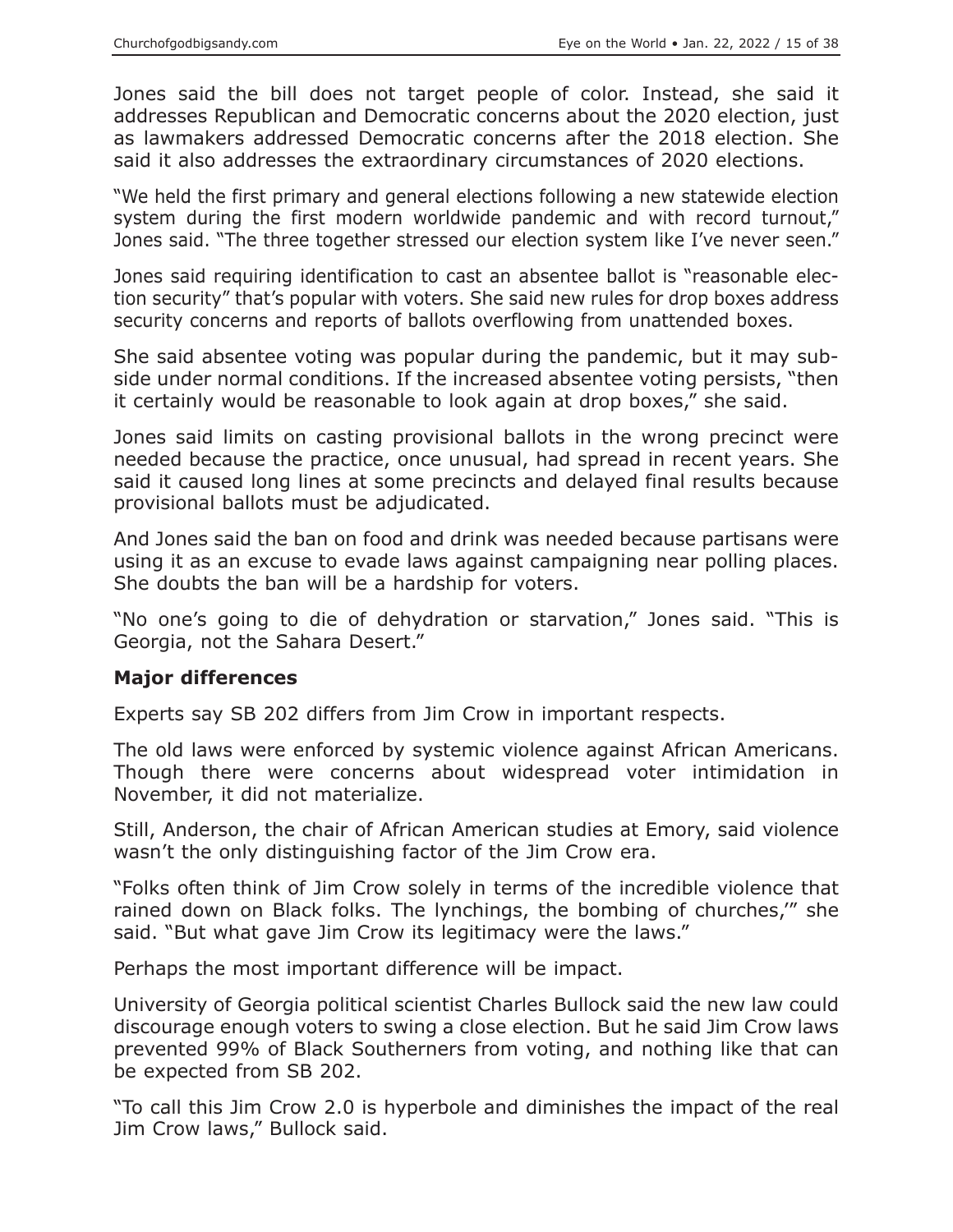In fact, he said SB 202 could inspire greater turnout from voters of color angry about new obstacles to voting—just as Republicans are motivated by allegations of voting fraud. So Georgians should get used to hearing about both.

"The whole controversy," Bullock said, "serves both sides."

★★★★★

Looking back to July 2021, an article by Kay C. James titled "It's Not Racist to Support Election Integrity Laws" was posted at washingtontimes.com on July 13, 2021. Following is the article.

 $\overline{\phantom{a}}$  , where  $\overline{\phantom{a}}$ 

Earlier this month, when I heard that the Supreme Court had struck down a lawsuit claiming that Arizona's election laws were a form of racist voter suppression, I happened to be standing where civil rights leaders had long ago gathered to talk about the very issue of fighting for the right to cast their vote without fear or intimidation.

These were the Black leaders who envisioned an America where people of all colors could live together as equals, in peace, and with mutual respect. They weren't politicians who tried to foment racial discord to advance a political agenda, something we see all too often today.

In 2005, I worked with Democrats and Republicans on the bipartisan Commission on Federal Election Reform (the Carter-Baker Commission), which examined all the ways we could strengthen the integrity of American elections. Reforms such as requiring voter ID, verifying that only citizens voted, and sharing voter lists among the states to prevent people from voting twice were agreed to by both sides as good policy.

Yet today, the left is reneging on that agreement. Somehow, those were commonsense reforms in 2005. Now, the left calls many of them racist.

The left has tried to portray any legitimate attempt to pass election integrity reforms as the disenfranchisement of African Americans. They talk about Black folks as if we are incapable of obtaining a state ID, getting to the polls on our own, or following simple election rules.

Now, as states try to pass laws to prevent fraud, increase the transparency of our elections, and ensure that every legitimate vote gets counted, the left is once again opposing many of these measures. It's literally trying to stop states from removing dead people from the voter rolls, from preventing noncitizens from registering to vote, and from requiring people to prove they are who they say they are to vote (i.e., showing an ID)–which polling shows most Americans, including Black Americans, agree with.

In the end, the left is attempting to make it easier for people to cheat, increasing the likelihood that more and more fraudulent votes will cancel out legitimate ones.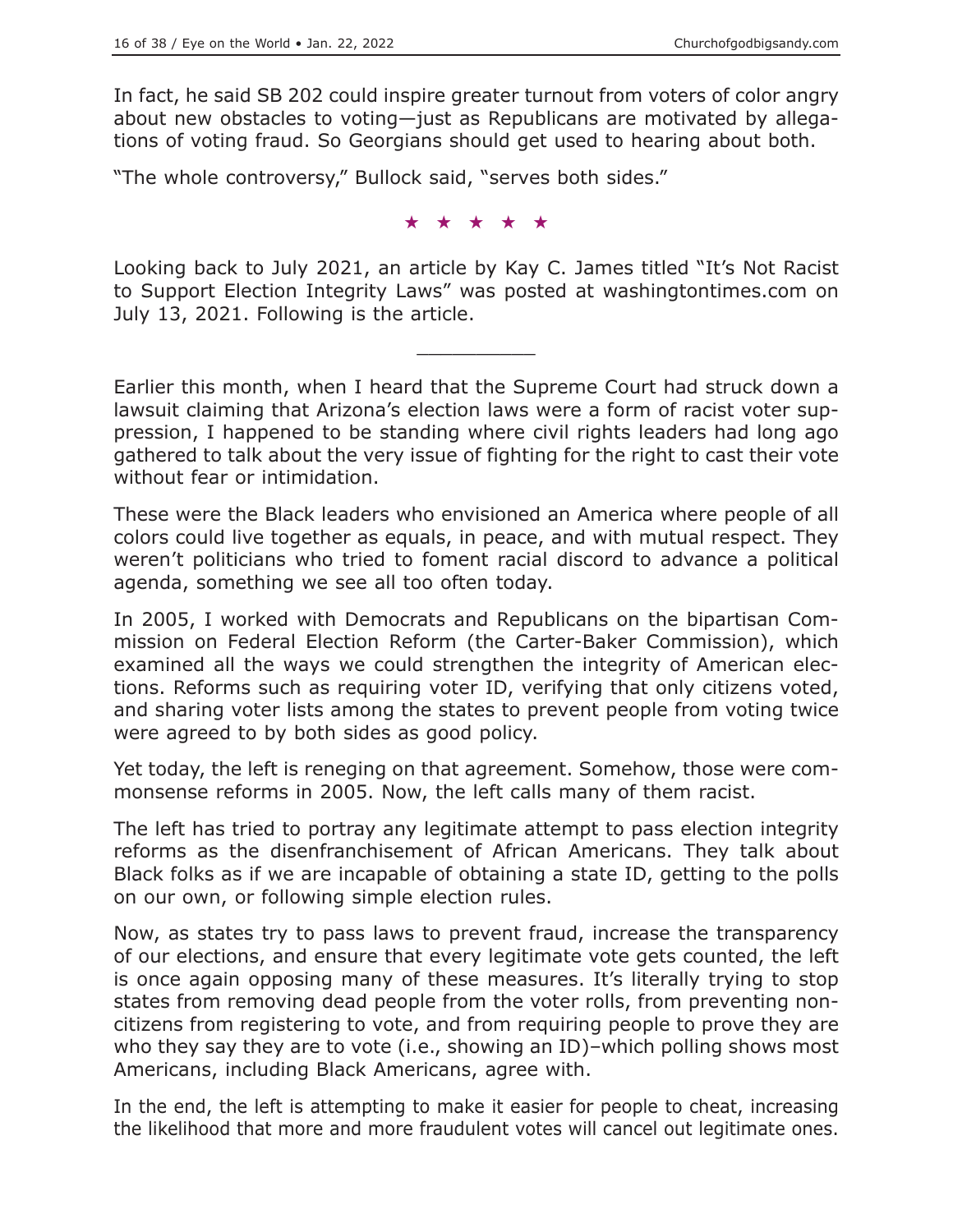The left claims that it's opposing these reforms because it wants to help African Americans. But in reality, it's creating a situation that dilutes their and everyone else's legitimate vote.

The fact is, the left's real agenda isn't about helping minority voters; it's about helping themselves: They believe voter fraud favors their candidates, plain and simple.

Ultimately, the left wants to federalize elections, turning over the rulemaking from accountable state legislators to unelected federal bureaucrats. They are trying to pass bills like HR 1 and S1 (the For the People Act) and HR 4 (the John Lewis Voting Rights Advancement Act) and put the federal government in charge of state elections so that many reforms become impossible.

It's a recipe for corruption.

Certainly, there was a time in America when some states had laws that deliberately discriminated against minorities (and I know firsthand because I lived in one of those states during segregation). There was a need for the federal government to intervene. But that's not what's happening today. The left would have us believe that we are still living in the 1960s segregated South.

Many politicians and many in the media continue to spread the lie that racism keeps people from voting, even though election results and census numbers clearly show that Blacks and other minorities are showing up to elections in increasingly record numbers.

It would be a great irony and a great tragedy if the promise of the civil rights movement and the sacrifice of all those who fought and even died to protect our right to vote were undone because the left successfully cloaked its efforts in the name of civil rights.

Our sacred right to vote and the very future of our free republic depends on us making sure they fail.

★★★★★

An article by Armstrong Williams titled "The Average Empire Survives for 250 Years; Is America at Death's Door?" was posted at townhall.com on Jan. 13, 2022. Following is the article.

Studies show that an empire survives, on average, a mere 250 years. Did you know that?

 $\overline{\phantom{a}}$  , where  $\overline{\phantom{a}}$ 

To put that into context, the world's oldest person recently died at 124 years old; so, she lived nearly half as long as most empires do. Most Americans are unaware of this small but crucial statistic, which may suggest much about our country's future. It is past time for Americans to confront the painful reality that our time as a world superpower may be limited, and it is time to explore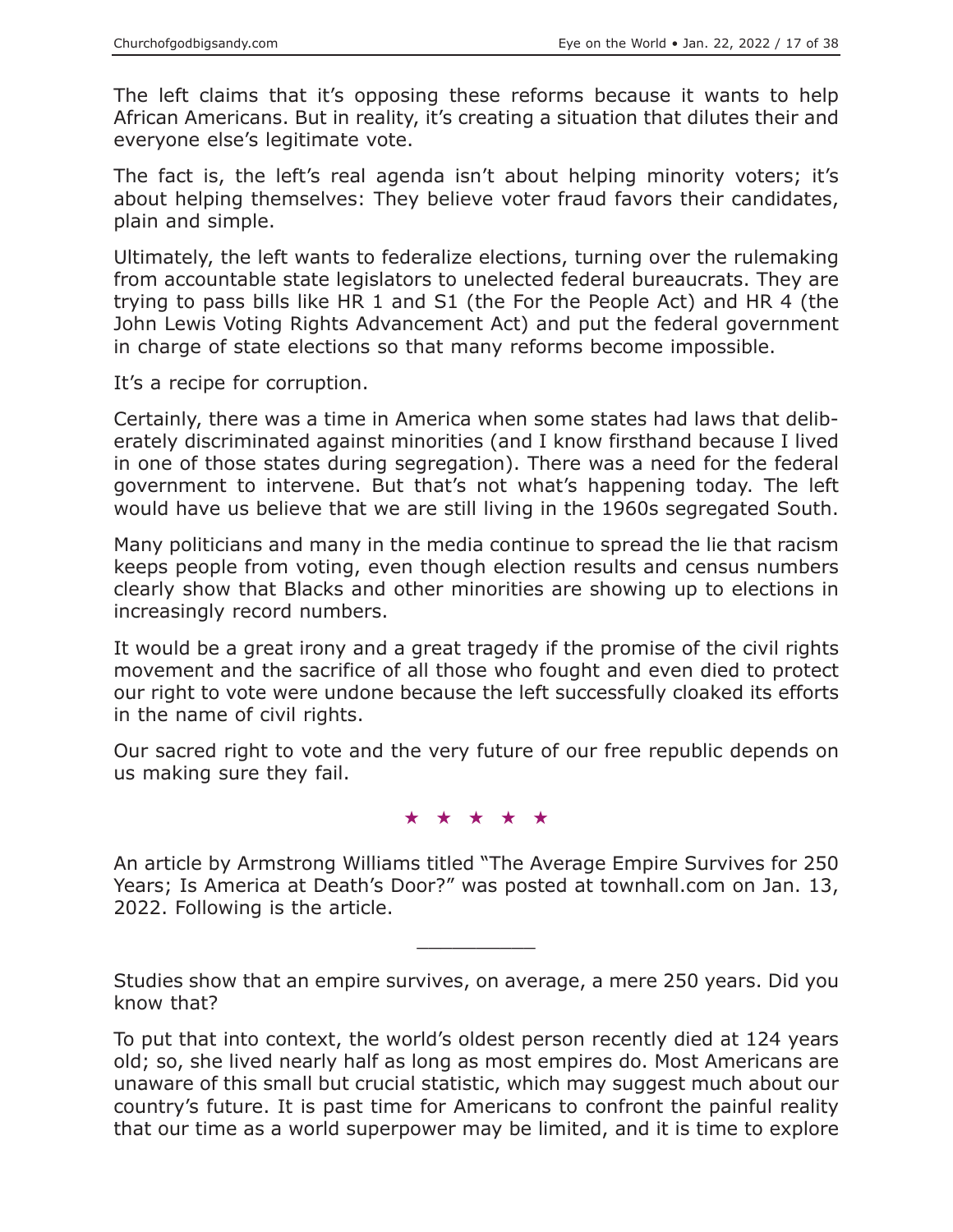how to slow down what, frankly, is inevitable at some point—that the United States' global domination will not persist indefinitely. This may be difficult to grasp and accept, but it has never been true for any civilization in the past, and it will never be true for any society in the future.

As we consider historical empires, it is worth noting that the vast majority of Americans do not regard the United States as an empire in the classical sense despite the fact that many people throughout the world do. However, for the purposes of this column, the United States, although being modern in every meaning of the word, does indeed qualify as an empire.

Since World War II, the United States has been primarily concerned with spreading democracy and freedom across the world, seeing itself as a sort of global liberator. In reality, the U.S. maintains over 800 military outposts and special operations groups spread around the globe. This is a critical consideration in determining where the United States belongs in the pantheon of former empires since, like those before it, it has been primarily interested in extending influence and power. This is not something that I mean as a criticism but rather as a contextual point. However, it is this overreach in the pursuit of continuous power and influence that frequently leads to empires withering, albeit slowly.

In 2026, the United States of America, founded in 1776, will celebrate its 250th anniversary. We're rapidly nearing the 250th anniversary of the fall of most previous civilizations. With ongoing internal turmoil ranging from race to financial disparity to political tribalism, and other countries gradually pulling away from the orbit of U.S.-led supremacy, it appears that the tides are turning against us. I fear that this mere statistic may soon become a reality that alters the course of our lives. After all, many citizens and politicians would celebrate our downfall, not realizing the perilous impact it would have on the freedoms they believe they do not have. I am not sure if it will be a huge international conflict, a financial catastrophe or a civil war that causes the United States to fall apart, but I do believe that learning from the past is critical if we are to slow down the inevitable.

As odd as it may seem, perhaps Chinese history and culture might teach our country something. Why has China survived for 5,000 years? What have they discovered that the rest of the world's great empires haven't? They have seen empires such as the United States rise and fall, and they have seen other dynasties come and go. If we are to defend our nation, I believe we must learn from our adversaries.

Being a part of an ancient civilization brings a number of benefits. The main thing I've noticed about China is that it has a distinct and complicated cultural value system that is embedded in the individuals who make up the country. The value system that defines what it is to be Chinese and what a Chinese society looks like has had an unusually long period of time to form. Their desire for knowledge and skill, as well as a cautious commitment to not overextending militarily, have proven crucial to their persistence as a country.

China is clearly interested in expanding its worldwide domination, but more so in terms of economics and finance than in terms of actual resources. They look to be primarily focused militarily on their own backyard while gradually advancing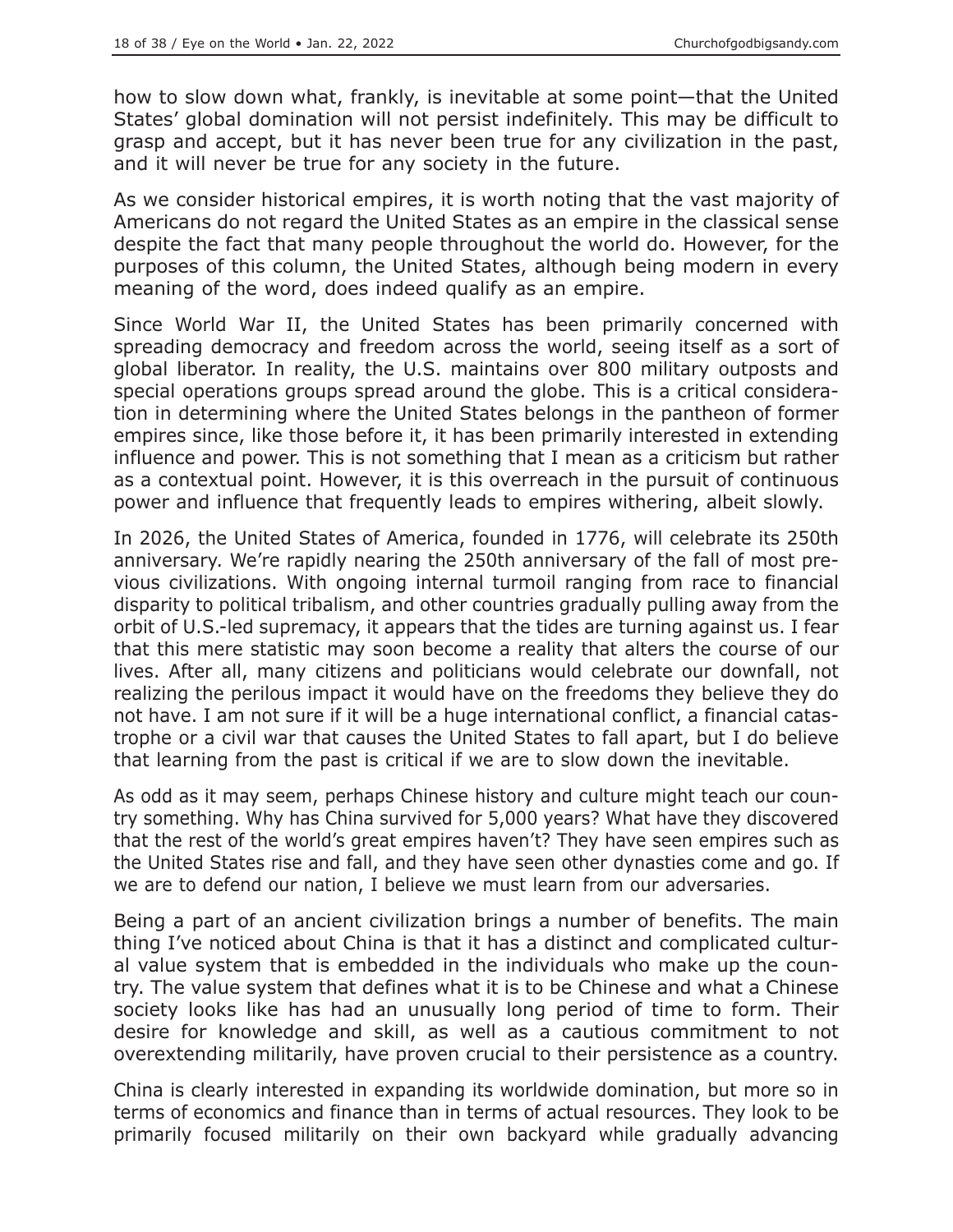through technology the capacity to have global military reach if required. This is in stark contrast to the United States, which has endeavored to expand itself over the globe to as many places as it possibly can with raw manpower. All past empires seem to have struggled because of their exclusive concentration on worldwide military superiority. However, I think we need to rethink this. I think we need an ultra-advanced military that's not spread as thin, with the capabilities to be worldwide whenever needed. Additionally, we should focus on financial and economic dominance through trade, global finance and other monetary measures.

There are important lessons for the United States to learn, including the fact that it is not too late to save our republic. It has been demonstrated that if we learn from history, a great nation can endure and outlive others; the critical issue is whether we will do so before it is too late.

★★★★★

An article by Larry Elder titled "Big Tech Thugs and Their Allies" was posted at townhall.com on Jan. 13, 2022. Following is the article.

 $\overline{\phantom{a}}$  , where  $\overline{\phantom{a}}$ 

In an article last February headlined "Do Facebook, Twitter and YouTube censor conservatives? Claims 'not supported by the facts,' new research says," USA Today's Jessica Guynn wrote, "Despite repeated charges of anti-conservative bias from former President Donald Trump and other GOP critics, Facebook, Twitter and Google's YouTube are not slanted against right-leaning users, a new report out of New York University found."

Guynn quoted Paul Barrett, deputy director of the NYU Stern Center for Business and Human Rights, who said: "Republicans, or more broadly conservatives, have been spreading a form of disinformation on how they're treated on social media. They complain they're censored and suppressed but, not only is there not evidence to support that, what evidence exists actually cuts in the other direction."

In other words, conservative users of Twitter, Facebook and Instagram marinate in a state of paranoia, groundlessly convinced that their posts face restrictions, if not outright suppression.

Tell this to singer-songwriter John Ondrasik, to cite just one example, who on Jan. 2 posted his new music video critical of President Joe Biden's disastrous withdrawal from Afghanistan. YouTube first attached a warning that the video's images violated the platform's "graphic content policy," making it unsuitable for younger audiences. But five days and 250,000 views later, YouTube removed it altogether. Nine hours later, when conservatives and, one hopes, others complained, YouTube restored it, although it added another warning labeling the video "inappropriate or offensive to some audiences."

About its abrupt takedown and restoration, YouTube explained: "This was our mistake and we've reinstated your video. So sorry this happened and thanks for being patient while we worked this out." What was there to "work out"?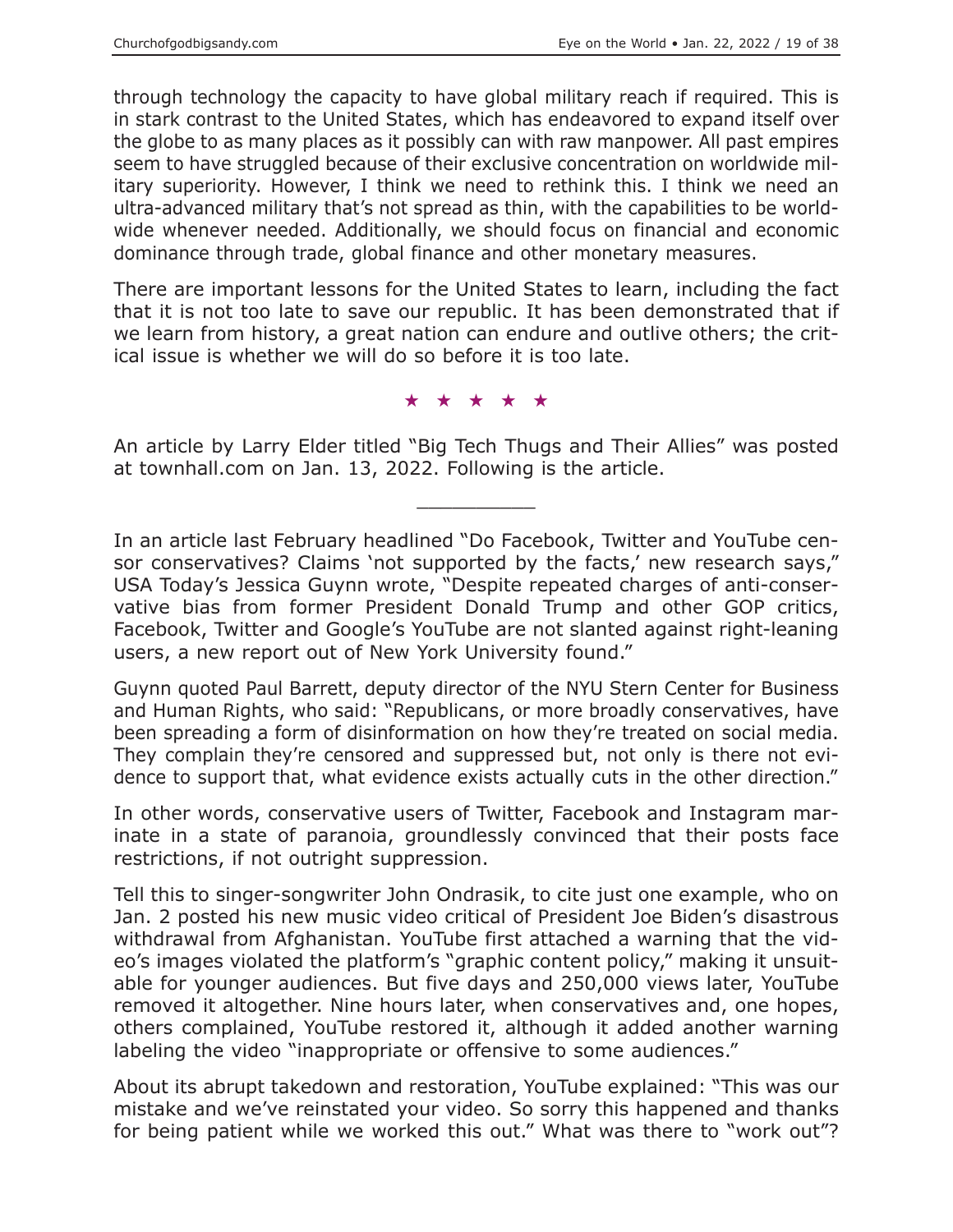As Ondrasik pointed out, a number of videos on YouTube displaying "similar Taliban atrocities" not only remain on the platform but are monetized, actually making money for whoever posted it.

When I ended my California gubernatorial campaign to recall Gov. Gavin Newsom, my Twitter account stood shy of one million followers. Since then, and despite my increased notoriety—for good or for ill—my Twitter account has lost nearly 25,000 followers and continues to lose hundreds per day. By contrast, my accounts on Instagram and Facebook add hundreds of new followers each day.

This Elder Twitter erosion began before its founder and CEO Jack Dorsey resigned at the end of November 2021, replaced by Twitter executive Parag Agrawal. Agrawal tweeted in 2010: "If they are not gonna make a distinction between Muslims and extremists, then why should I distinguish between white people and racists." Agrawal said he was merely quoting a comedian on "The Daily Show." Still, not a good sign.

More concerning, Agrawal, in an interview in 2020, said: "Our role is not to be bound by the First Amendment, but our role is to serve a healthy public conversation and our moves are reflective of things that we believe lead to a healthier public conversation." He added: "The kinds of things that we do about this is, focus less on thinking about free speech, but thinking about how the times have changed."

This is simply breathtaking—"reflective of things that we believe lead to a healthier public conversation"? As defined by whom? Of course, conservatives complain. But why the silence among the Left, the ACLU types we once thought believed in the free flow of ideas and that the antidote to bad ideas is good ideas?

So what that Trump finds his social media platforms shut down because he rejected the results of the 2020 election. Silence, indeed, applause, from the Left. So what that Hillary Clinton peddles conspiracy theories about the 2016 election, calls Trump "illegitimate" and the 2016 election "stolen," yet faces no retaliation from Big Tech social media platforms. Silence, indeed, applause, from the Left.

So much for the powerful quote by a biographer of French philosopher Voltaire: "I disapprove of what you say, but I will defend to the death your right to say it."

Welcome to Big Tech social media. Welcome to the silence of its allies from today's Left.

★★★★★

An article by Emmanuel Felton, John D. Harden and Kevin Schaul titled "Still Looking for a 'Black Mecca, the New Great Migration" was posted at washingtonpost.com on Jan. 14, 2022. Following are excerpts of the article.

 $\overline{\phantom{a}}$  , where  $\overline{\phantom{a}}$ 

The top metro areas where the percentage of black citizens decreased since 1990 include—New Orleans, Richmond, D.C., Chicago, New York, San Francisco and Los Angeles.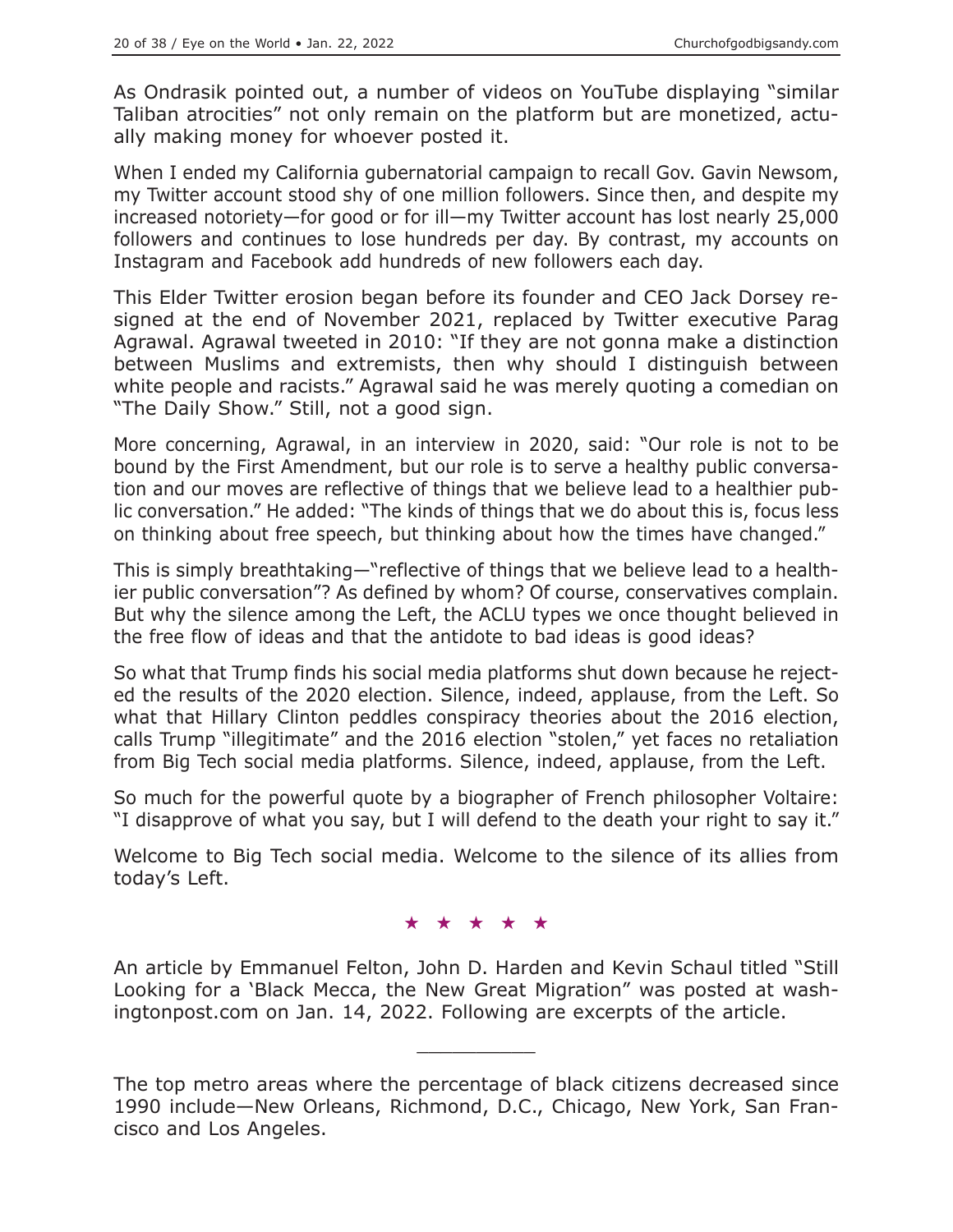The top metro areas where the percentage of black citizens increased since 1990 include—Memphis, Atlanta, Baltimore, Miami, Columbus (Ohio), Orlando and Minneapolis.

★★★★★

"Eye on the World" comment: The following headlines are about articles that involve the United States. The articles were not posted, but the headlines give the essence of the story.

 $\overline{\phantom{a}}$  , where  $\overline{\phantom{a}}$ 

#### **Comments about abortion**

■ An article by Randy Krehbiel titled "[Oklahoma] State Rep. Sean Roberts Says He'll File Texas-Type Abortion Bill" was posted at tulsaworld.com on Jan. 9, 2022.

■ An article by Ryan King titled "Gov. Kristi Noem Calls for Ban on Abortions After Fetal Heartbeat in South Dakota" was posted at washingtonexaminer. com on Jan. 11, 2022.

 An article titled "New Jersey Bishops' Statement on the Passage of the Freedom of Reproductive Choice Act Into Law [Which Codified Into State Law an Individual's Right to an Abortion, Including Late-Term Abortions]" was posted at rcan.org (Archdiocese of Newark) on Jan. 12, 2022.

 An article by Staff titled "Republican Congressman [Buddy Carter of Georgia]: 'Abortion Is an Evil That Has Plagued This Country for 50 Long Years' " was posted at cnsnews.com on Jan. 13, 2022.

■ An article by Bailey Miller titled "Arizona Heartbeat Act: Pro-Choice Group Concerned Over Bill That Aims to Stop Most Abortions in the State" was posted at fox10phoenix.com on Jan. 14, 2022.

 An article by Madeline Leesman titled "A University [University of Massachusetts Amherst] Will Begin Offering Medication Abortions on Campus" was posted at townhall.com on Jan. 14, 2022.

■ An article by Alice Miranda Ollstein and Josh Gerstein titled "Appeals Court Detours Texas Abortion Ban Case to State Supreme Court" was posted at politico.com on Jan. 17, 2022.

■ An article by Charlotte Pence Bond titled "March for Life President Jeanne Mancini Discusses 'Equality Begins in the Womb' Theme" was posted at dailywire.com on Jan. 18, 2022.

 A video and an article by Dr. Susan Berry titled "Watch Live: Investigative Report to Reveal Abortion Industry's Latest Attempt to Target Black Women" were posted at breitbart.com on Jan. 19, 2022.

 An article by Staff titled "Chuck Schumer: 'Abortion is a Fundamental Right' " was posted at cnsnews.com on Jan. 19, 2022.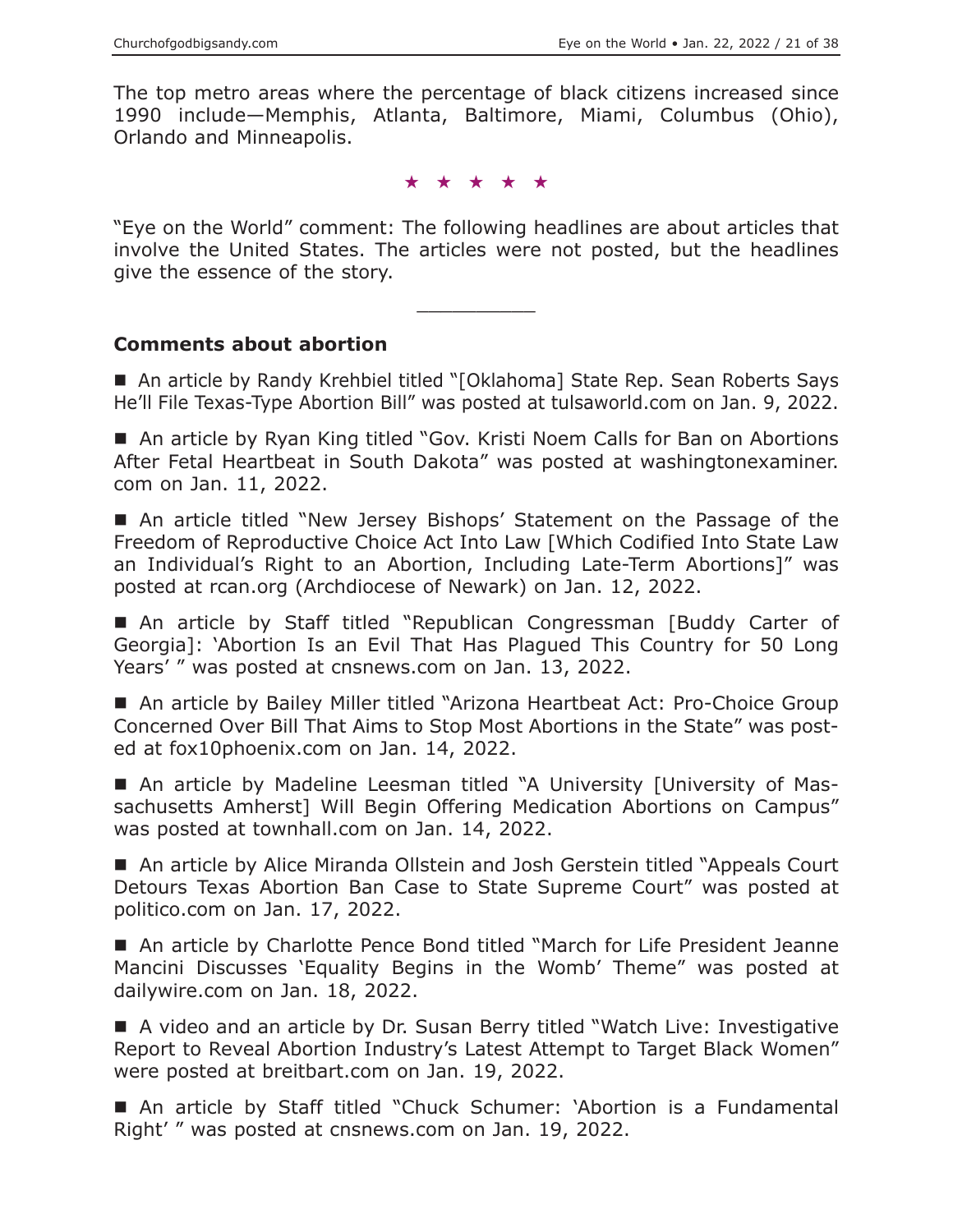■ An article by Star Parker titled "Roe v. Wade, the Collapse of the Family and the Aging of America" was posted at cnsnews.com on Jan. 19, 2022.

 An article by Charlotte Pence Bond titled "SCOTUS Rejects Abortion Providers' Request to Send Texas Pro-Life Law Case Back to District Court" was posted at dailywire.com on Jan. 20, 2022.

#### **Comments about election news**

■ An article by Athena Thorne titled "Wisconsin Judge Rules Ballot Drop Boxes Used in 2020 Election Were Illegal" was posted at pjmedia.com on Jan. 16, 2022.

■ An article by Susan Jones titled "Kamala Harris: New Laws 'Could Make It More Difficult for . . . 55 Million Americans to Vote' " was posted at cnsnews. com on Jan. 18, 2022.

■ An article by Jim Geraghty titled "Scrap Voter ID and Let Felons Vote: The Democrats' So-Called 'Voting Rights' Bill Is Really a Progressive Wish List That Steals State Powers and Promotes a Phony Election Conspiracy" was posted at dailymail.co.uk on Jan. 19, 2022.

■ An article by Wendell Husebo titled "DeSantis Proposes Creation of Department to Investigate and Prosecute Voter Fraud" was posted at breitbart.com on Jan. 19, 2022.

#### **More reaction to Joe Biden's Georgia speech**

■ An article by Virginia Chamlee titled "Joe Biden and Kamala Harris Lay Wreath at Martin Luther King Jr. Crypt Ahead of Speech on Voting Rights" was posted at people.com on Jan. 11, 2022.

■ An article by Spencer Brown titled "Biden's Unhinged Georgia Speech Earned Him 'Four Pinocchios' From WaPo" was posted at townhall.com on Jan. 14, 2022.

■ An article by Timothy Nerozzi titled "Sen. Scott: Biden's Jim Crow Comments Evidence of 'Failed Leadership' " was posted at foxnews.com on Jan. 15, 2022.

■ An article by Landon Mion titled "[South Carolina Democrat] Rep. [Jim] Clyburn 'Wholeheartedly' Endorses Biden's Comments on Voting Legislation" was posted at townhall.com on Jan. 16, 2022.

# **"Voting rights" legislation**

■ Looking back to June 2019, an article by Will Weissert titled "Harris Gets Personal, Delivers Civil Rights Blow to Biden" was posted at apnews.com on June 28, 2019.

 An article by Morgan Keith titled "Trump Said Republicans Will Never Be Elected Again If Democrats Pass Their Voting Rights Bill" was posted at businessinsider.com on Jan. 15, 2022.

■ An article by David Ng titled "Hollywood Celebrities Use MLK Day to Push Democrats' Dead-On-Arrival Voting Bills: 'No Celebration Without Legislation' " was posted at breitbart.com on Jan. 17, 2022.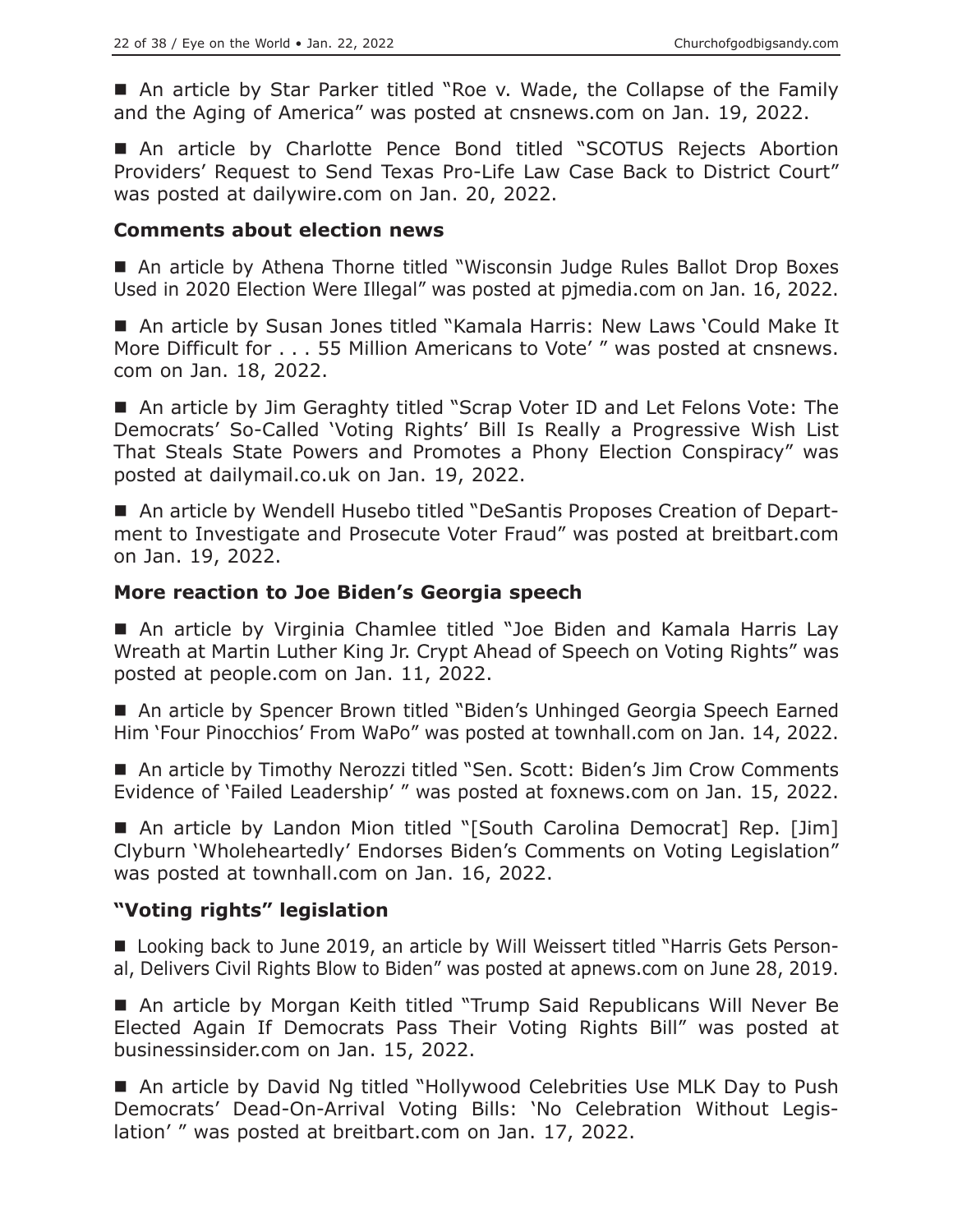■ An article by Olafimihan Oshin titled "West Virginia Sports Stars [Oliver Luck, Nick Saban, Paul Tagliabue, Darryl Talley and Jerry West] Urge Manchin to Support Voting Rights Legislation" was posted at thehill.com on Jan. 18, 2022.

■ An article by Callie Patteson titled "Nick Saban Co-Signs Letter to Manchin Backing Election Bill—but Not Killing Filibuster" was posted at nypost.com on Jan. 18, 2022.

■ An article by Melanie Arter titled "[Lindsey] Graham on How Democrats Get Away With Spreading Misinformation on Voter ID Laws: 'They Lie' " was posted at cnsnews.com on Jan. 19, 2022.

■ An article by Elizabeth Elkind and Morgan Phillips titled "Democrat Squad Member Jamaal Bowman Is Among 23 Arrested—Including Hunger Strikes—at Capitol Hill Voting Rights Protest" was posted at dailymail.co.uk on Jan. 20, 2022.

# **Wanting to eliminate Senate filibuster to pass voting law**

 An article by Melanie Arter titled "Donald Trump Jr: Democrats Used Filibuster 327 Times in 2020—'Republicans Used It Once' " was posted at cnsnews. com on Jan. 14, 2022.

■ An article by Elizabeth Elkind titled "GOP Senators Excoriate Biden Over Voting Rights Bill: Romney Says President Was Only Voted In to 'Stop the Crazy' of Trump and Marsha Blackburn Rips 'Hypocrisy' of Dems Wanting to Get Rid of Filibuster Despite Using It Only Days Ago" was posted at dailymail.co.uk on Jan. 16, 2022.

 An article by Susan Jones titled "[Mitch] McConnell: Dems Used the 60- Vote Rule [Which They Loudly Criticize] to Block a Bill Just Last Week" was posted at cnsnews.com on Jan. 19, 2022.

# **Will Joe Manchin and Kyrsten Sinema finally cave to pressure?**

 An article by Burgess Everett, Marianne Levine and Laura Barron-Lopez titled "How Biden Swung for Filibuster Reform—and Missed with Manchin and Sinema" was posted at politico.com on Jan. 13, 2022.

■ An article by Susan Jones titled "[Kyrsten] Sinema Refuses to Abolish Filibuster 'Guardrail'—Even for Bills 'That I Support' " was posted at cnsnews. com on Jan. 14, 2022.

■ An article by Rob Crilly titled "Hillary Clinton Criticizes 'White Moderates' With Quote From MLK After Senators Sinema and Manchin Backed the Filibuster and Killed Biden's Voting Rights Plan" was posted at dailymail.co.uk on Jan. 14, 2022.

■ An article by Jonathan Turley titled "Krysten Sinema's Courage, Washington Hypocrisy and the Politics of Rage" was posted at thehill.com on Jan. 15, 2022.

■ An article by Hannah Grossman titled "Maxine Waters Attacks Manchin and Sinema Over Voting Bill, Says They 'Don't Care' about Black People" was posted at foxnews.com on Jan. 16, 2022.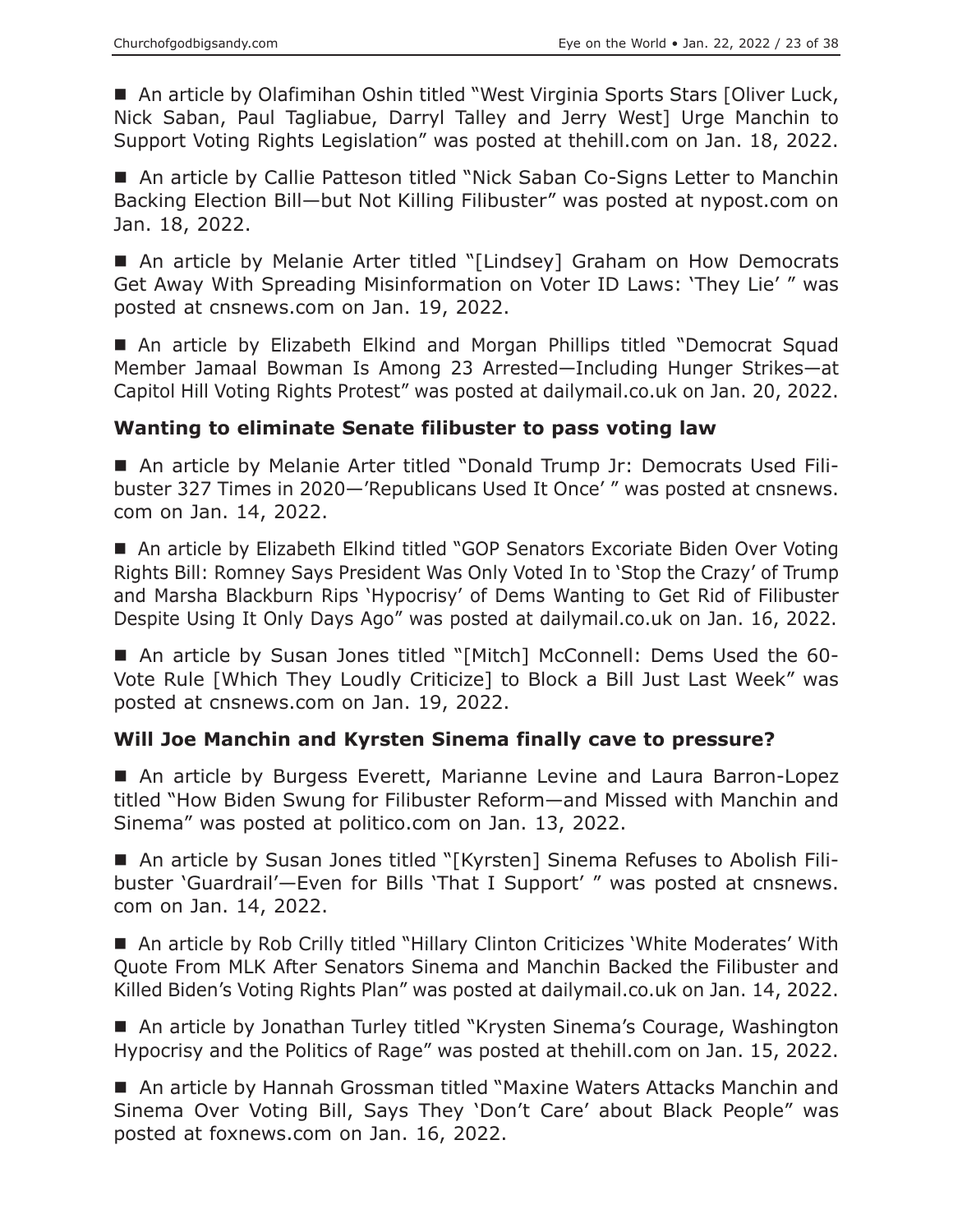■ An article by Landon Mion titled "Bernie Sanders Says He Would Support Primary Challengers to Manchin, Sinema" was posted at townhall.com on Jan. 18, 2022.

■ An article by Geoff Earle titled "Powerful Interest Group Emily's List Threatens to Yank Support From Kyrsten Sinema Over Voting Rights as Bernie Sanders Says He Would Back a Primary Challenger Against Her and Joe Manchin" was posted at dailymail.co.uk on Jan. 18, 2022.

■ An article by Ian Hanchett titled "Manchin: We Already Have Laws to Ensure People Have Voting Rights, Voter Obstruction Is 'Not Going to Happen' " was posted at breitbart.com on Jan. 18, 2022.

 An article by Katelyn Caralle titled "Biden Says He Is 'Profoundly Disappointed' After Senate Dems Manchin and Sinema Joined Republicans in Killing Off His Voting Rights Bill by Voting 52-48 to Keep the Filibuster" was posted at dailymail.co.uk on Jan. 19, 2022.

# **Kamala Harris and illegal immigration**

 An article by Natasha Anderson, Katelyn Caralle and Alex Hammer titled "That's Not the Border, Kamala! VP Harris to Head to Honduras to Tackle the 'Root Causes' of Illegal Immigration—After Being Slammed for Making Just One Trip to Border Despite Biden Placing Her in Charge of Crisis" was posted at dailymail.co.uk on Jan. 18, 2022.

■ Looking back to December 2021, an article by John Binder titled "Democrat [Henry Cuellar of Texas] Calls Out Kamala Harris for Mishandling Border: 'Doesn't Look Like She's Very Interested' " was posted at breitbart.com on Dec. 24, 2021.

An article by Trent Baker titled "Dem. Rep. [Henry] Cuellar [of Texas] Pleads With Harris to Discuss Solving Border Crisis—'Got to Have Two People to Have a Conversation' " was posted at breitbart.com on Jan. 5, 2022.

■ An article by Keith Griffith titled "FBI Agents Descend on Rep. Henry Cuellar's Texas Mansion and Campaign Headquarters as Part of 'Ongoing Investigation': Democrat Who Slammed Biden's Border Chaos Says He Will 'Fully Cooperate' " was posted at dailymail.co.uk on Jan. 19, 2022.

■ An article by Penny Starr titled "VP Kamala Harris Claims Attending Honduran President Inauguration Will Deter Illegal Immigration" was posted at breitbart.com on Jan. 19, 2022.

# **Illegal immigration**

■ Looking back to September 2021, an article by John Binder titled "Biden's DHS Issues New 'Sanctuary Country' Orders Protecting Criminal Illegal Aliens From Deportation" was posted at breitbart.com on Sept. 30, 2021.

 An article by John Binder titled "DHS Chief Mayorkas: 'Justice and Equity' for Illegal Aliens Is Joe Biden's Agenda" was posted at breitbart.com on Jan. 20, 2022.

 An article by James Anthony titled "Pennsylvania GOP to Draft Bill to Divert Planes of Migrants to Biden's Home State [Delaware]" was posted at thepostmillennial.com on Jan. 14, 2022.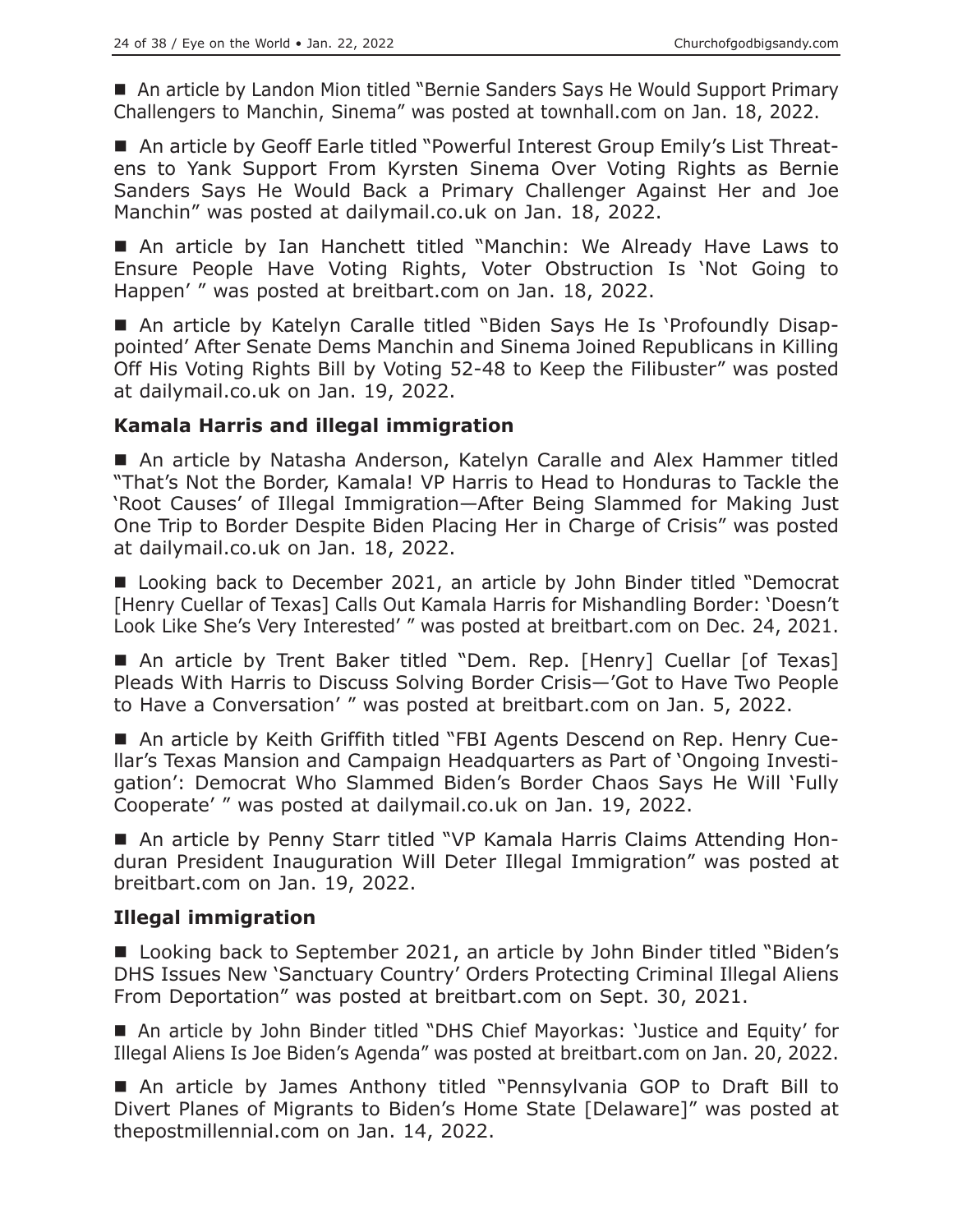■ An article by Jordan Dixon-Hamilton titled "Biden Battling Progressive Allies in Court Over Immigration Policy" was posted at breitbart.com on Jan. 14, 2022.

■ An article by Jordan Dixon-Hamilton titled "Kari Lake [Republican Candidate for Arizona Governor] Plans to Circumvent Feds on Border Policy Through an Interstate Compact" was posted at breitbart.com on Jan. 15, 2022.

 An article by Julio Rosas titled "Ohio Senate Candidate Bernie Moreno: Why I'm the Most Qualified to Tackle the Border Crisis [Citing His Journey as a Child of Colombia Legally Immigrating to the U.S.]" was posted at townhall.com on Jan. 18, 2022.

■ An article by Sabrina Rodgriguez titled "Latino Dems Warn About Midterm Fall-Out" was posted at politico.com on Jan. 18, 2022.

# **Truth about immigration and voting**

■ Looking back to July 2021, an article by Julio Rosas titled "There It Is: NYT Op-Ed [by Alossa Araxia Abrahamian] Gives the Game Away by Wanting to Let Non-Citizens to Vote in U.S. Elections" was posted at townhall.com on July 29, 2021.

■ Looking back to July 2021, an article by Rebecca Downs titled "NYT Guest Essay Opinion Piece [Alossa Araxia Abrahamian] Claims 'There Is No Good Reason You Should Have to Be a Citizen to Vote' " was posted at townhall.com on July 31, 2021.

# **Comments about synagogue hostage standoff**

 An article by Jack Newman and Tommy Taylor titled "FBI Finally Admits Texas Synagogue Siege Was an Anti-Semitic Terror Attack After First Claiming It Was 'Not Specifically Related to the Jewish Community' " was posted at dailymail.co.uk on Jan. 17, 2022.

■ An article by Kurt Zindulka titled "Brother of Texas Synagogue Terrorist Reveals Akram Had a Criminal Record, Questions Why He Was Given a Visa" was posted at breitbart.com on Jan. 17, 2022.

 An article by Melanie Arter titled "[Mike] Huckabee: How Can We 'Keep America-Hating Anti-Semitic Terrorists Out of Our Synagogues When We Can't Even Keep Them Out of Congress?' " was posted at cnsnews.com on Jan. 18, 2022.

# **Comments about fixing 5G chaos**

■ An article by Ryan Saavedra titled "Foreign Airlines Begin Canceling Flights to U.S. Over 5G Interference Concerns; Data Companies Respond" was posted at dailywire.com on Jan. 18, 2022.

■ An article by Ian Haworth titled "Emirates Release Statement Explaining U.S. Flight Cancellations Due to 5G Chaos" was posted at dailywire.com on Jan. 18, 2022.

 An article by Ian Haworth titled "Biden Thanks Verizon and AT&T for 5G Delay, Will Avoid 'Potentially Devastating Disruptions' to Air Travel" was posted at dailywire.com on Jan. 18, 2022.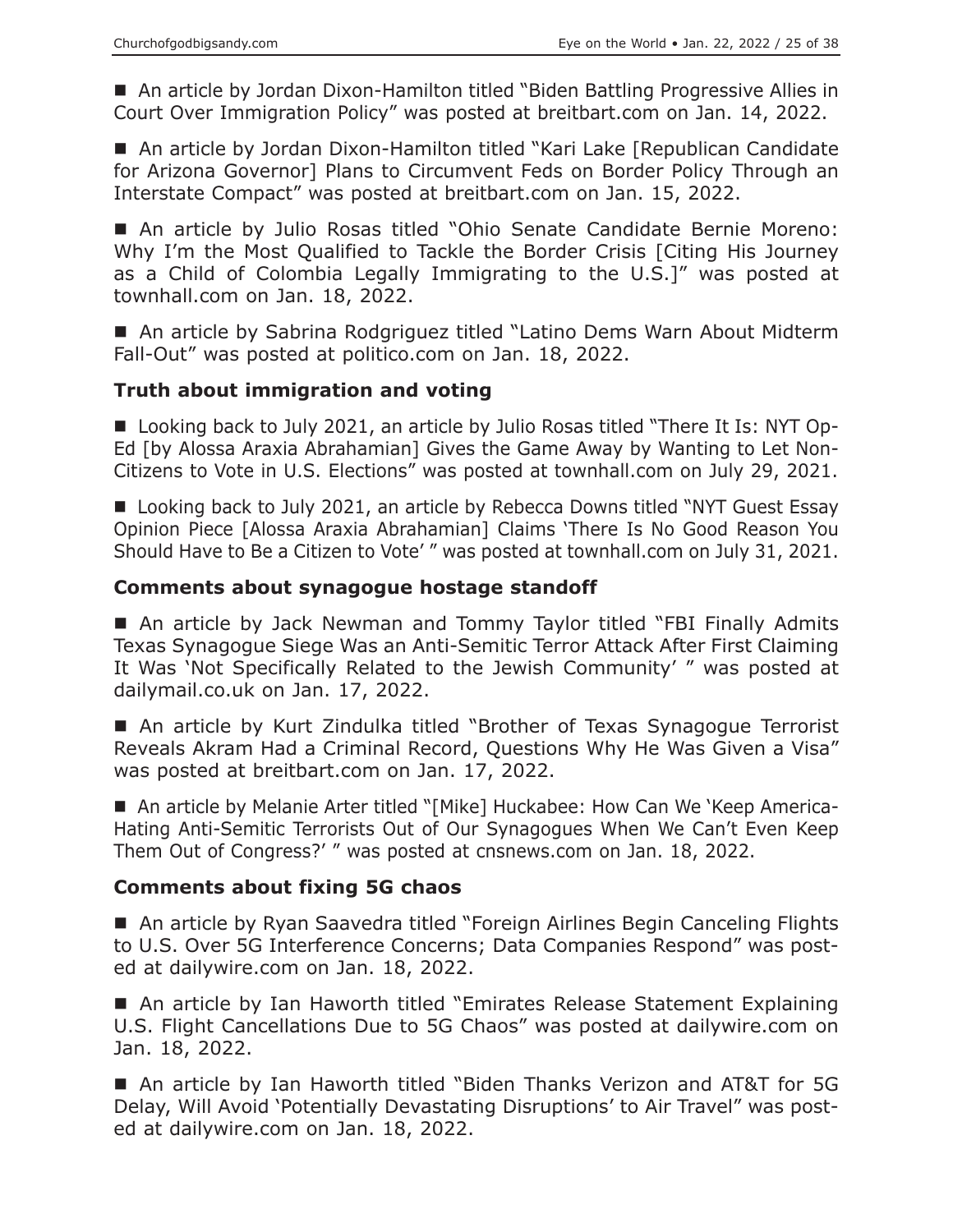■ An article by Harriet Alexander titled "United and American Airlines CEOs-Whose Firms Both Have Contracts With the Federal Government—Claim the 5G Airport Crisis Is Over After Biden Administration's Chaotic Handling of Rollout" was posted at dailymail.co.uk on Jan. 21, 2022.

# **Comments about rich getting richer**

■ An article by Melissa Koenig titled "Billionaire Hedge Fund Boss Daniel Och Sells His Central Park Penthouse for \$190 Million Just Two Years After Buying It for \$95 Million" was posted at dailymail.co.uk on Jan. 13, 2022.

■ An article by Keith Griffith titled "Richest 0.00001% in the U.S. Have Seen Their Share of Wealth Increase Tenfold Since 1982: Group Included Just 18 Individuals in 2021" was posted at dailymail.co.uk on Jan. 14, 2022.

 An article by Ben Zeisloft titled "Biden Steers Clear of Insider Trading Debate, Will 'Let Members of Leadership in Congress' Figure It Out, Says Psaki" was posted at dailywire.com on Jan. 18, 2022.

■ An article by Steve Goldstein titled "Up to Three-Quarters of the \$800 Billion in Disbursed PPP Funds Flowed to Business Owners Instead of Workers, Study Finds" was posted at marketwatch.com on Jan. 18, 2022.

# **Comments about fossil fuel**

■ An article by Ben Zeisloft titled "Oil Prices Expected to Soar in 2022" was posted at dailywire.com on Jan. 18, 2022.

■ An article by John Carney titled "Bidenflation: Oil Soars to 8-Year High, Pumping Gas Prices Toward Recent Highs" was posted at breitbart.com on Jan. 19, 2022.

# **Comments about electric vehicles**

■ An article by Jeniece Pettitt titled "How the U.S. Fell Behind in Lithium, the 'White Gold' of Electric Vehicles" was posted at cnbc.com on Jan. 15, 2022.

# **Deficit**

■ An article by Terence P. Jeffrey titled "Federal Debt Up \$20,353 Per Taxpaying Household in Biden's First Year" was posted at cnsnews.com on Jan. 20, 2022.

# **Inflation**

■ An article by Ben Zeisloft titled " 'It's Only Going to Get Worse': Rand Paul Releases Concerning New Report on Soaring Inflation" was posted at dailywire.com on Jan. 18, 2022.

# **Government taxation**

■ An article by Tyler Durden titled "IRS to Require Facial Recognition to View Tax Returns" was posted at zerohedge.com on Jan. 20, 2022.

# **Finances**

■ An article titled "Decaying 122-Year-Old San Francisco Home Sells for Nearly \$2 Million at Auction" was posted at theguardian.com on Jan. 14, 2022.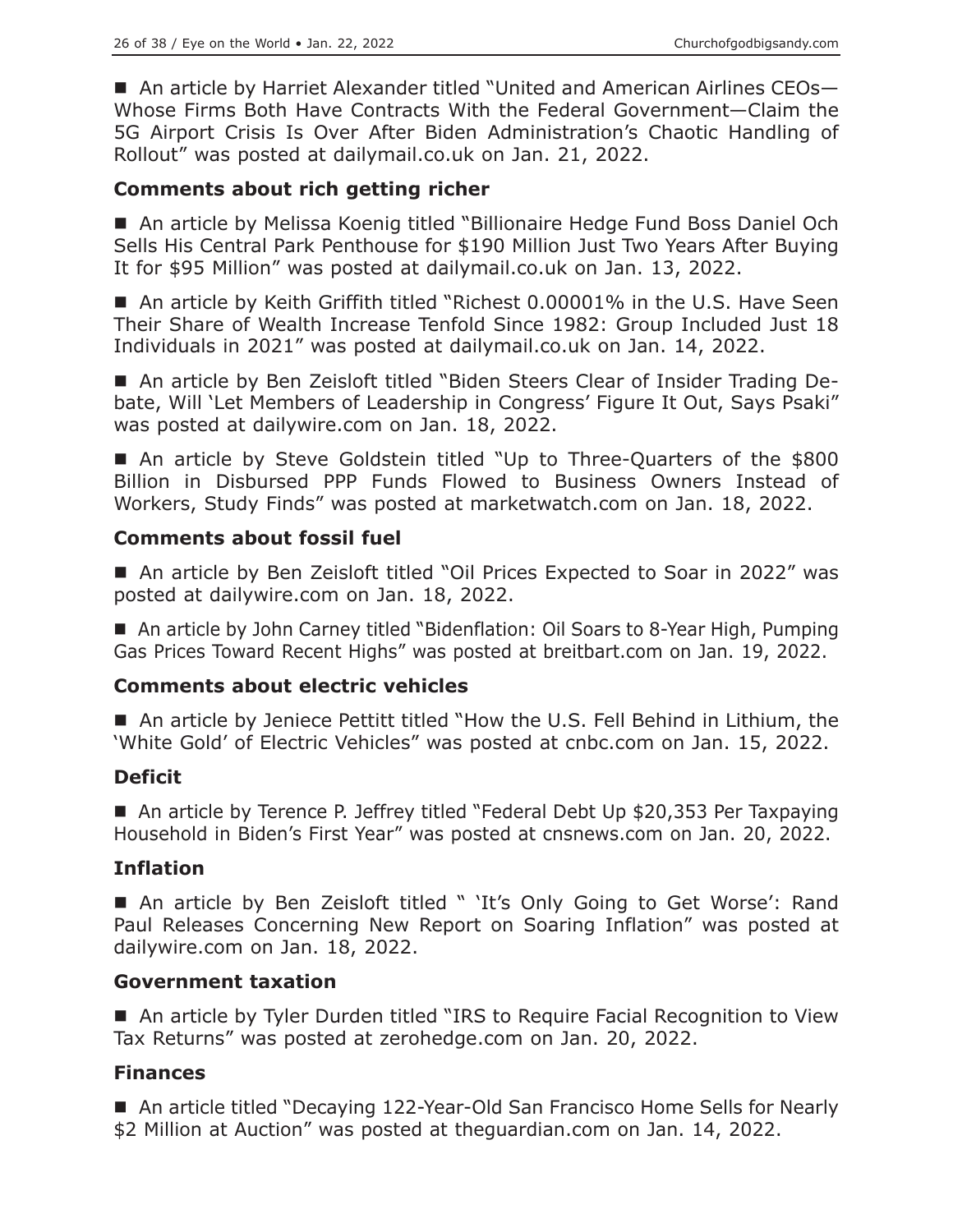■ An article by Jeff Cox titled "Retail Sales Dropped 1.9% in December as Higher Prices Caused Consumers to Curb Spending" was posted at cnbc.com on Jan. 14, 2022.

■ An article by Ben Zeisloft titled " 'We Are Capitalists': BlackRock [Investment Management Corporation] CEO Pushes Back Against 'Woke' Influences" was posted at dailywire.com on Jan. 18, 2022.

■ An article by Michelle Thompson titled "[Fitness Giant] Peloton Considers Closing 20% of Its Showrooms After Slashing Its Full-Year Outlook by \$1 Billion as It Sees Pandemic Demand Plunge: Firm Hikes Bike Price by \$250 to Keep Up With Inflation" was posted at dailymail.co.uk on Jan. 18, 2022.

■ An article by Jack Newman and Alyssa Guzman titled "[Fitness Giant] Peloton CEO Denies It Is Stopping Production of Bikes and Treadmills as Shares Plunge 27 Percent After Leaked Company Document Said It Had Suffered 'Significant Reduction' in Demand" was posted at dailymail.co.uk on Jan. 21, 2022.

#### **Labor shortage**

■ An article by Ben Zeisloft titled "Four Red States [Arizona, Idaho, Texas and Utah] Recover All Pre-Recession Jobs as Many Blue States Are Still 'Lagging Behind' " was posted at dailywire.com on Jan. 18, 2022.

#### **Unemployment benefits**

■ An article by Zachary Halaschak titled "Jobless Claims Rise More Than Expected to 230,000 as Omicron Spikes" was posted at washingtonexaminer. com on Jan. 13, 2022.

#### **Supply-chain backlog**

■ An article by Cody Butler titled "Border Vaccine Requirement [As Canada Started Enforcing Trucker Vaccine Mandate] Could Slow Supply Chain" was posted at wilx.com (Lansing, Michigan) on Jan. 17, 2022.

# **Comments about defunding the police**

■ An article by Audrey Conklin titled "NYPD to Replace Disbanded Anti-Crime Unit With 'Neighborhood Safety Teams': Report" was posted at foxnews.com on Jan. 15, 2022.

■ An article by Andrew Mark Miller titled "Biden Planning Executive Orders on Police Reform" was posted at foxnews.com on Jan. 15, 2022.

#### **Comments about excessive violent crime**

■ An article by Hannah Nightingale titled "Suspect in Deadly East Harlem Burger King Shooting of Woman Demands 'Reparations' for Slavery, Promises 'America Is Gonna Burn' " was posted at thepostmillennial.com on Jan. 14, 2022.

■ An article by Alastair Talbot titled " 'What Happened to the Law and Order Candidate?' NYC Mayor Eric Adams Is Lashed for Insisting Subway Is Safe and It's Only a 'Perception' of Danger After Female Deloitte [Financial and Tax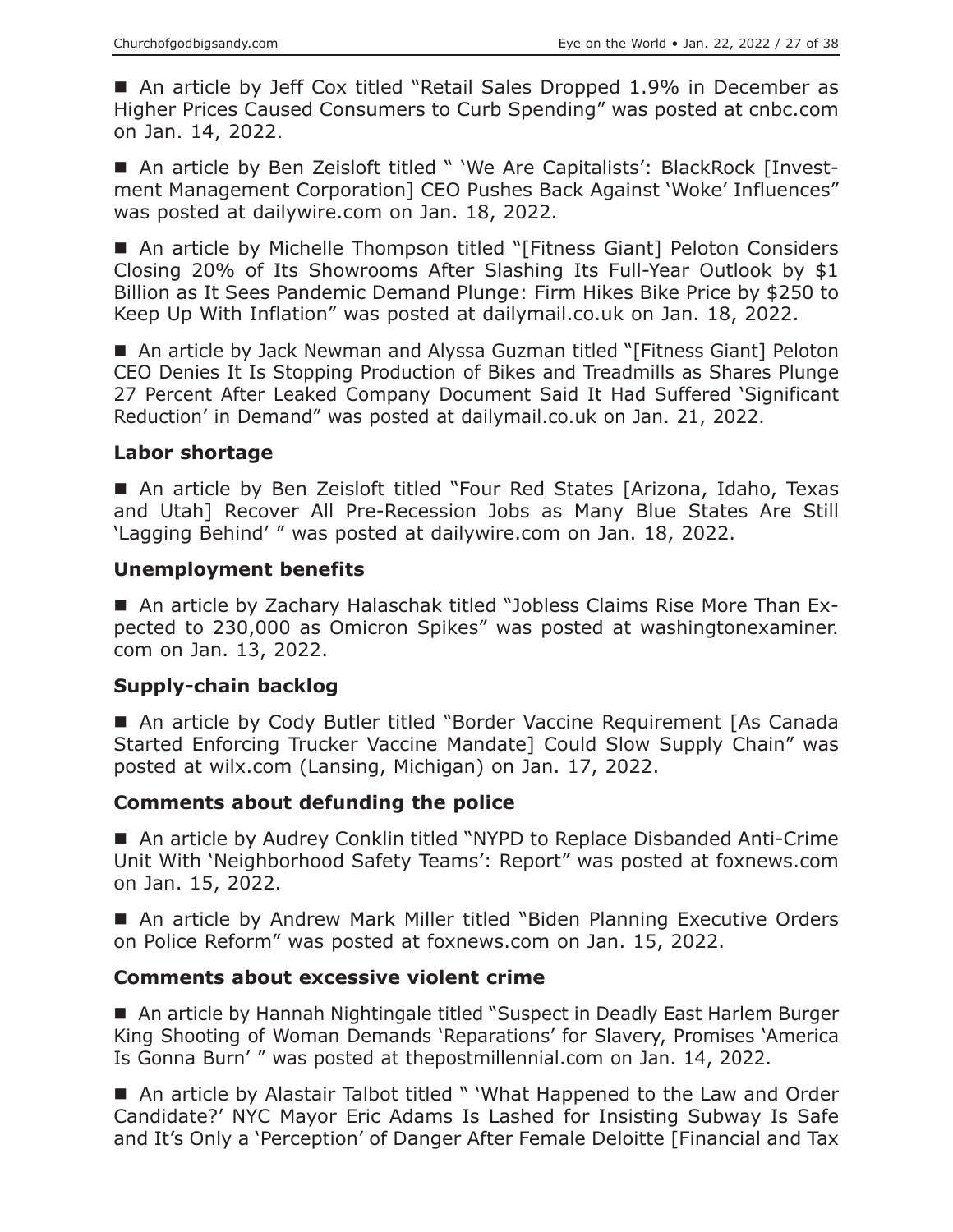Company] Exec, 41, Was Pushed to Her Death in Front of Train" was posted at dailymail.co.uk on Jan. 17, 2022.

# **Comments about weapons**

■ An article by David Chang and Matt DeLucia titled "Man [60] Shoots Teen [16] Who Tried to Carjack Him in Philly, Police Say" was posted at nbcphiladelphia.com on Jan. 13, 2022.

# **Comments about January 6 Capitol riot**

 An article by Katelyn Caralle titled "Supreme Court Rules 8-1 to Allow January 6 Committee Access to Trump's White House Documents: All Three of Ex-President's SCOTUS Nominees Vote Against Him" was posted at dailymail.co.uk on Jan. 19, 2022.

■ An article by Ryan Saavedra titled "Senate Democrats Believe Biden's Justice Department Will Prosecute Trump, Warn It Could Backfire" was posted at dailywire.com on Jan. 19, 2022.

■ An article by Mike Fleming Jr. titled "Hot Package: Billy Ray, Adam McKay Team for 'J6'—Film About January 6 Assault on Capitol" was posted at deadline.com on Jan. 20, 2022.

# **Are parents domestic terrorists?**

■ An article by John Lucas titled "The Biden Administration Isn't Even Hiding Its Designation of Mainstream Americans As 'Domestic Terrorists' " was posted at thefederalist.com on Jan. 14, 2022.

■ An article by Keith Koffler titled "National School Boards Association Ripped Apart After Letter Comparing Parents to Domestic Terrorists: Report" was posted at foxnews.com on Jan. 14, 2022.

# **Comments about racism and white supremacy**

■ An article by Lindsey Ellefson titled "MSNBC Host Tiffany Cross Accuses Kyrsten Sinema of 'Upholding White Supremacy' " was posted at thewrap. com on Jan. 15, 2022.

 An article by Arturo Conde titled "Denzel Washington Wants Viewers to Look Past Macbeth's Race [as He Plays the Infamous Scottish King in 'The Tragedy of Macbeth']" was posted at nbcnews.com on Jan. 14, 2022.

■ An article by Warner Todd Huston titled "Denzel Washington Promotes the Importance of Looking Beyond Race: 'Diversity Shouldn't Be Mentioned Like It's Something Special' " was posted at breitbart.com on Jan. 17, 2022.

■ An article by Pam Key titled "MSNBC's [Joy] Reid: Biden's Infrastructure Package Was 'White Guy Employment Act' " was posted at breitbart.com on Jan. 20, 2022.

# **Comments about Winsome Sears**

■ An article by Pam Key titled "Winsome Sears: 'I Am the Embodiment of What We're Trying to Achieve in America' " was posted at breitbart.com on Jan. 16, 2022.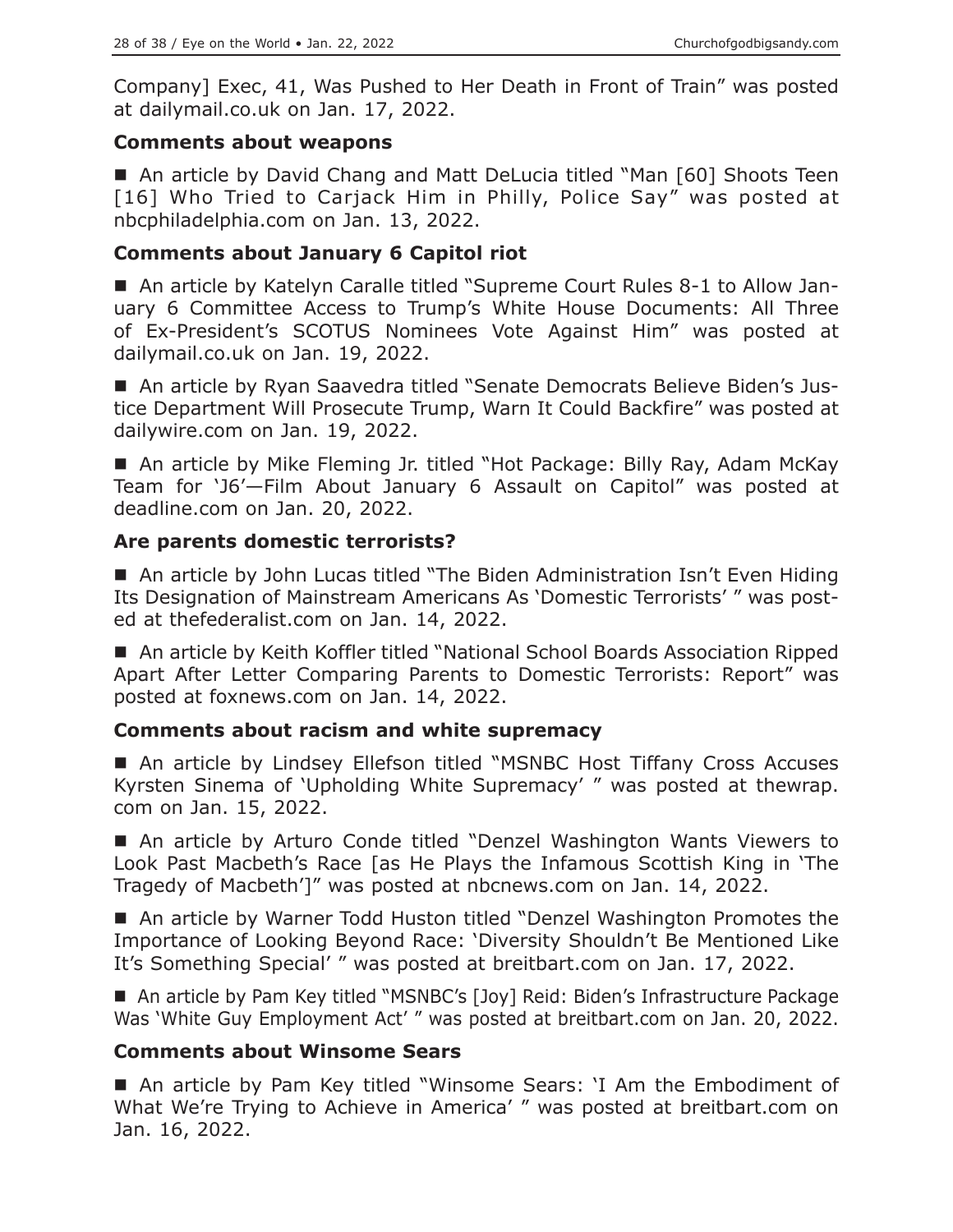# **Comments about critical race theory**

 An article by Emilie Kao titled "Indoctrinating Children Into Critical Race Theory Undermines MLK's Dream" was posted at townhall.com on Jan. 17, 2022.

# **Comments about Marxist BLM corporation**

■ An article by Lawrence Richard titled "Los Angeles Mayor's Former Chief of Staff [Ana Guerrero] Called BLM Chapter 'Annoying' in Leaked Email: Report" was posted at foxnews.com on Jan. 21, 2022.

# **Comments about police "misconduct"**

■ An article by Alastair Talbot titled "Virginia Beach Police Used Forged DNA Reports Linking People to Crimes During Interrogations to Get Suspects to Confess or Cooperate" was posted at dailymail.co.uk on Jan 12, 2022.

# **Comments about district attorney "misconduct"**

■ An article by Stephen M. Lepore titled "LA Cops Go Over Woke DA George Gascon's Head and Get Feds to File Murder Charges Against Four F13 Gang Members 'Who Killed Off-Duty Officer' Over Fears His Liberal Reforms Would Have Resulted in Lenient Sentences" was posted at dailymail.co.uk on Jan. 13, 2022.

# **Comments about Anthony Fauci**

■ An article by Caitlin O'Kane titled "Fauci Caught on Hit Mic Calling Senator [Roger Marshall of Kansas] a 'Moron' During Heated Hearing" was posted at cbsnews.com on Jan. 12, 2022.

■ An article by Lexi Lonas titled "GOP Senator [Roger Marshall of Kansas] Plans to Introduce Fauci Act After Clash at Hearing" was posted at thehill.com on Jan. 13, 2022.

■ An article by Houston Keene and Andrew Murray titled "[Republican Kansas] Senator [Roger Marshall] Publishes Fauci's Unredacted Financial Disclosures, Accuses Him of Being Misleading" was posted at foxnews.com on Jan. 14, 2022.

■ An article by Hannah Bleau titled "Ron DeSantis: Anthony Fauci's Hysteria Triggered Lockdowns" was posted at breitbart.com on Jan. 14, 2022.

# **Vaccines—follow the money**

■ An article by Wendell Husebo titled "Report: Anthony Fauci's \$10 Million 2020 Investment Portfolio Includes Chinese Companies" was posted at breitbart.com on Jan. 15, 2022.

■ An article by Amanda Prestigiacomo titled "Watchdog [Adam Andrzejewski of OpenTheBooks.com]: 'Fauci Has Handsomely Profited' During Pandemic" was posted at dailywire.com on Jan. 18, 2022.

# **Omicron numbers were inflated, but still high**

■ An article by Matt Vespa titled "No, Hospitals Are Not Being Overrun With Omicron Patients" was posted at townhall.com on Jan. 13, 2022.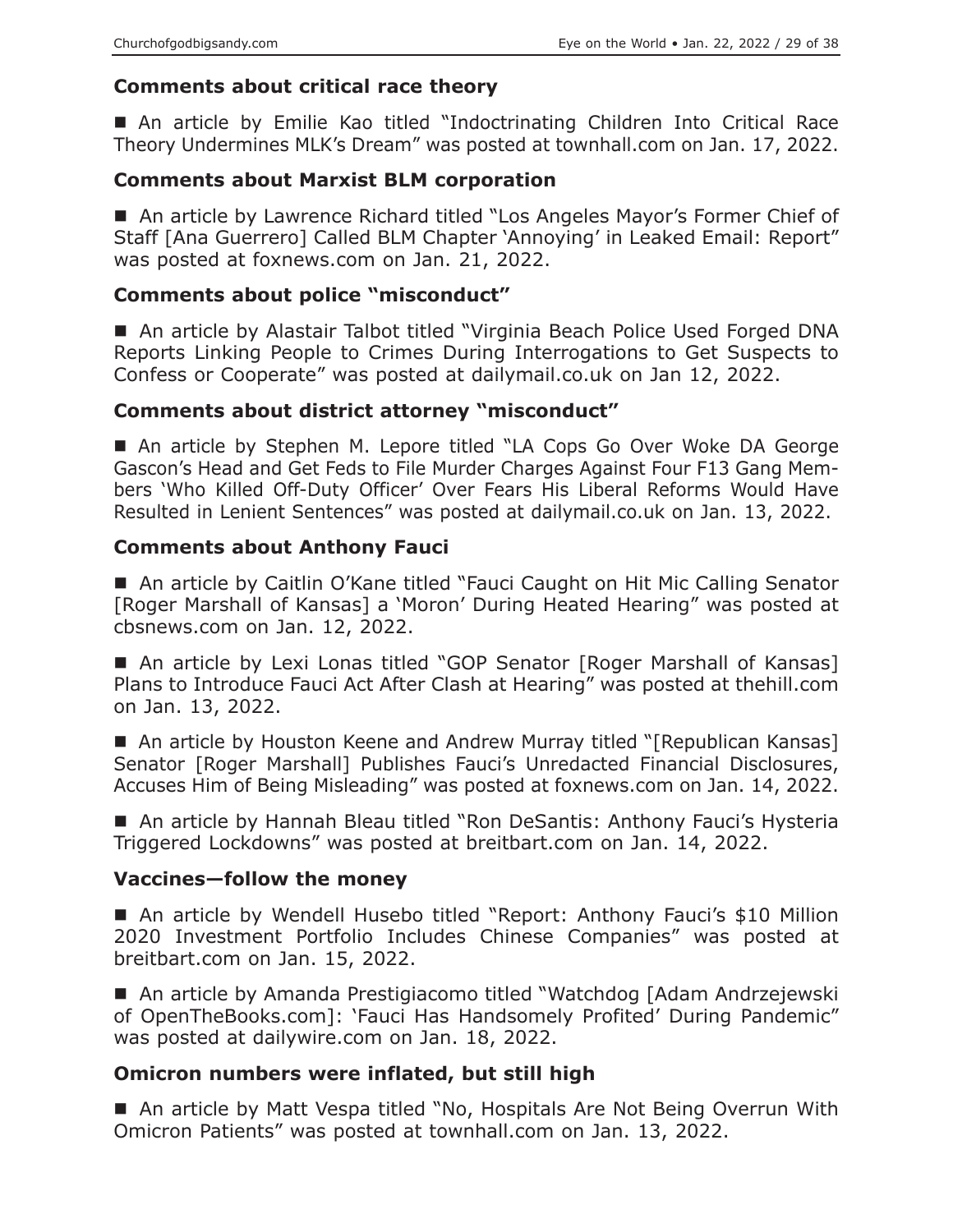#### **Omicron easier to catch, not as dangerous**

■ Looking back to December 2021, an article by Marthe Fourcade titled "Covid With Omicron Isn't 'Same Disease'—Oxford Scientist [John Bell] Says" was posted at bloomberg.com on Dec. 28, 2021.

■ An article by Ken Carlson titled "Modesto [California] Hospitals Seeing a Flood of Covid Omicron Patients; But They Are Not as Sick" was posted at modbee.com on Jan. 15, 2022.

■ An article by Mansur Shaheen titled "Pfizer's Antiviral Covid Pill Shows Effectiveness Against the Omicron Variant in Three Separate Lab Tests" was posted at dailymail.co.uk on Jan. 18, 2022.

#### **500 million free tests**

 An article by Rob Crilly titled "Testing, Testing: Biden Administration Launches at Home Testing Website to Distribute 500 Million Free Tests, but Limits Families to Maximum of Four (and They Won't Be Shipped Until Late January)" was posted at dailymail.co.uk on Jan. 18, 2022.

#### **Vaccines can not prevent transmission**

■ Looking back to August 2021, an article by Sarah Knapton titled "Fully Vaccinated and Unvaccinated 'Can Both Transmit Covid' " was posted at telegraph.co.uk on Aug. 6, 2021.

 An article by Rob Crilly titled "Ex-White House [Trump's] Testing Czar [Brett Giroir] Criticizes Biden's 'Incorrect' Claim It Is Still the 'Pandemic of the Unvaccinated' Because It Suggests the Vaccinated Are Protected From Omicron" was posted at dailymail.co.uk on Jan. 5, 2022.

# **Are some people using race to determine treatment?**

■ An article by Sam Dorman titled "Utah, Minnesota Face Legal Threats for Using Race to Determine Covid Treatment Eligibility" was posted at foxnews.com on Jan. 12, 2022.

■ An article by Jeremy Olson titled "Minnesota Removes Race as Factor in Rationing Covid-19 Antibody Treatment" was posted at startribune.com on Jan. 13, 2022.

# **FDA must show their Pfizer data**

 An article by Katherine Hamilton titled "Judge Gives FDA 8 Months to Release Pfizer Vaccine Data After Agency Requested 75 Years" was posted at breitbart.com on Jan. 8, 2022.

# **Agencies sending mixed messages**

■ An article by Connor Perrett titled "A Top U.S. Doctor [Dr. Ashish Jha, the Dean at Brown University School of Public Health] Says Biden's Agencies Haven't Been on the 'Same Page' on Messaging About Covid-19, Causing a 'Real Problem' " was posted at businessinsider.com on Jan. 16, 2022.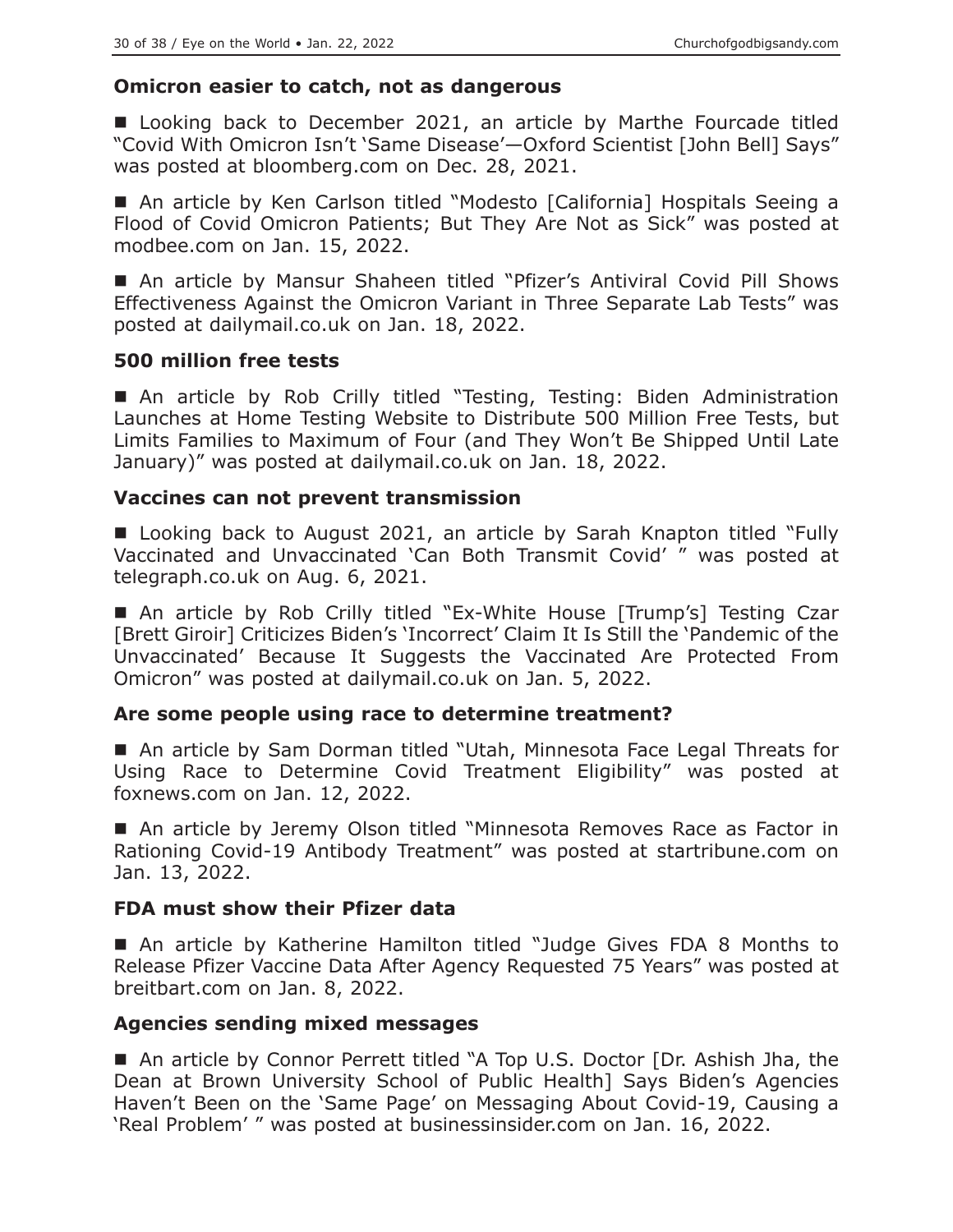■ An article by Tim Pearce titled "CDC Study: Natural Immunity Beats Vax Against Delta Variant" was posted at dailywire.com on Jan. 20, 2022.

#### **Supreme Court blocks business vaccine mandate**

 Looking back to October 2021, an article by Joy Pullmann titled "Joe Biden's Vaccine Mandate Doesn't Exist [Legally]; It's Just a Press Release [Although Major Corporations and Businesses Are Enforcing It]" was posted at thefederalist.com on Oct. 7, 2021.

■ An article by Kevin Breuniger and Spencer Kimball titled "Supreme Court Blocks Covid Vaccine Mandate for Businesses, Allows Health-Care Worker Rule" was posted at cnbc.com on Jan. 13, 2022.

■ An article by Alfredo Ortiz titled "Supreme Court's Employer Vaccine Mandate Stay a Big Win for Small Businesses" was posted at foxbusiness.com on Jan. 14, 2022.

#### **Suspending vaccine mandates**

■ An article by Ryan Saavedra titled "General Electric Suspends Vaccine or Test Requirement After Supreme Court Ruling" was posted at dailywire.com on Jan. 14, 2022.

#### **Supreme Court allows health-care worker rule**

■ An article by Hannah Bleau titled "Ron DeSantis Stands Against CMS [Centers for Medicare & Medicaid Services] Mandate: 'What They're Trying to Do Is Insane" was posted at Jan. 14, 2022.

 An article by Tim Meads titled "Ron DeSantis Slams Justices Roberts and Kavanaugh for Lacking 'Backbone' on Healthcare Worker Mandate Decision" was posted at dailywire.com on Jan. 14, 2022.

#### **Implementing the vaccine "mandate"**

■ An article by John Binder titled "Nearly 4-in-10 Illegal Aliens Refusing Coronavirus Vaccine as Americans Hit With Mandates" was posted at breitbart.com on Jan. 14, 2022.

 An article by Mairead Elordi titled "Washington State Turns Away Unvaccinated County Workers Offering to Help Clear Snow" was posted at dailywire.com on Jan. 14, 2022.

 An article by Paul Bois titled "Hawaii Will Require Visitors to Have Booster Shots to Be Fully Vaccinated" was posted at breitbart.com on Jan. 17, 2022.

#### **Vaccine exemptions**

■ An article by Gina Martinez titled "Marines Okay First Two Covid-19 Vaccine Exemptions for Religious Reasons—Making Them the First Military Service to Do So Thus Far" was posted at dailymail.co.uk on Jan. 14, 2022.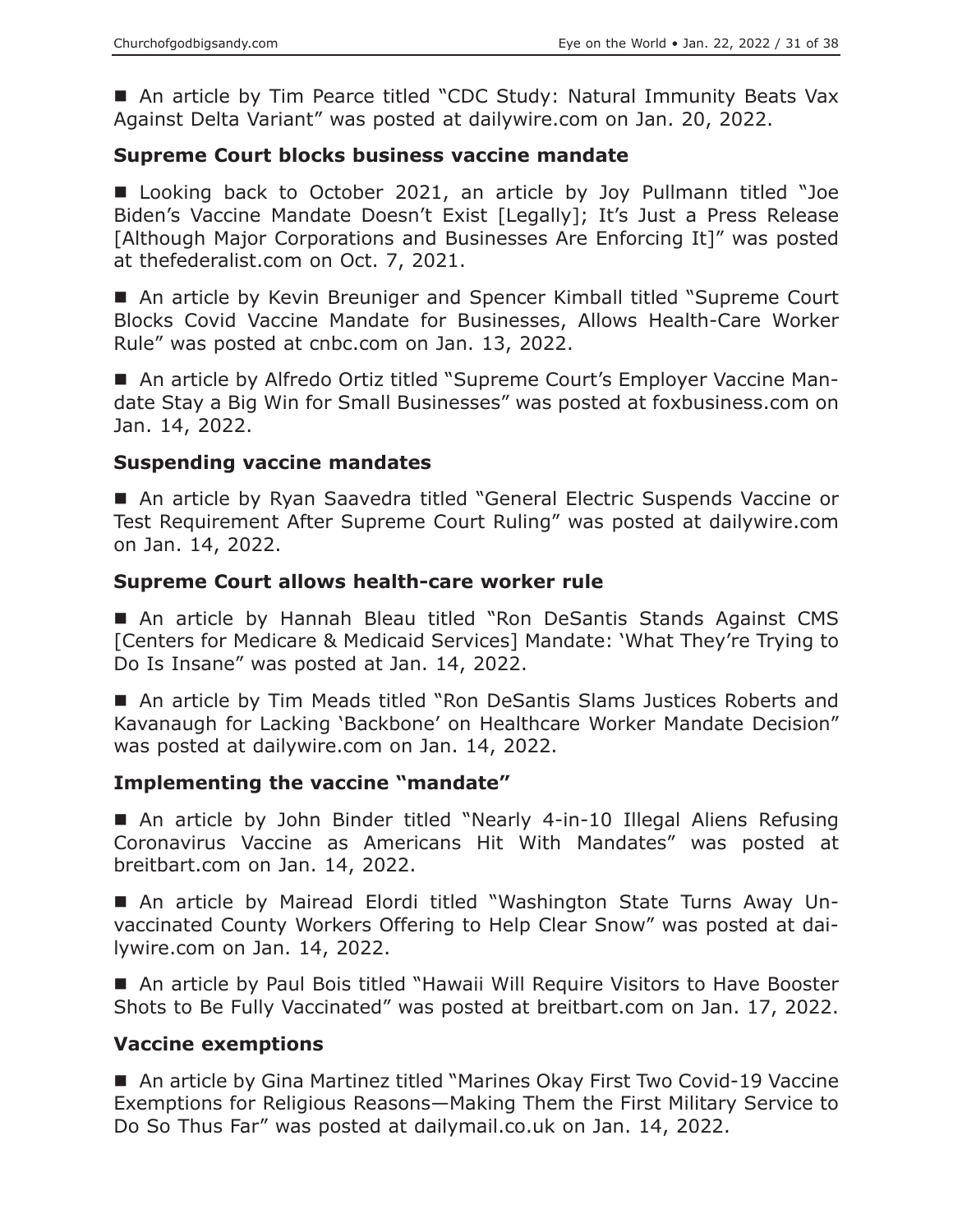# **Resisting the vaccine mandate**

 An article by Snejana Farberov titled "MIT-Educated Anti-Vaxxer Doctor [70-Year-Old Dr. Meryl Ness of Maine] Who Treated Covid Patients With Ivermectin and Hydroxychloroquine Has Her License Suspended and Must Undergo Psychiatric Evaluation 'For Spreading Misinformation' " was posted at dailymail.co.uk on Jan. 17, 2022.

# **Rudeness toward the unvaccinated**

 An article titled "Democratic Voters Support Harsh Measures Against Unvaccinated" was posted at rasmusenreports.com on Jan. 13, 2022.

■ An article by Pam Key titled "Howard Stern: Hospitals Should Refuse to Treat Unvaccinated—'Go Home and Die' " was posted at breitbart.com on Jan. 19, 2022.

# **Vaccine mandates for kids**

 An article by Ryan Saavedra titled "World Health Organizations: 'No Evidence at All' That Healthy Children, Adolescents Need Boosters" was posted at dailywire.com on Jan. 18, 2022.

■ An article by Mansur Shaheen titled "Children Make Up Less Than 0.1% of All Covid Deaths Since the Pandemic Began in 2020 Despite Making Up 20% of Population, CDC Reveals" was posted at dailymail.co.uk on Jan. 18, 2022.

 An article by Mansur Shaheen titled "Fauci Says Pfizer Vaccine Could Receive Authorization for Kids Under Five as Early as Next Month—Placing U.S. Among Countries With Lowest Age for the Shots" was posted at dailymail. co.uk on Jan. 20, 2022.

# **Comments about school lockdowns**

■ An article by Joy Pullmann titled "Lawsuit: 99.7 Percent of Kids Banned From School Under Covid Rules Were Healthy" was posted at thefederalist. com on Jan. 20, 2022.

# **Comments about mask manufacturers**

 An article by Paul Bedard titled "[Hundreds of KN95] 'Made in China' Masks Distributed to House Members & Staff Irk Some" was posted at washingtonexaminer. com on Jan. 13, 2022.

■ An article by Staff titled "Chinese Test Kit, Mask Manufacturers Still Relied On to Fill U.S. Supply Gaps" was posted at globaltimes.cn on Jan. 14, 2022.

■ An article by Natasha Anderson and Mansur Shaheen titled "Biden Announces Plan to Provide Americans With 400 Million Free N95 Masks From the Federal Strategic National Stockpile to Combat Omicron: Will Be Shipped to Pharmacies by End of the Week" was posted at dailymail.co.uk on Jan. 19, 2022.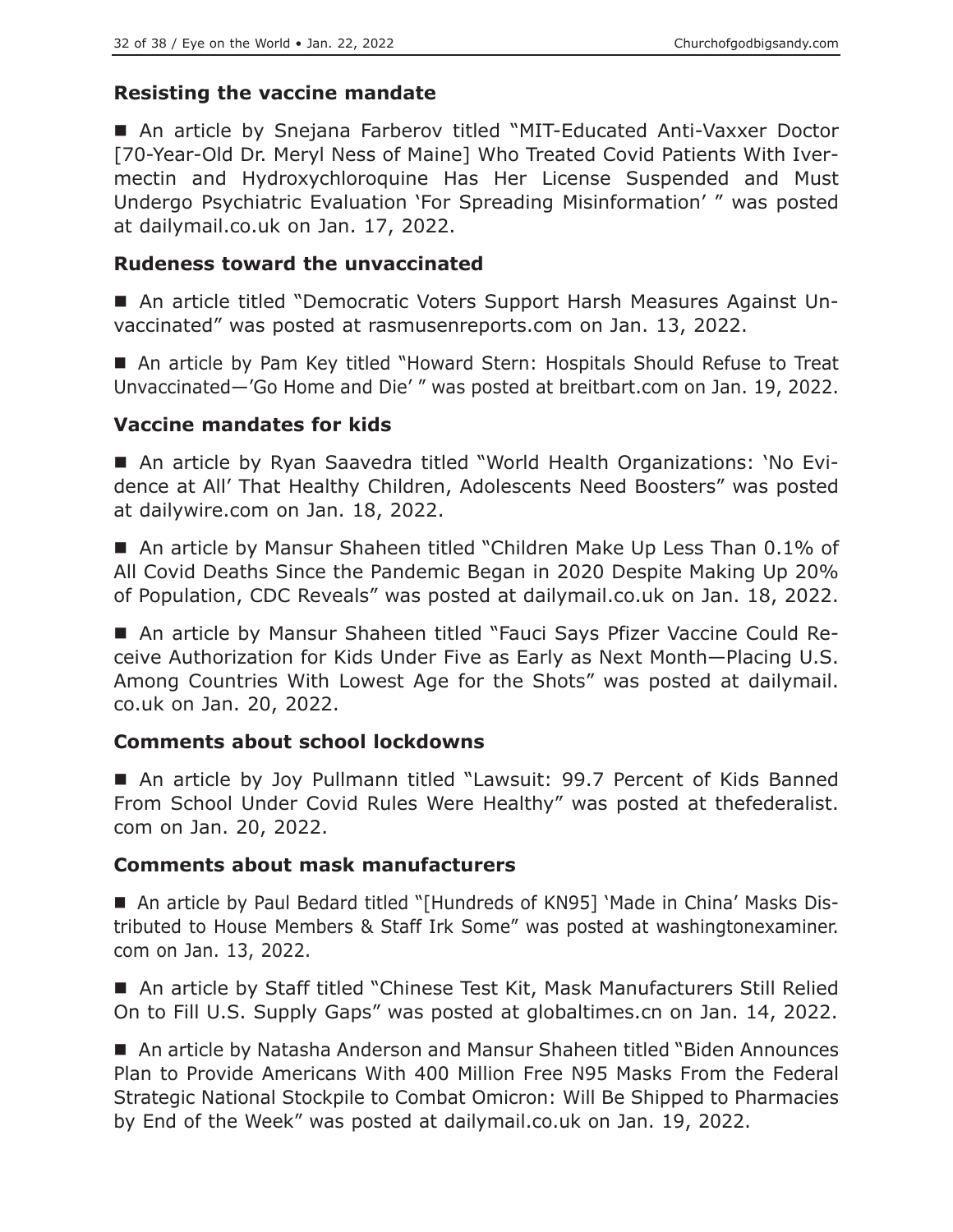#### **Comments about mask mandates**

■ An article by Melissa Koenig titled "Rand Paul Asks If YouTube Will 'Kiss My [Derriere] and Apologize' as the CDC Revises Cloth Mask Guidance Months After He Was Suspended From the Site for Claiming They Don't Work" was posted at dailymail.co.uk on Jan. 16, 2022.

■ An article by Nina Totenberg titled "[Justice] Gorsuch Didn't Mask Despite Sotomayor's Covid Worries, Leading Her to Telework" was posted at npr.org on Jan. 18, 2022.

■ An article by Landon Mion titled "Fox News Debunks NPR's Report Claiming Justice Gorsuch Refused Request to Wear a Mask" was posted at townhall. com on Jan. 18, 2022.

#### **Virginia mask conflict**

■ A video and an article by Breccan F. Thies titled "Watch: Democrats Silent When Virginia Gov. Glenn Youngkin Says Parents Have 'Fundamental Right' to Raise Their Own Children" were posted at breitbart.com on Jan. 17, 2022.

■ An article by Hannah Bleau titled "Virginia Public Schools Attempt to Defy Gov. Glenn Youngkin, Doubling Down on Masking Rules" was posted at breitbart.com on Jan. 17, 2022.

■ An article by Morgan Phillips titled " 'Thank You for Standing Up for Our Kids and Teachers': Jen Psaki Praises Her Child's Virginia School District After It Defied Gov. Glenn Youngkin and Pressed Ahead With Mask Mandates" was posted at dailymail.co.uk on Jan. 17, 2022.

#### **Mask mandates for schools**

 An article by Morgan Phillips titled "Biden Threatens to Stop Arizona Getting \$170 Million in Covid Relief Funds If They Keep Telling Students Not to Wear Masks in Schools" was posted at dailymail.co.uk on Jan. 14, 2022.

■ An article by Alyssa Guzman titled "California Closes Christian Pre-School and Bans Its Director From Ever Working With Children Again After She Was Unable to Get Kids Aged Two [Years Old] to Keep Masks on In Class" was posted at dailymail.co.uk on Jan. 14, 2022.

# **Comments about transgenders**

■ An article by Harriet Alexander titled "Woke LA DA George Gascon Says He Doesn't Want to Send Transgender Woman, 26, Who Sexually Assaulted Girl, 10 (When She Was 17) to Adult Jail Over Fears She'll Be Attacked Because of Her Gender Identity" was posted at dailymail.co.uk on Jan. 17, 2022.

 An article by Keith Griffith and Jennifer Smith titled "Loudoun County Schools Chief of Staff is Out Following Scandal Over District's Handling of Sexual Assault Complaints Including Girl Raped in a Bathroom by Skirt-Wearing Teen Boy" was posted at dailymail.co.uk on Jan. 19, 2022.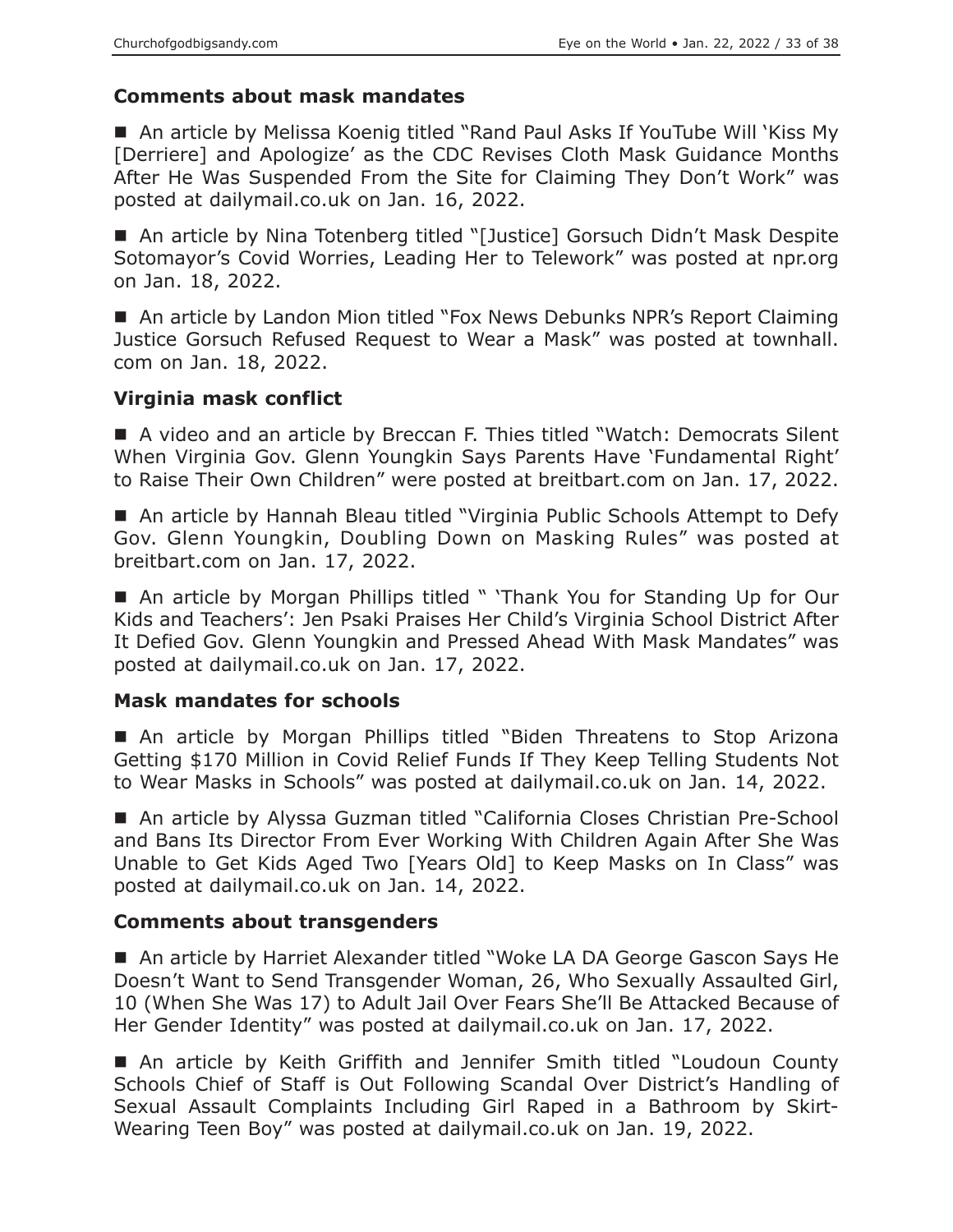# **Comments about the media**

■ An article by David Ng titled "NetFlix Subscribers Feel Bidenflation Squeeze as New Price Hikes Take Effect" was posted at breitbart.com on Jan. 14, 2022.

 An article by Matt McNulty titled "Netflix [Which Gained 36 Million Customers in 2020 Due to Covid] Loses Nearly \$45 Billion in Market Cap After 'Borderline Catastrophic Forecast' Showed Almost 3.5 Million Fewer Subscribers for 2022 First Quarter" was posted at dailymail.co.uk on Jan. 20, 2022.

 An article by Ryan Saavedra titled "White House Appears to Cut Out Remarks From Fox News Reporter [Peter Doocy] in Official Transcript of Press Briefing" was posted at dailywire.com on Jan. 15, 2022.

■ A video and an article by Rosemary Rossi titled "Ted Koppel Blasts News Media for Bias Against Trump: 'I Think Opinion Belongs on the Opinion Page' " were posted at thewrap.com on Jan. 15, 2022.

■ An article by Robert Kraychik titled "James O'Keefe: Pharmaceutical Companies Drive Covid-19 Media Corruption" was posted at breitbart.com on Jan. 17, 2022.

■ An article by Todd Starnes titled "CBS Sports Bans Bible Commercial From Football Game" was posted at townhall.com on Jan. 17, 2022.

■ An article by Staff titled "Veteran MSNBC Anchor [Kendis Gibson] Leaves 'Hyper-Partisan' News Environment to Go to Local News Station" was posted at dailywire.com on Jan. 19, 2022.

■ An article by Joshua Klein titled "CNN Ridiculed Over [Seeking] 'Reality' Reporters Combatting 'Misinformation, Extremism' " was posted at breitbart. com on Jan. 20, 2022.

# **Comments about Hunter Biden**

■ An article by Cameron Cawthorne titled "Hunter Biden, Former Biden Aide [Francis Person] Invested in Chinese Company Tied to Communist Party, NBA China" was posted at foxbusiness.com on Jan. 20, 2022.

# **Democrats worried about Kamala Harris**

 An article by Cleve R. Wootson Jr. titled "Harris Team Looks to Course Changes to Reset Her Political Prospects" was posted at washingtonpost.com on Jan. 14, 2022.

 An article by Geoff Earle titled "Kamala Harris Is Considering More TV Interviews With Her New Team of Aides Hoping It Will Help Resuscitate Democrats' 'Faith' in Her After Series of Low Polls and Blunders" was posted at dailymail.co.uk on Jan. 14, 2022.

■ An article by Ed O'Keefe titled "Harris's New Communications Director [Jamal Simmons] to Meet With Latino Lawmakers After Old Tweets Surface" was posted at cbsnews.com on Jan. 16, 2022.

■ An article by Melanie Arter titled "Biden on 2024 and Kamala Harris: 'She's Going to Be My Running Mate' " was posted at cnsnews.com on Jan. 19, 2022.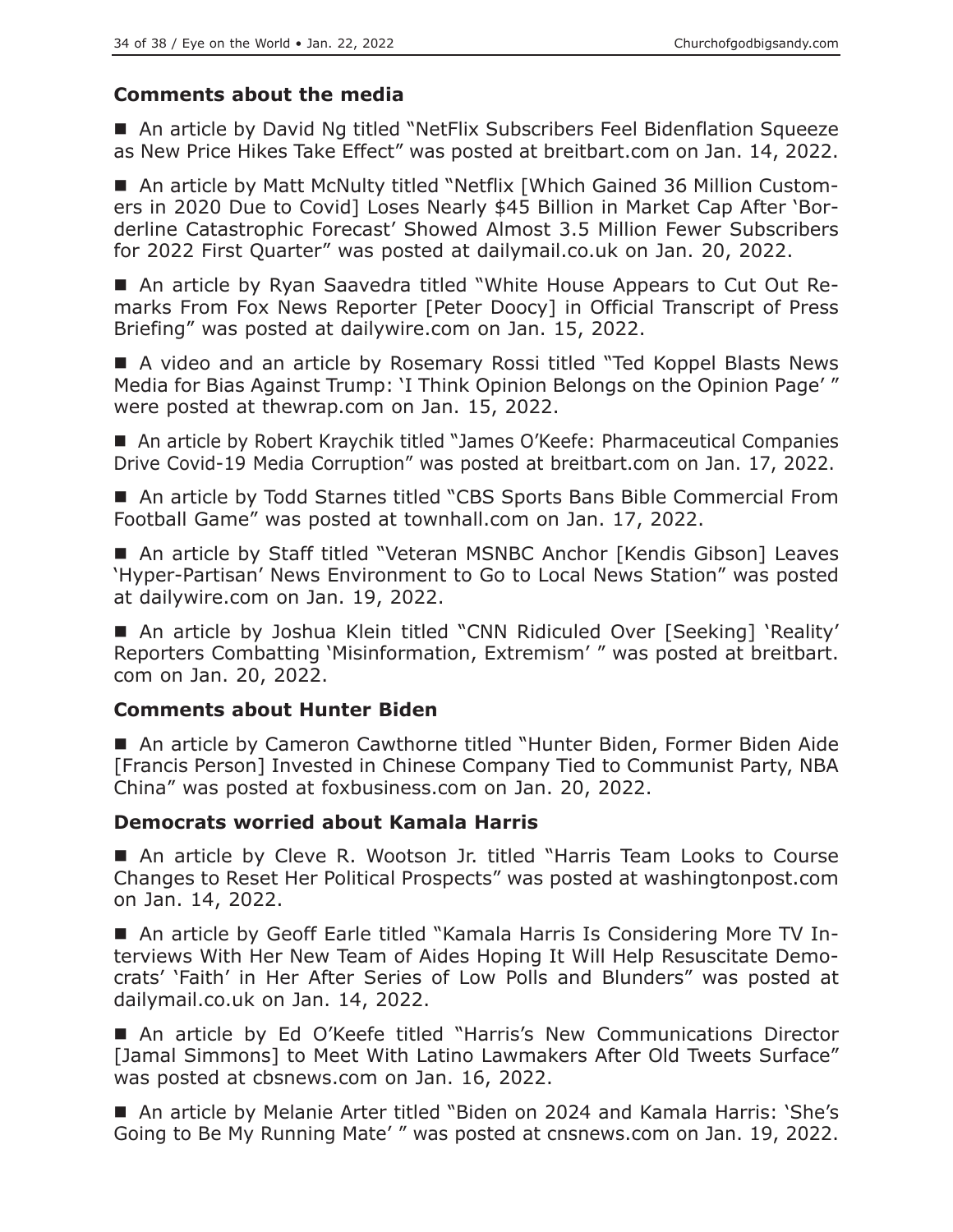# **Is Hillary sneaking into the picture?**

 An article by Tara Palmeri titled "Bill and Hillary Peek Their Heads Out" was posted at politico.com on Jan. 14, 2022.

 An article by Nikki Schwab titled "Hillary and Bill Clinton Want to Get Back Into Politics Following 'Low Ratings' in FX's Impeachment Series and 'Don't Want to Be Pariahs Anymore' " was posted at dailymail.co.uk on Jan. 14, 2022.

■ An article by Natasha Anderson titled " 'Good Chance' Hillary Will Run in 2024 If Biden Loses Congress in Midterms, Former Top Advisor to Bill Clinton [Dick Morris] Says" was posted at dailymail.co.uk on Jan. 16, 2022.

■ An article by Stephen Wright and Richard Pendiebury titled "Revealed: The Remarkable Lengths Taken to Whitewash Bill Clinton's Cozy Links to Pervert Jeffrey Epstein When Hillary Ran for President" was posted at dailymail.co.uk on Jan. 16, 2022.

 An article by Wendell Husebo titled "CNN Op-Ed [by Michael D'Antonio] Claims 'Everyone' Excited by Prospect of Hillary's Comeback" was posted at breitbart.com on Jan. 18, 2022.

# **Keep an eye on Michelle Obama**

■ Looking back to December 2021, an article by Madeline Leesman titled "Joe Rogan Says He Thinks Michelle Obama Would Win If She Ran for President" was posted at townhall.com on Dec. 1.

# **Biden's mental capacity**

■ An article by Jeff Poor titled "Rand Paul: 'Dangerous to the Country' for Biden to Be Talking in Public" was posted at breitbart.com on Jan. 20, 2022.

 An article by Jim Geraghty titled "Biden's Dangerous, Incoherent Ramblings About the Threat of War Between Russia and Ukraine Show That His Mental Decline May Have Disastrous Consequences for America and the World" was posted at dailymail.co.uk on Jan. 20, 2022.

■ An article by Dominic Green titled "This Mumbling, Stumbling President Is a Clear and Present Danger to World Peace: The Security of Europe Is on a Knife-Edge, the Credibility of the United States Is on the Line—and America's Allies Are Looking for a Cool Head" was posted at dailymail.co.uk on Jan. 20, 2022.

# **Biden message on MLK day**

 A video and an article by Charlie Spiering titled "Watch: White House Releases Pre-Recorded Dr. Martin Luther King Jr. Day Address as Joe Biden Spends Holiday in Delaware" were posted at breitbart.com on Jan. 17, 2022.

 An article by Charlie Spiering titled "2020 Video of Joe Biden Saying George Floyd's Death Accomplished More Than MLK's Goes Viral on MLK Day" was posted at breitbart.com on Jan. 17, 2022.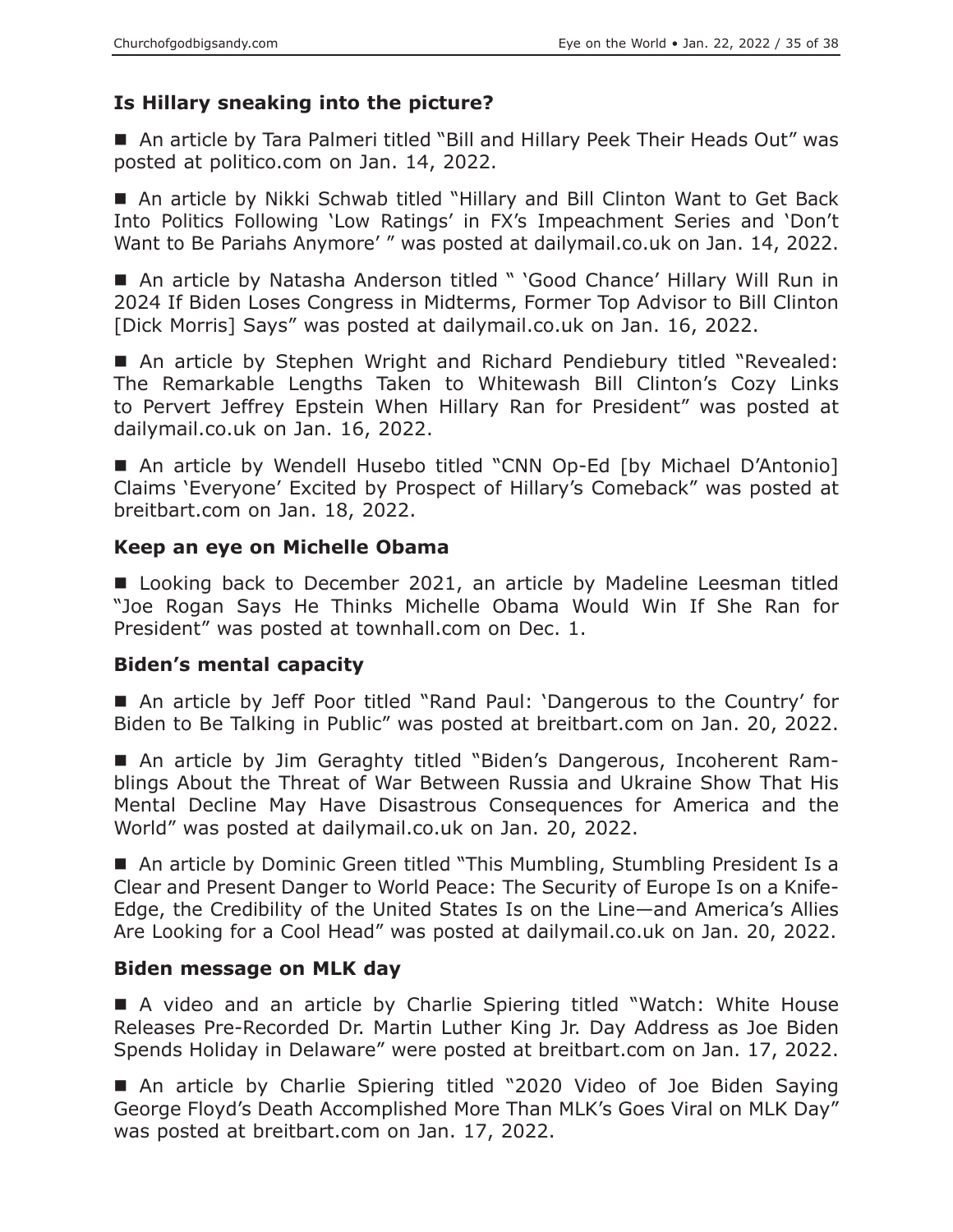#### **Biden press conference**

■ An article by Emily Goodin, Nikki Schwab and Geoff Earle titled "Biden Hails 'Enormous Progress' in First Year of Presidency Despite Plunging 40% Approval, Record 7% Inflation, Doomed Voting Rights Bill, Woeful Afghanistan Withdrawal and Today's 5G Rollout Fiasco in Epic Two Hour Press Conference" was posted at dailymail.co.uk on Jan. 19, 2022.

■ An article by Ryan Saavedra titled "Biden on His Struggles in Office: 'I Didn't Over-Promise, but I Have Probably Outperformed' " was posted at dailywire.com on Jan. 19, 2022.

■ An article by Ryan Saavedra titled "Biden on His Disastrous Pullout From Afghanistan: 'I Make No Apologies for What I Did' " was posted at dailywire.com on Jan. 19, 2022.

■ An article by Charlie Spiering titled "Joe Biden Claims Country Moving in the Right Direction; 65% of Americans Say It's Not" was posted at breitbart.com on Jan. 19, 2022.

■ An article by Breccan F. Thies titled "Joe Biden: 'Very Few Schools Are Closing' While [the Facts Show That] Almost 3,500 Remain Closed for Omicron" was posted at breitbart.com on Jan. 19, 2022.

 An article by Kristina Wong titled " 'Incoherent and Catastrophic': Republican Senators Slam Biden's 'Green Light' to Putin" was posted at breitbart.com on Jan. 19, 2022.

■ An article by Joel B. Pollak titled "Biden Gives Up on Stopping Putin in Ukraine: 'He Will Move In, He Has to Do Something' " was posted at breitbart.com on Jan. 19, 2022.

■ An article by Charlie Spiering titled "The Big Lie: Joe Biden Casts Doubt on Legitimacy of Midterm Elections" was posted at breitbart.com on Jan. 19, 2022.

■ An article titled "Biden Questions If U.S. Midterm Elections Will Be 'Legit'" was posted at bbc.com on Jan. 20, 2022.

#### **Biden and Harris supporters and detractors**

 An article by Jon Gabriel titled "Joe Biden Promised to Unify Us and He Has; Most Voters Agree That They Don't Like Him" was posted at azcentral. com on Jan. 15, 2022.

■ An article by Jeff Poor titled "[Democrat Tulsi] Gabbard: Biden Policies, Rhetoric Aimed at Political Opponents [Are] the 'Foundation of Authoritarianism' " was posted at breitbart.com on Jan. 15, 2022.

■ An article by Guy Benson titled "Gavin Newsom: Thank God We Haven't Followed Ron DeSantis' Governing Example in California" was posted at townhall.com on Jan. 17, 2022.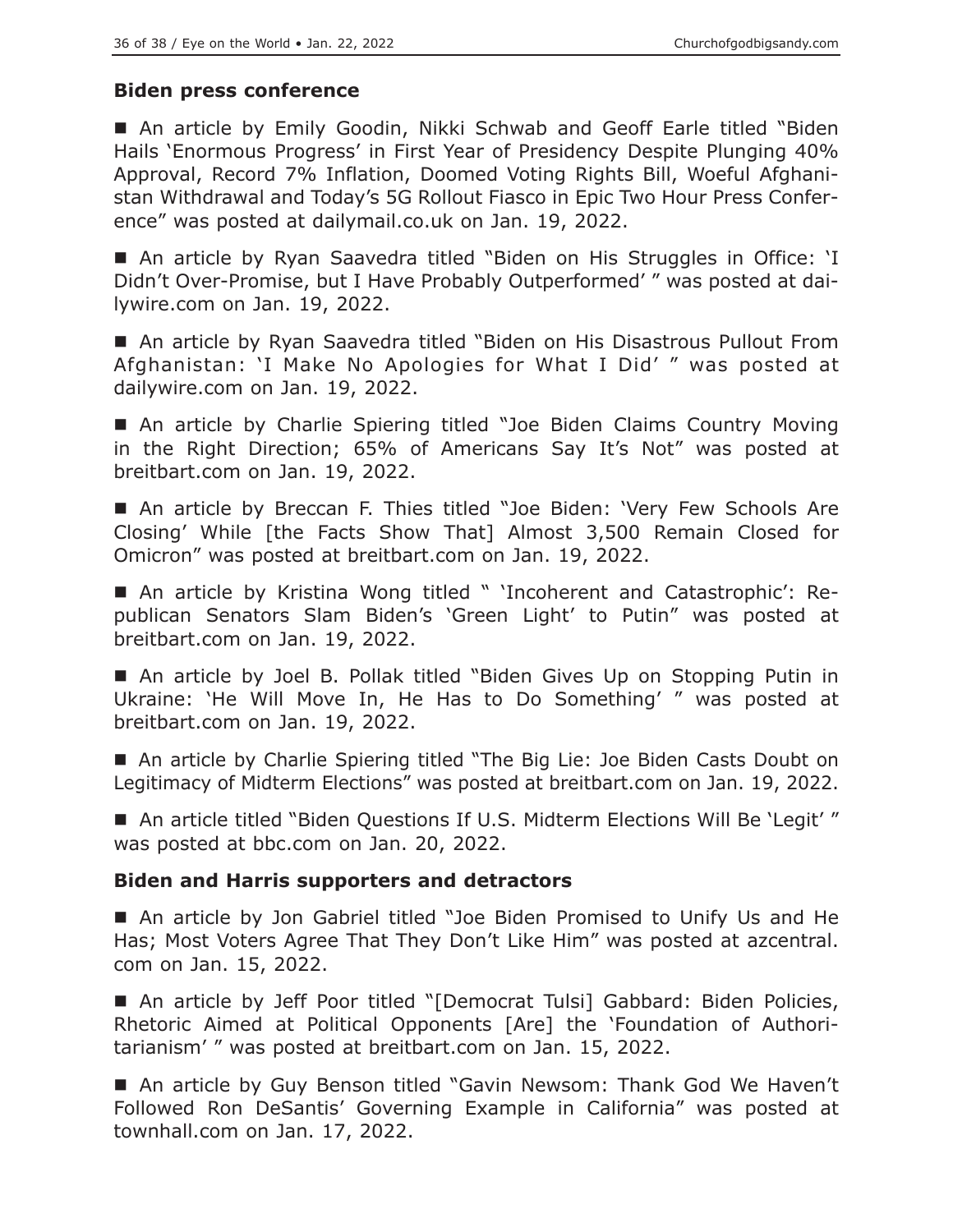■ An article by Matt Vespa titled "Before Ralph Northam Left, He Pardoned a Dem Who Was Steps Away From Being Declared a Sex Offender" was posted at townhall.com on Jan. 17, 2022.

 An article by Emily Goodin titled "Jen Psaki Defends Biden's Refusal to Release Visitor Logs From His Delaware Homes After It Was Revealed He Spent a Quarter of His First Year in Office at Them" was posted at dailymail.co.uk on Jan. 18, 2022.

■ An article by Robert Kraychik titled "Ben Carson: Leftists Abuse Children With Masks, Covid-19 Fears, Racial Agitation, Sexual Confusion" was posted at breitbart.com on Jan. 18, 2022.

■ An article by Geoff Earle titled "Two More House Democrats Announce They Will Leave Congress at the End of Their Terms—Bringing the List of Party Retirements to 28" was posted at dailymail.co.uk on Jan. 18, 2022.

#### **Comments about conservatives**

 An article by Harriet Alexander titled "Land of the Free? Liberty Has Dwindled for Most Americans Over Past 20 Years Because Federal Government Has Encroached on Freedoms Previously Decided by Individual States" was posted at dailymail.co.uk on Jan. 14, 2022.

 An article by James Gordon titled "Virginia Governor Glenn Youngkin Is Sworn In and Immediately Bans Critical Race Theory, Outlaws School Mask Mandates and Launches Investigation Into Loudoun County Public Schools" was posted at dailymail.co.uk on Jan. 15, 2022.

#### **Trump supporters and detractors**

■ An article by Tommy Taylor titled "Twitter Finally Bans Account Linked to Iranian Supreme Leader Khamenei After Posting Trump Assassination Video" was posted at dailymail.co.uk on Jan. 15, 2022.

■ An article by Pam Key titled "Maxine Waters: Trump, Supporters 'Would Like to See a Civil War in This Country' " was posted at breitbart.com on Jan. 17, 2022.

■ An article by Morgan Phillips titled "More Than 30 Former Trump Officials Hold Secret Call Aimed at Working Against the Former President's Efforts to Sway 2022 Midterms and 2024 Presidential Election" was posted at dailymail.co.uk on Jan. 18, 2022.

# **General interest**

■ Looking back to December 2021, an article by Adelle M. Banks titled "Denzel Washington: 'I Wanted to Please God' in Latest Directing Effort [Titled 'A Journal for Jordan']" was posted at religionnews.com on Dec. 21, 2021.

■ An article by Daniel Bates and Thomas Volscho titled "Jeffrey Epstein Brought Eight Young Women With Him on His Trips to See Bill Clinton at the White House: Displayed Photos of Himself Posing at the Briefing Room Podium at His Palm Beach Mansion" was posted at dailymail.co.uk on Jan. 13, 2022.